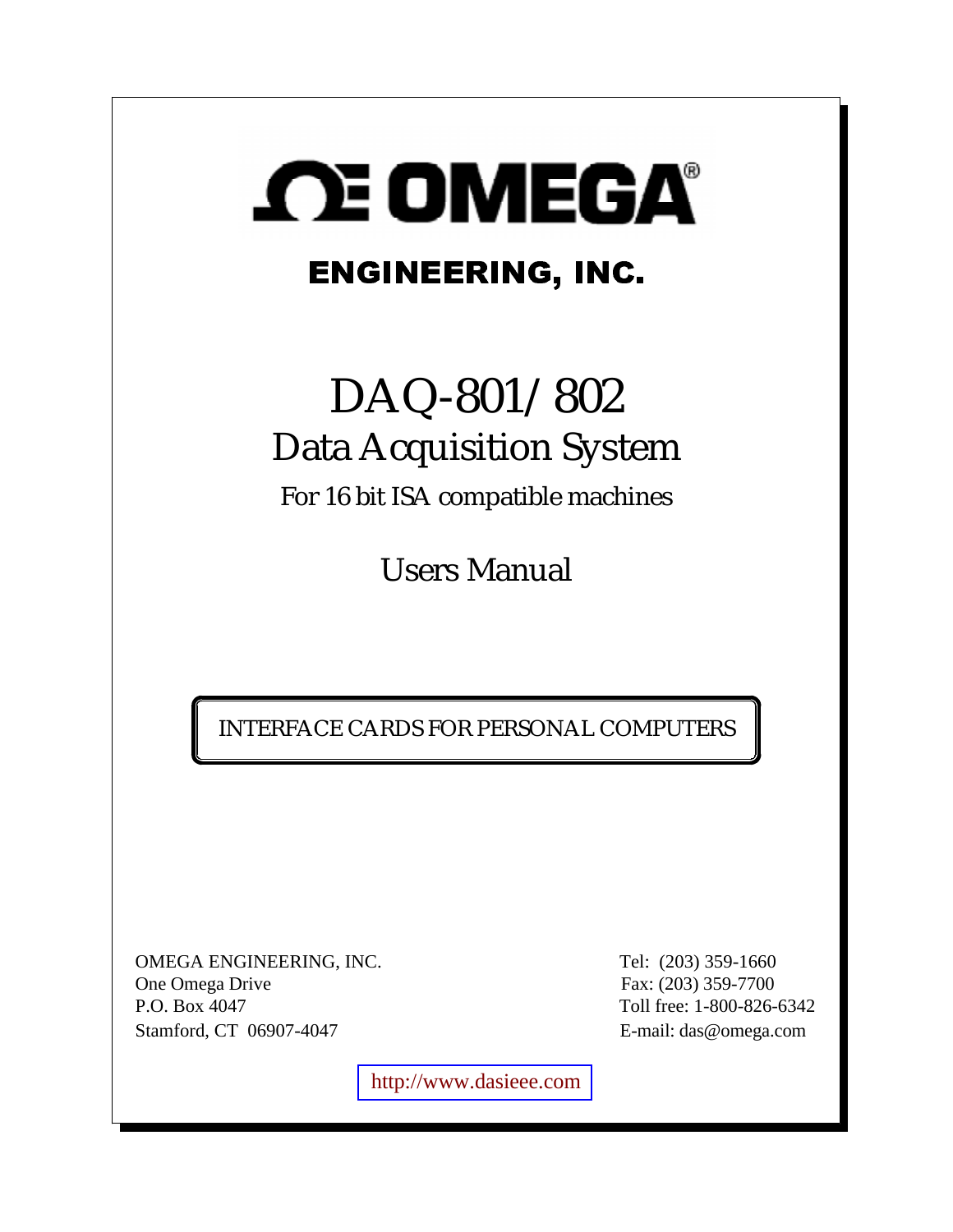# **WARRANTY/DISCLAIMER**

OMEGA ENGINEERING, INC., warrants this unit to be free of defects in materials and workmanship for a period of **13 months** from the date of purchase. OMEGA warranty adds an additional one (1) month grace period to the normal **one (1) year product warranty** to cover shipping and handling time. This ensures that OMEGA's customers receive maximum coverage on each product. If the unit should malfunction, it must be returned to the factory for evaluation. OMEGA's Customer Service Department will issue an Authorized Return (AR) number immediately upon phone or written request. Upon examination by OMEGA, if the unit is found to be defective it will be repaired or replaced at no charge. OMEGA's warranty does not apply to defects resulting from any action of the purchaser, including but not limited to mishandling, improper interfacing, operation outside design limits, improper repair or unauthorized modification. This WARRANTY is VOID if the unit shows evidence of having been tampered with or shows evidence of being damaged as a result of excessive corrosion; or current, heat, moisture or vibration; improper specification; misapplication; misuse or other operating conditions outside of OMEGA's control. Components which wear are not warranted, including but not limited to contact points, fuses and triacs.

**OMEGA is pleased to offer suggestions on the use of its various products. However, OMEGA neither assumes responsibility for any omissions or errors nor assumes liability for any damages that result from the use of its products in accordance with information provided from OMEGA, either verbal or written. OMEGA warrants only that the parts manufactured by it will be as specified and free of defects. OMEGA MAKES NO OTHER WARRANTIES OR REPRESENTATIONS OF ANY KIND WHATSOEVER, EXPRESSED OR IMPLIED, EXCEPT THAT OF TITLE, AND ALL IMPLIED WARRANTIES INCLUDING ANY WARRANTY OF MERCHANTABILITY AND FITNESS FOR A PARTICULAR PURPOSE ARE HEREBY DISCLAIMED. LIMITATION OF LIABILITY: The remedies of purchaser set forth herein are exclusive and the total liability of OMEGA with respect to this order, whether based on contract, warranty, negligence, indemnification, strict liability or otherwise, shall not exceed the purchase price of the component upon which liability is based. In no event shall OMEGA be liable for consequential, incidental or special damages.**

CONDITIONS: Equipment sold by OMEGA is not intended to be used**,** nor shall it be used: (1) as a "Basic Component" under 10 CFR 21 (NRC), used in or with any nuclear installation or activity, medical application or used on humans. Should any Product(s) be used in or with any nuclear installation or activity, medical application, used on humans or misused in any way, OMEGA assumes no responsibility as set forth in our basic WARRANTY/DISCLAIMER language, and additionally, the purchaser will indemnify OMEGA and hold OMEGA harmless from any liability or damage whatsoever arising out of the use of the Product(s) in such a manner.

# **RETURN REQUESTS/INQUIRIES**

Direct all warranty and repair requests/inquiries to the OMEGA Customer Service Department. BEFORE RETURNING ANY PRODUCT(S) TO OMEGA, THE PURCHASER MUST OBTAIN AN AUTHORIZED RETURN (AR) NUMBER FROM OMEGA'S CUSTOMER SERVICE DEPARTMENT (IN ORDER TO AVOID PROCESSING DELAYS). THE ASSIGNED NUMBER SHOULD THEN BE MARKED ON THE OUTSIDE OF THE RETURN PACKAGE AND ON ANY CORRESPONDENCE. THE PURCHASER IS RESPONSIBLE FOR SHIPPING CHARGES, FREIGHT, INSURANCE AND PROPER PACKAGING TO PREVENT BREAKAGE IN TRANSIT.

FOR **WARRANTY** RETURNS, please have the following information available BEFORE contacting OMEGA:

- (1) P.O. Number under which the product was purchased,
- (2) Model and serial number of the product under warranty, and
- (3) Repair instructions and/or specific problems relative to the product.

FOR **NON-WARRANTY** REPAIRS, consult OMEGA for current repair charges. Have the following information available BEFORE contacting OMEGA:

- (1) P.O. Number to cover the cost of the repair,
- (2) Model and serial number of the product, and
- (3) Repair instructions relative to the product.

OMEGA's policy is to make running changes, not model changes, whenever an improvement is possible. This affords our customers the latest in technology and engineering.

OMEGA is a registered trademark of OMEGA ENGINEERING, INC. © Copyright 1999 OMEGA ENGINEERING, INC. All rights reserved. This document may not be copied, photocopied, reproduced, translated or reduced to any electronic medium or machine readable form, in whole or in part, without prior written consent of OMEGA ENGINEERING, INC.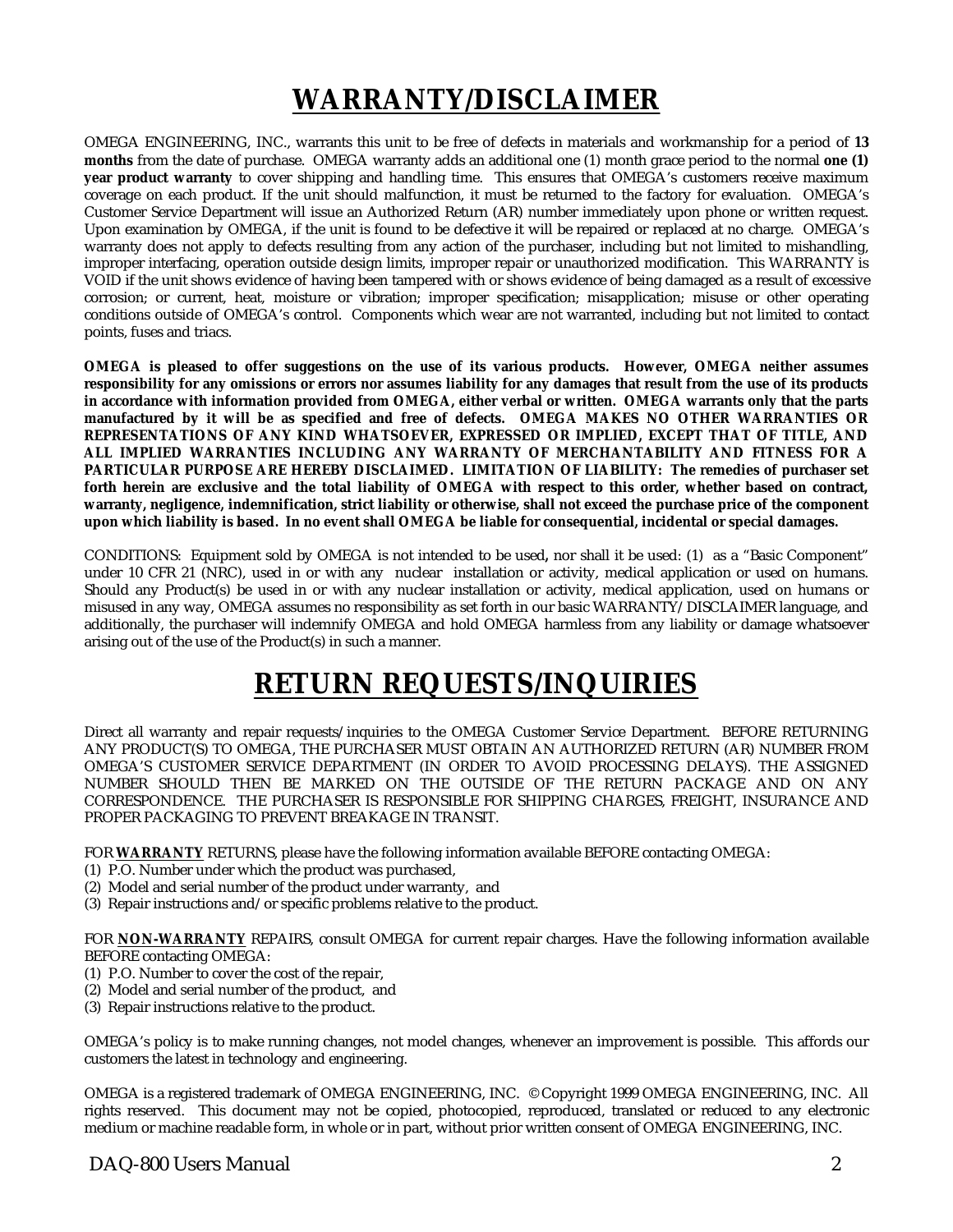# OMEGAnet<br>
© On-line Service: Internet e-mail:<br>
http://www.omega.com info@omega.com [http://www.omega.com](http://www.omega.com/)

# **Servicing North America:**

| USA:                   | One Omega Drive, Box 4047                                                                                                                                                                                                                         | E-mail: info@omega.com                          |
|------------------------|---------------------------------------------------------------------------------------------------------------------------------------------------------------------------------------------------------------------------------------------------|-------------------------------------------------|
| ISO 9001 Certified     | Stamford, CT 06907-0047<br>Tel: (203) 359-1660                                                                                                                                                                                                    | FAX: (203) 359-7700                             |
| Canada:                | 976 Bergar                                                                                                                                                                                                                                        | E-mail: info@omega.com                          |
|                        | Laval (Quebec) H7L 5A1<br>Tel: (514) 856-6928                                                                                                                                                                                                     | FAX: (514) 856-6886                             |
|                        | For immediate technical or application assistance:                                                                                                                                                                                                |                                                 |
| <b>USA and Canada:</b> | Sales Service: 1-800-826-6342 / 1-800-TC-OMEGA <sup>SM</sup><br>Customer Service: 1-800-622-2378/1-800-622-BEST <sup>SM</sup><br>Engineering Service: $1-800-872-9436 / 1-800$ -USA-WHEN $^{SM}$<br>TELEX: 996404 EASYLINK: 62968934 CABLE: OMEGA |                                                 |
|                        | <b>Mexico and Latin America:</b> Tel: (001) 800-826-6342 FAX: (001) 203-359-7807<br>En Espanol: (001) 203-359-7803<br>E-mail: espanol@omega.com                                                                                                   |                                                 |
|                        | <b>Servicing Europe:</b>                                                                                                                                                                                                                          |                                                 |
| <b>Benelux:</b>        | Postbus 8034, 1180 LA Amstelveen, The Netherlands<br>Tel: (31) 20 6418405<br>Toll Free in Benelux: 0800 0993344<br>E-mail: nl@omega.com                                                                                                           |                                                 |
| <b>Czech Republic:</b> | ul.Rude armady 1868, 733 01 Karvina-Hraniee<br>Tel: 42 (69) 6311899<br>Toll Free: 0800-1-66342                                                                                                                                                    | FAX: 42 (69) 6311114<br>E-mail: czech@omega.com |
| <b>France:</b>         | 9, rue Denis Papin, 78190 Trappes<br>Tel: (33) 130-621-400<br>Toll Free in France: 0800-4-06342<br>E-mail: france@omega.com                                                                                                                       |                                                 |
| Germany/Austria:       | Daimlerstrasse 26, D-75392 Deckenpfronn, Germany<br>Tel: 49 (07056) 3017<br>Toll Free in Germany: 0130 11 21 66<br>E-mail: germany@omega.com                                                                                                      |                                                 |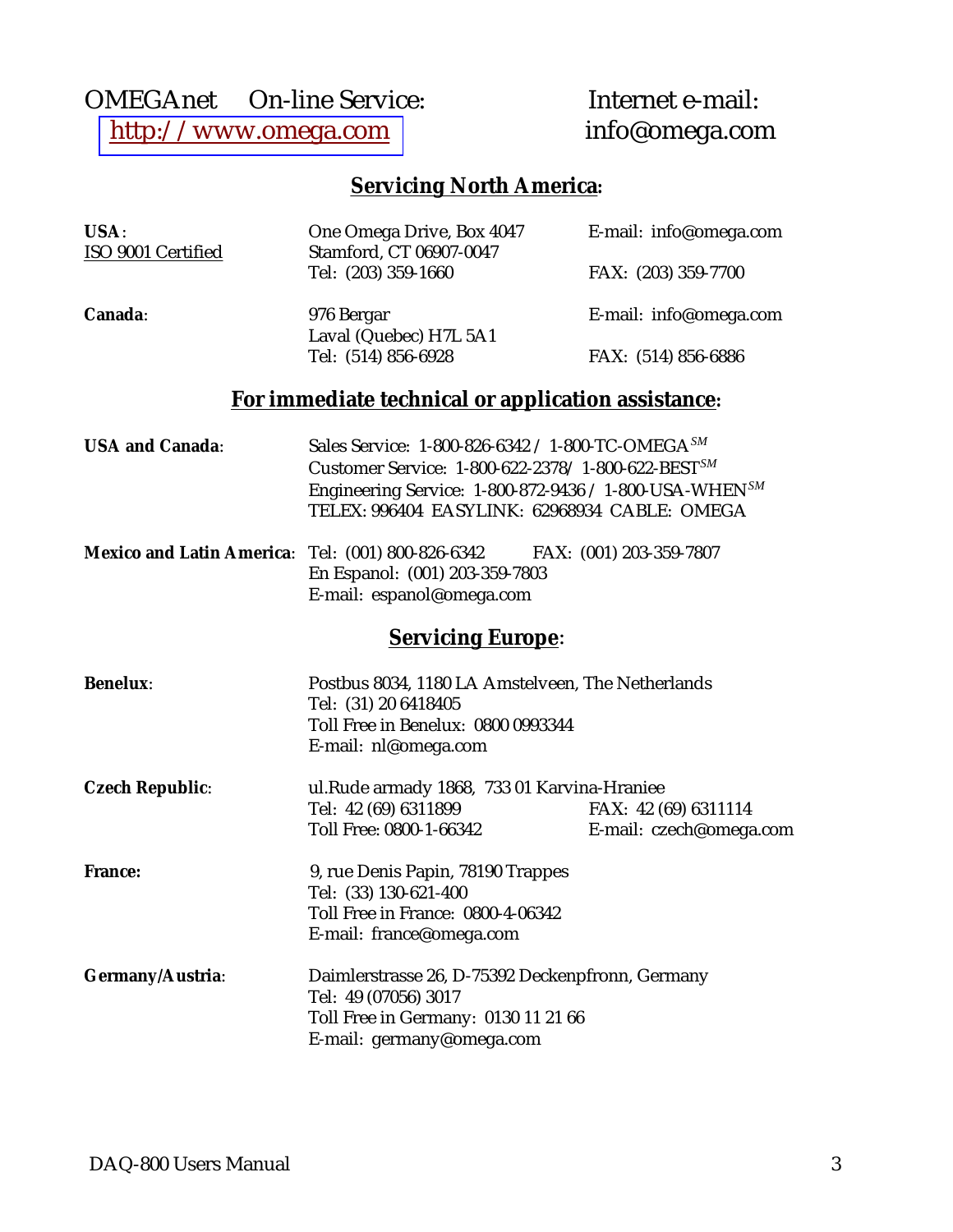**United Kingdom**: One Omega Drive, River Bend Technology Drive ISO 9002 Certified Northbank, Irlam, Manchester M44 5EX, England Tel: 44 (161) 777-6611 FAX: 44 (161) 777-6622 Toll Free in England: 0800-488-488 E-mail: info@omega.co.uk

It is the policy of OMEGA to comply with all worldwide safety and EMC/EMI regulations that apply. OMEGA is constantly pursuing certification of it's products to the European New Approach Directives. OMEGA will add the CE mark to every appropriate device upon certification.

The information contained in this document is believed to be correct but OMEGA Engineering, Inc. accepts no liability for any errors it contains, and reserves the right to alter specifications without notice. **WARNING**: These products are not designed for use in, and should not be used for, patient connected applications.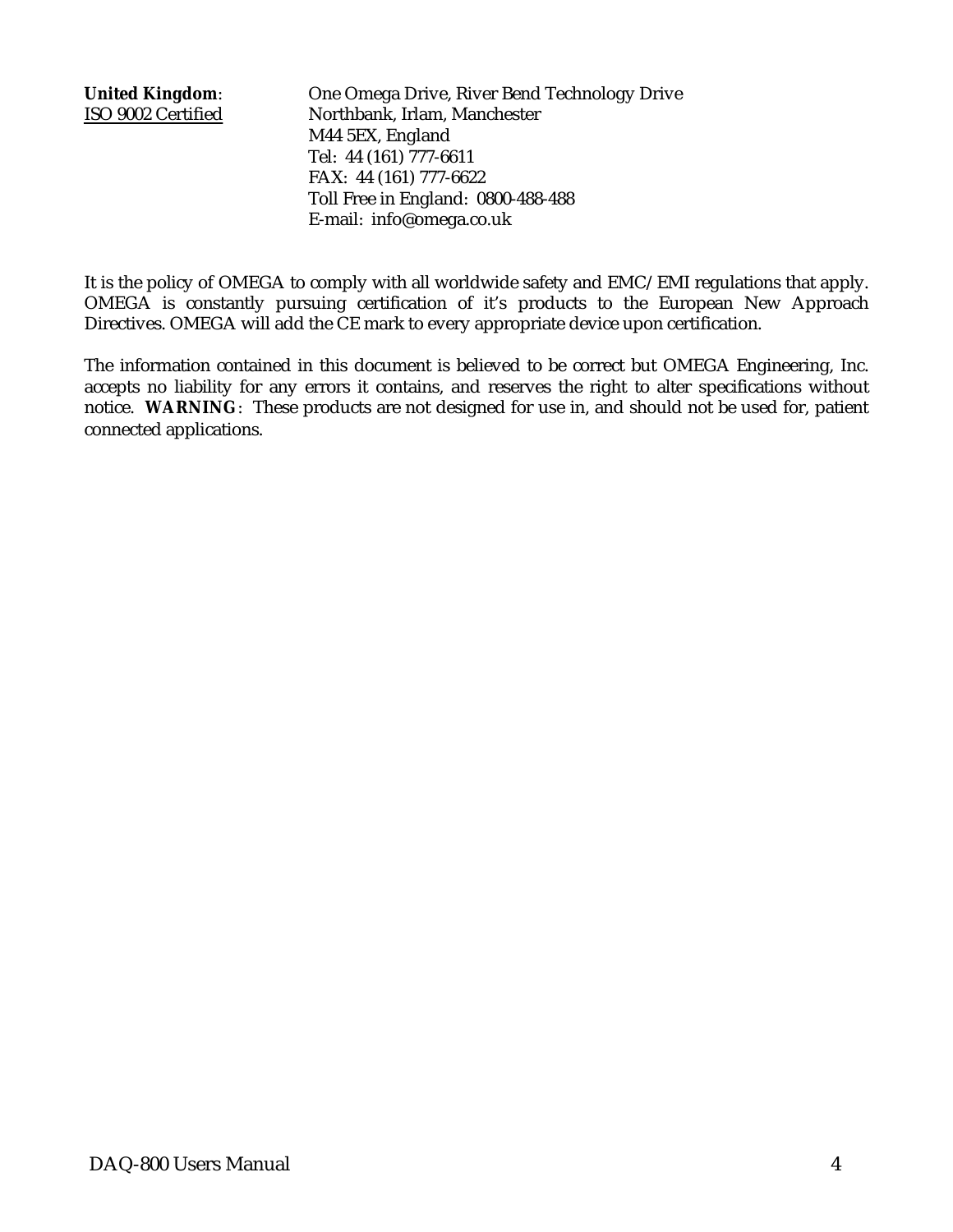# Table of Contents

| $\mathbf 1$  | Introduction                                                           |    |
|--------------|------------------------------------------------------------------------|----|
|              |                                                                        |    |
|              |                                                                        |    |
|              | Source and Trigger Mode for Analog-to-Digital Conversions  10<br>1.1.2 |    |
|              | 1.1.3 Scan List                                                        |    |
|              | 1.1.4                                                                  |    |
|              |                                                                        |    |
|              |                                                                        |    |
|              |                                                                        |    |
|              |                                                                        |    |
|              | 1.5                                                                    |    |
|              | 1.6                                                                    |    |
|              | 1.7                                                                    |    |
|              | 1.8                                                                    |    |
|              |                                                                        |    |
| $\mathbf{2}$ | Hardware Configuration and Initial Setup 17                            |    |
|              |                                                                        |    |
|              |                                                                        |    |
|              |                                                                        |    |
|              |                                                                        |    |
|              |                                                                        |    |
|              | 2.3.3                                                                  |    |
|              | 2.3.4 Timer0 Internal/External Clock Selection  23                     |    |
|              |                                                                        |    |
|              |                                                                        |    |
|              |                                                                        |    |
|              |                                                                        |    |
| 3            | <b>Field Wiring</b>                                                    |    |
|              |                                                                        |    |
|              | 3.2                                                                    |    |
|              | 3.3 <sub>1</sub>                                                       |    |
|              | 3.3.1                                                                  | 30 |
|              |                                                                        | 31 |
|              |                                                                        |    |
|              |                                                                        |    |
|              |                                                                        |    |
|              | <b>4 Theory of Operation</b>                                           |    |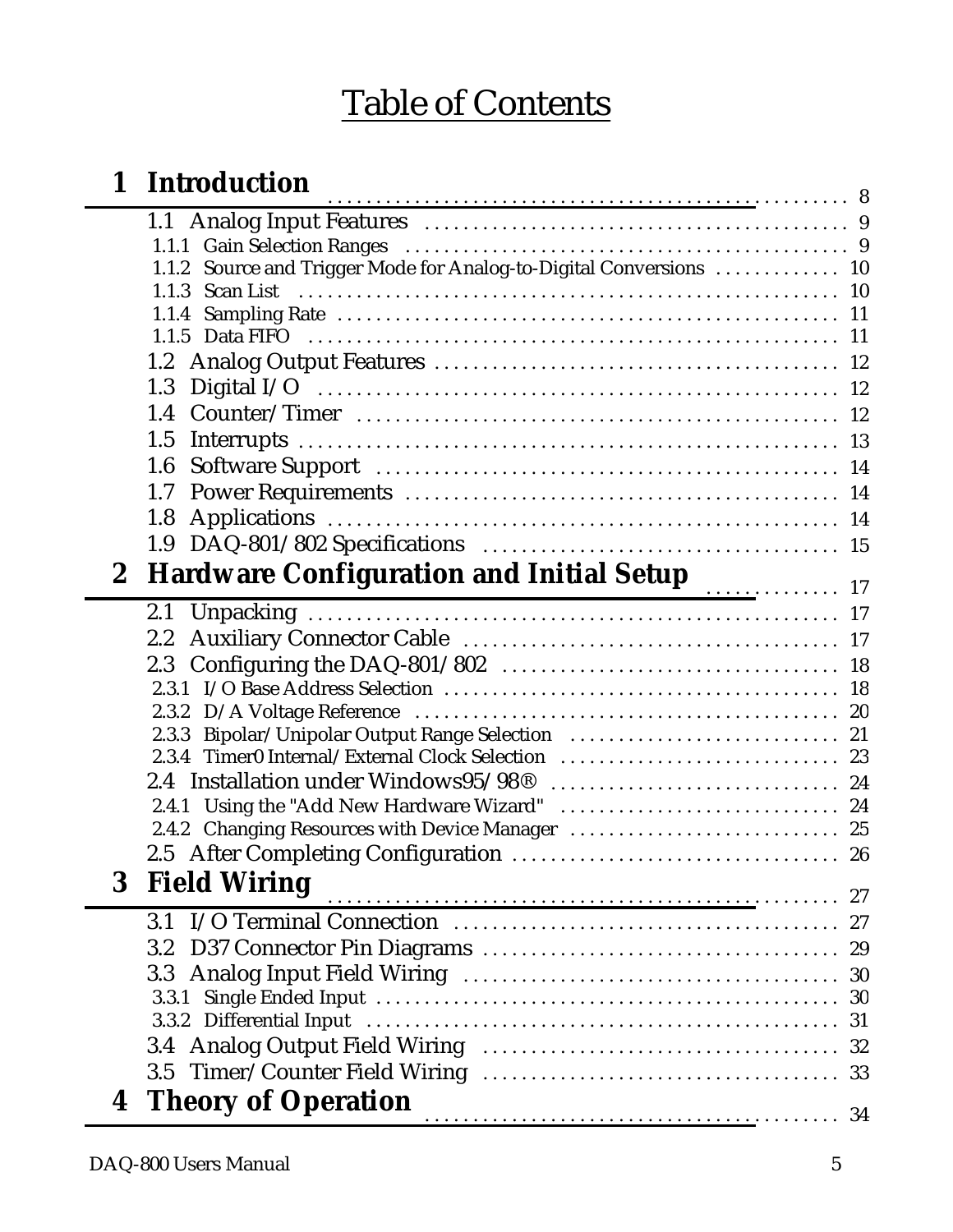|   | 4.1                                                               |  |
|---|-------------------------------------------------------------------|--|
|   | 4.2                                                               |  |
|   | 4.3                                                               |  |
|   | 4.4                                                               |  |
|   |                                                                   |  |
|   |                                                                   |  |
|   | <b>5 Address Map</b>                                              |  |
|   | 5.1                                                               |  |
|   | 5.2                                                               |  |
|   | 5.3                                                               |  |
|   | 5.4                                                               |  |
|   | 5.5                                                               |  |
|   | 5.6                                                               |  |
|   | 5.7                                                               |  |
|   | 5.8                                                               |  |
|   | 5.8.1                                                             |  |
|   | 5.8.2                                                             |  |
|   | 5.8.3 Base + CF, 82C55 Programmable Peripheral Interface chip  44 |  |
|   |                                                                   |  |
|   |                                                                   |  |
| 6 | 8254 Timer/Counter                                                |  |
|   | 6.1                                                               |  |
|   |                                                                   |  |
|   |                                                                   |  |
|   |                                                                   |  |
|   |                                                                   |  |
|   |                                                                   |  |
|   |                                                                   |  |
|   |                                                                   |  |
|   |                                                                   |  |
|   |                                                                   |  |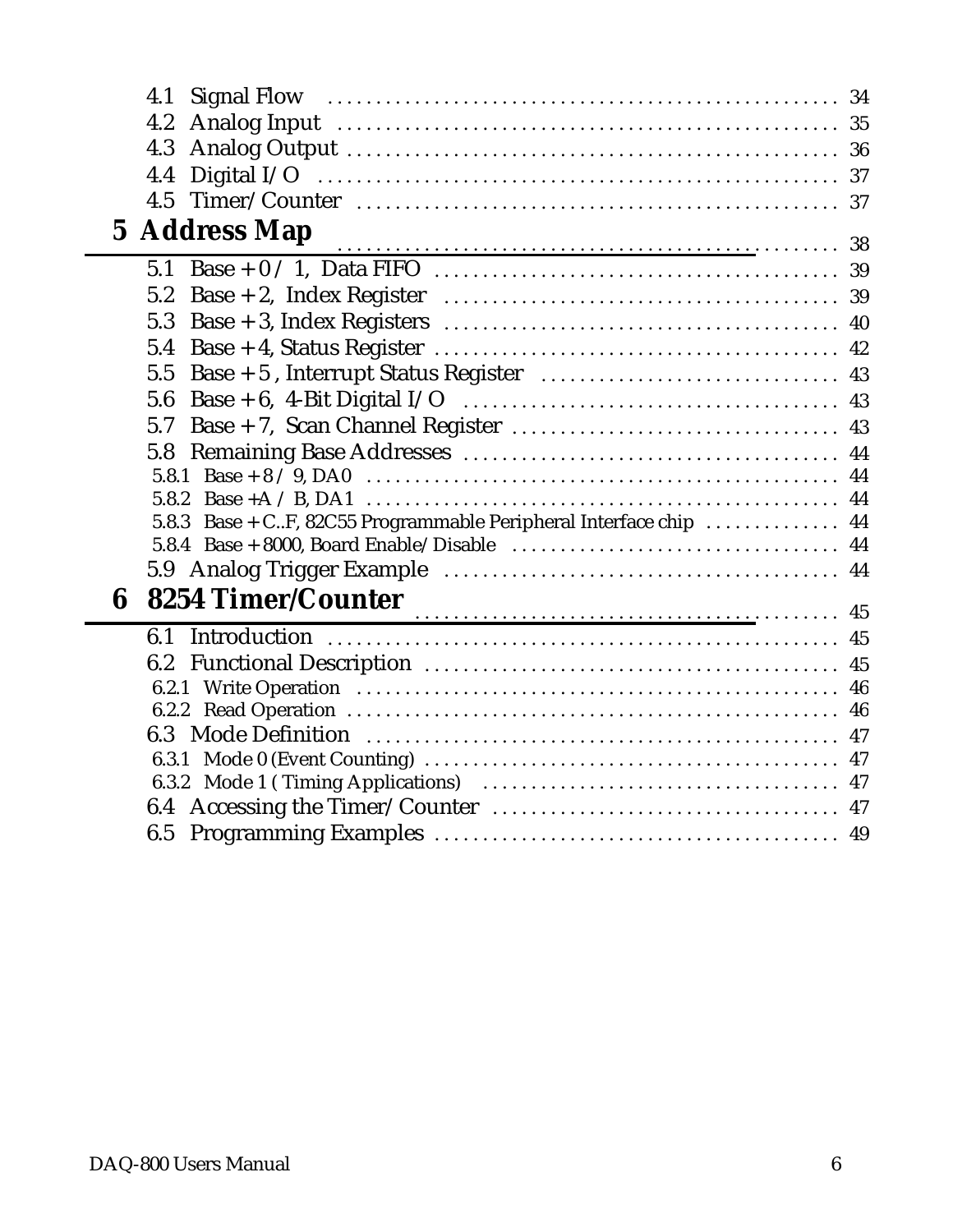# List of Figures and Tables

| Figure 2-5. Bipolar/Unipolar Output Range Selection Jumper  22                    |  |
|-----------------------------------------------------------------------------------|--|
| Figure 2-6. Internal/External Clock Selection Jumper (and accordination of 23     |  |
|                                                                                   |  |
| Figure 3-2. Connection of UIO-37 Terminal Blocks to DAQ-800 Series Connectors  28 |  |
|                                                                                   |  |
|                                                                                   |  |
|                                                                                   |  |
|                                                                                   |  |
|                                                                                   |  |
|                                                                                   |  |
|                                                                                   |  |
|                                                                                   |  |
|                                                                                   |  |
|                                                                                   |  |
|                                                                                   |  |
|                                                                                   |  |
|                                                                                   |  |
|                                                                                   |  |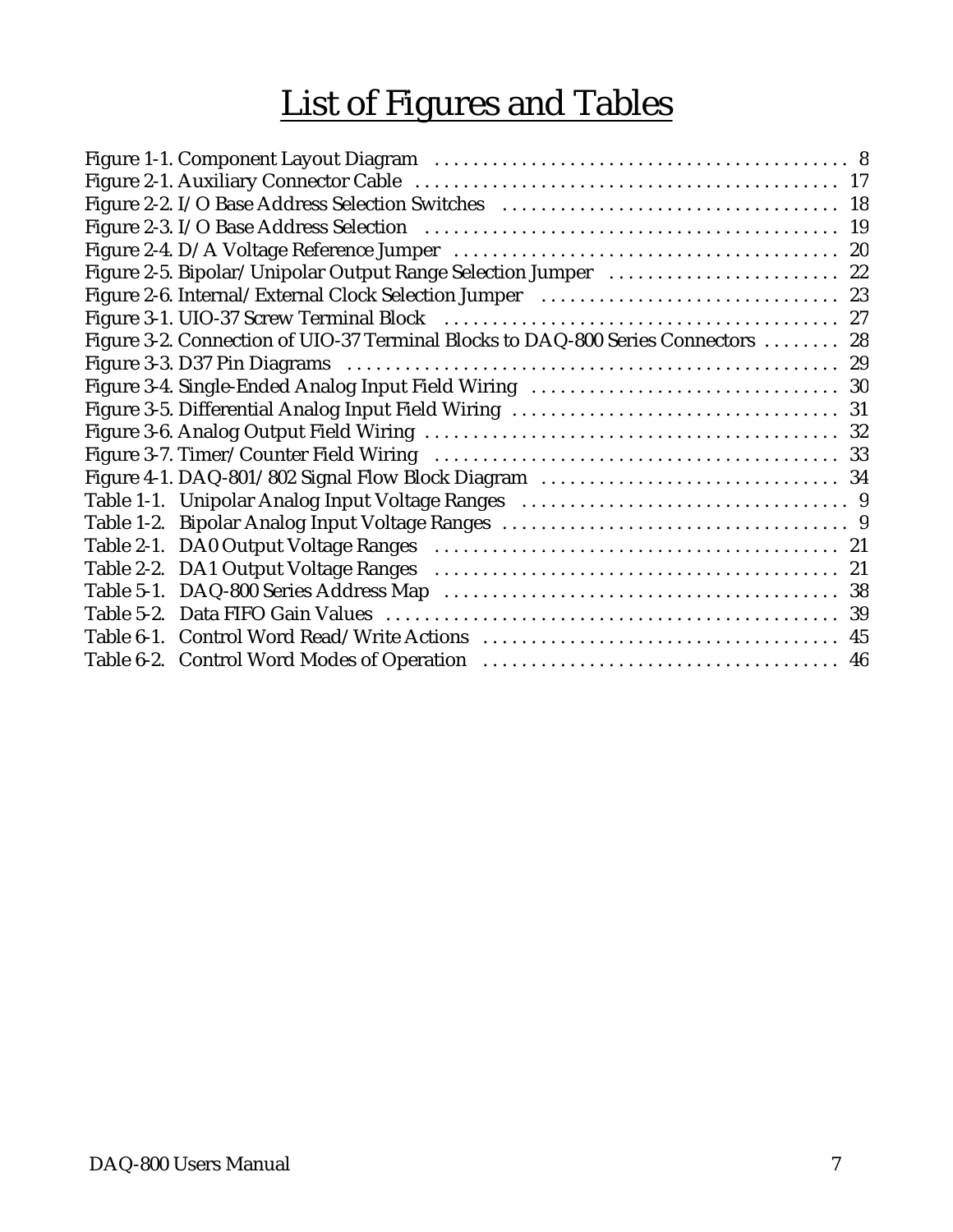# <span id="page-7-0"></span>**1 Introduction**

The DAQ-801 and DAQ-802 are cost effective high speed data acquisition boards that plug into ISA expansion slots in IBM<sup>TM</sup> compatible personal computers. The DAQ-800 series circuit board provides 12-bit analog input, 32-bit digital input/output (I/O) and three 16-bit programmable timer/counters. Each version of the DAQ-800 series board has it's own selectable gain range. The DAQ-801 is software programmable for gains of 1, 10, 100 or 1000. The DAQ-802 is software programmable for gains of 1, 2, 4 or 8.

The maximum sampling rate of the DAQ-801/802 is 40KHz. The analog and digital I/Os and the external trigger, clock and reference signals are connected via a 37-pin "D" type connector which is compatible with the Keithley MetraByte<sup>TM</sup> DAS-1600. An auxiliary D37 connector is employed to support an additional 24-bits of digital I/O. The component layout diagram for the DAQ-800 series circuit board is depicted in Figure 1-1.



Figure 1-1. Component Layout Diagram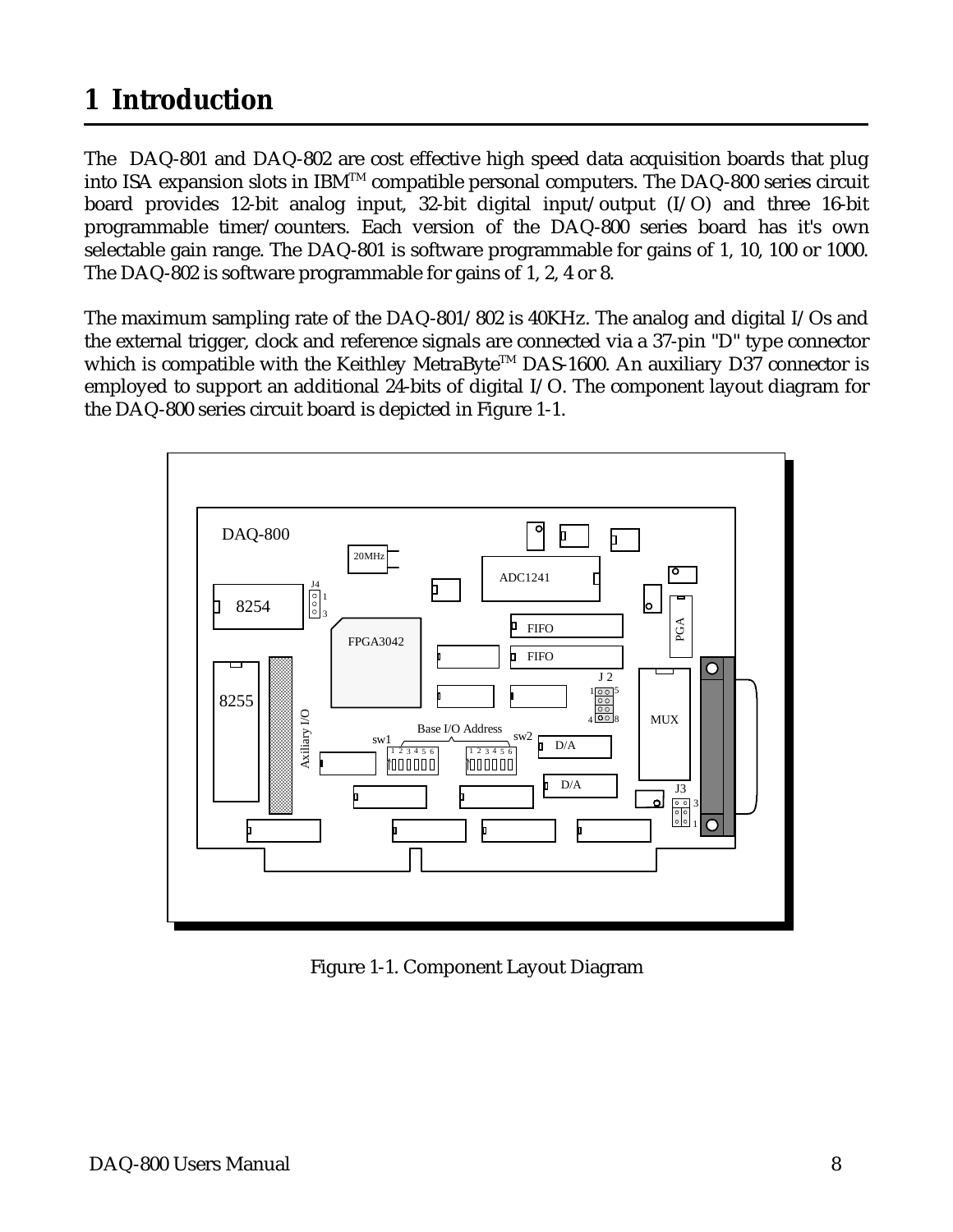# **1.1 Analog Input Features**

The DAQ-801/802 uses one 12 bit analog-to-digital converter (ADC) to support 8 differential (positive and negative connections) or 8 single ended analog input signals. Selection of either single ended or differential analog inputs is software programmable. The DAQ-800 series ADC can be configured to receive analog input voltages within the ranges of 0 to +5V or  $\pm$ 5V.

### **1.1.1 Gain Selection Ranges**

The DAQ-801 provides gains of 1, 10, 100 and 1000 versus the DAQ-802, which provides gains of 1, 2, 4 and 8. Tables 1-1 and 1-2 show the analog input unipolar and bipolar voltage ranges for the respective gain range.

| <b>DAQ-801</b>                |       | <b>DAQ-802</b>     |      |
|-------------------------------|-------|--------------------|------|
| <b>Input Range</b>            | Gain  | <b>Input Range</b> | Gain |
| $0$ to $+5V$                  |       | $0$ to $+5V$       |      |
| 0 to $+500 \text{mV}$         | 10    | 0 to $+2.5V$       |      |
| $0 \text{ to } +50 \text{mV}$ | 100   | 0 to + $1.25V$     |      |
| 0 to $+5mV$                   | 1,000 | 0 to $+0.625V$     |      |

Table 1-1. Unipolar Analog Input Voltage Ranges

For a gain setting of 1, the 12-bit resolution (4096 count) provides a least significant bit (LSB) value of  $\pm 1.22$  mV in the 0 to  $+5V$  range.

| <b>DAQ-801</b>         |       | <b>DAQ-802</b>         |      |
|------------------------|-------|------------------------|------|
| <b>Input Range</b>     | Gain  | <b>Input Range</b>     | Gain |
| $-5V$ to $+5V$         |       | $-5$ V to $+5$ V       |      |
| $-500$ mV to $+500$ mV | 10    | $-2.5$ V to $+2.5$ V   |      |
| $-50$ mV to $+50$ mV   | 100   | $-1.25$ V to $+1.25$ V |      |
| $-5mV$ to $+5mV$       | 1,000 | $-0.625V$ to $+0.625V$ |      |

| Table 1-2. Bipolar Analog Input Voltage Ranges |  |  |
|------------------------------------------------|--|--|
|                                                |  |  |

For a gain setting of 1, the 12-bit resolution (±4096 count) provides a least significant bit (LSB) value of  $\pm 1.22$ mV in the  $\pm 5V$  range.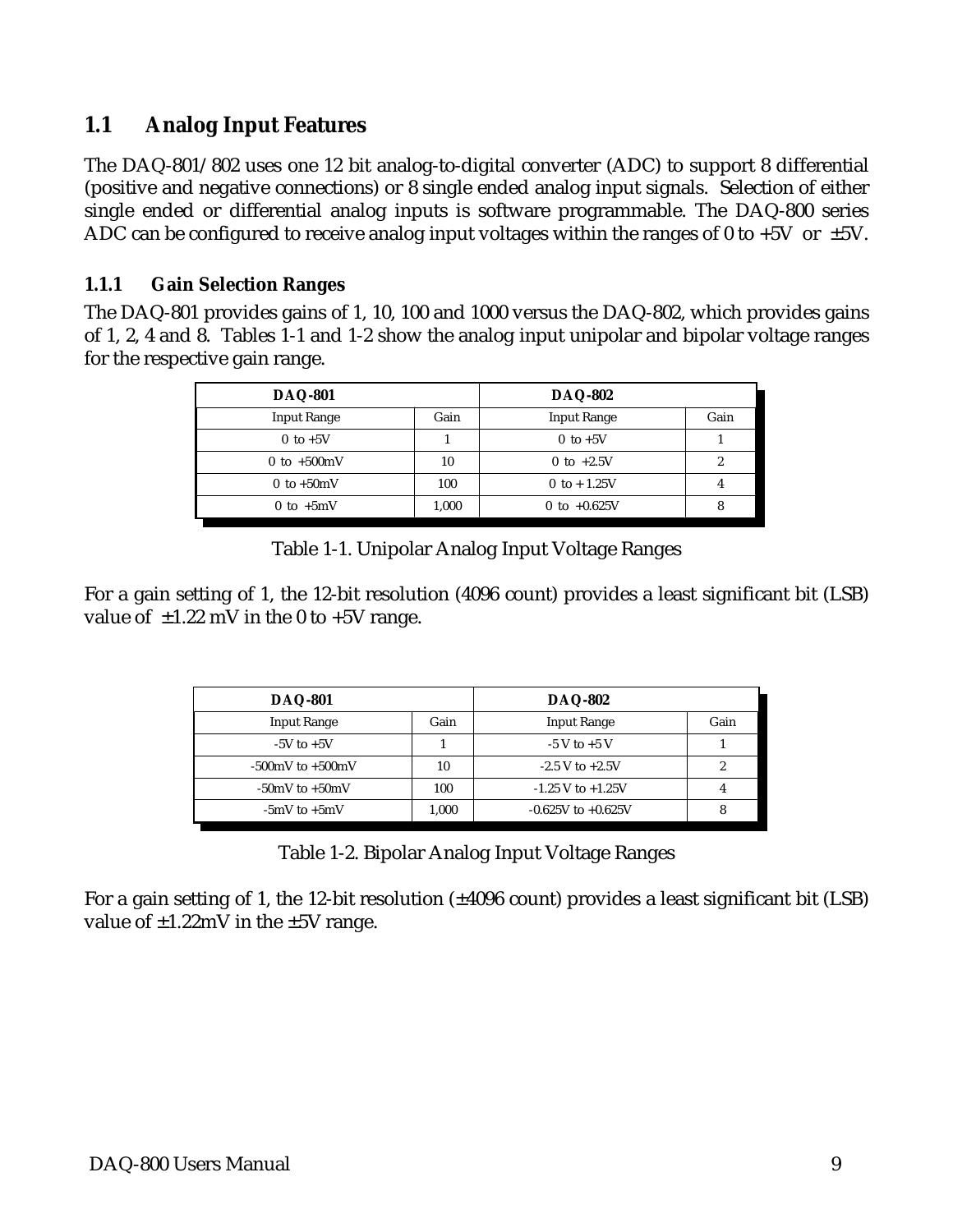### **1.1.2 Source and Trigger Mode for Analog-to-Digital Conversions**

Upon initial power up, the DAQ-801/802 is in idle mode and no conversions are performed. Conversions begin upon receiving a trigger. Two types of triggers are available: internal trigger and external trigger. The internal trigger is initiated by a software program, whereas the external trigger is connected through hardware. The external trigger type can be either TTL or analog. The TTL trigger input comes from pin 25 on the main connector. The analog trigger channel is the start channel in the scan list and it's trigger voltage is set by D/A channel 1. When a trigger is initiated, the ADC immediately converts the analog signal into 12-bit digital data which is stored in the data FIFO (First In First Out) register. In addition to varied triggering sources, a triggering mode is available to select whether conversions and channel scans are completed only once or multiple times. Trigger source and trigger mode types are software selectable.

Triggering functions are summarized as follows:

(a) Trigger sources (internal/external) :

- $\mathbf{r}$ • Internal software trigger
- $\frac{1}{4}$ External TTL trigger on falling or rising edge
- $\frac{1}{4}$ External analog trigger with low to high or high to low transition

For the external TTL trigger, the default trigger pin on the main D37 connector is pin 25.

(b) Trigger mode:

- Single -- one scan/conversion for each trigger
- $\frac{1}{2}$ Continuous -- continuous scanning/conversions for one trigger

### **1.1.3 Scan List**

The DAQ-801/802 scan list function performs high speed A/D conversions from channel to channel enabling the user to digitize and collect data from several analog input channels almost simultaneously. The scan FIFO must be programmed with the start and stop channels and also according to the scan sequence desired. When the scan list function is initiated, A/D conversion begins from the start channel. After the conversion is completed, digitized data is entered into the data FIFO and the board selects the next location to repeat the same task. This process continues until the stop channel is reached. Before the scan list function is called, the FPGA registers must be written with the start and stop channels and their corresponding gains. If the user specifies the start and stop channels to be the same, then single channel acquisition mode occurs. Otherwise, the scan is sequential and incremental by one. For single trigger mode, it scans once and then stops. In continuous mode, scanning continues at a speed set by the sampling rate until the desired number of scan times is reached.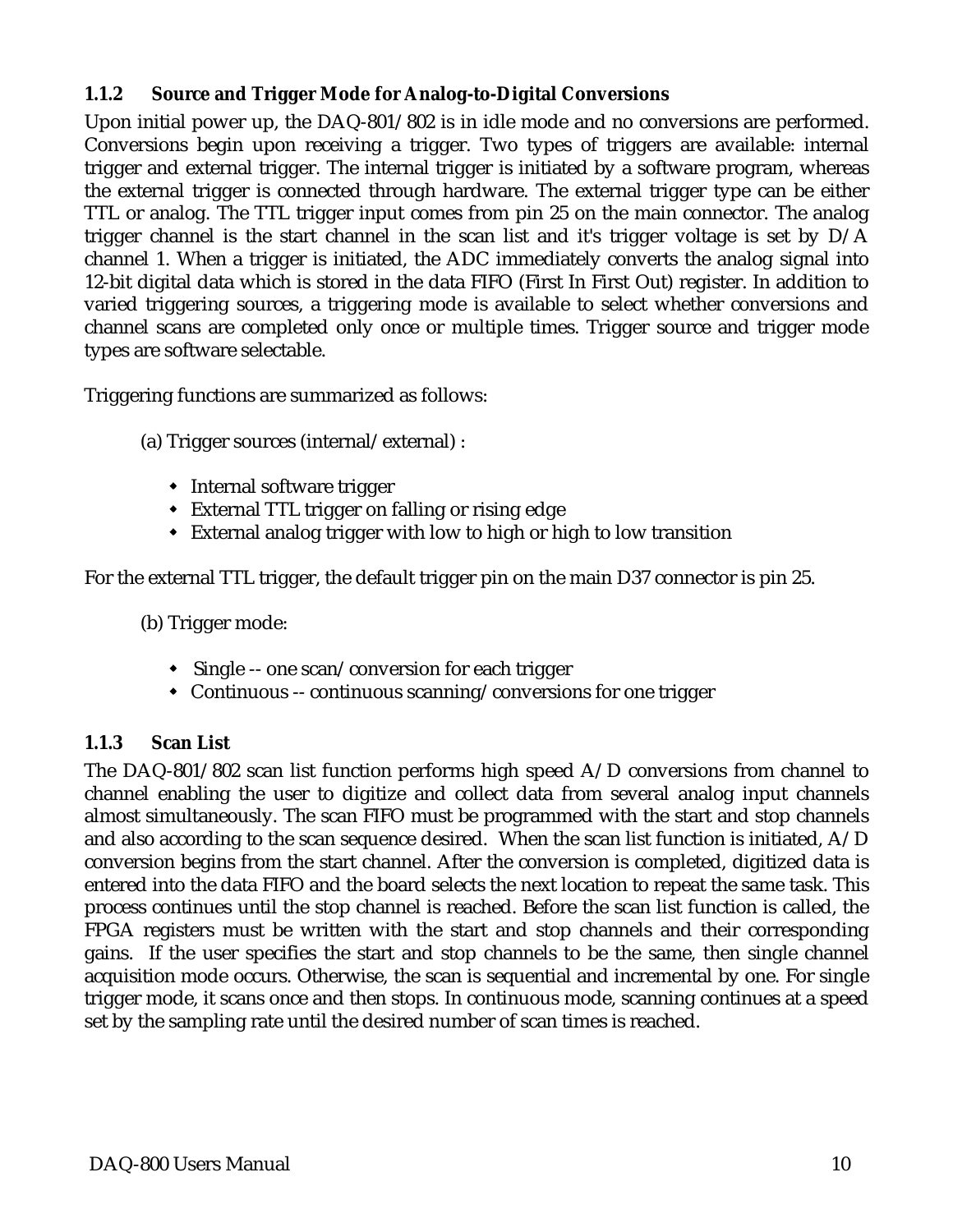#### **1.1.4 Sampling Rate**

When digitizing the analog signal, one user selectable parameter is the sampling rate which determines how fast the analog signal is digitized. The minimum sampling rate must be at least two times the input signal frequency to accurately recover digitized data from the original analog input signal. The maximum sampling rate of the DAQ-801/802 is 65KHz without auto zero calibration and 39KHz with auto zero calibration and is derived from the on board 8254 chip which has three 16-bit timer/counters. The clock input to timer1 is 2.5MHz. Timer1 and timer2 are cascaded to generate the sampling rate pulse which in turn triggers A/D conversion.

### **1.1.5 Data FIFO**

DAQ-801/802 uses a data FIFO register between the output of the ADC and the ISA bus to buffer data from the ADC output. Unlike conventional A/D boards where the digitized data output is fetched directly to the PC memory, the output data from the ADC is fed into the FIFO first for temporary storage. The length of the FIFO register is 1024 sampling points and the register circuit provides hardware flags for half full, full and empty signals. Utilizing these signals, the board can generate an interrupt to the PC when the FIFO is half full. Once the PC interrupt is complete, the interrupt service routine program uses the "MOVE STRING" instruction to move the FIFO data directly into PC memory at a very high speed. In this case, it only interrupts the PC every 512 samples and thereby improves the speed of operation. In Windows applications, the latency of the interrupt does not effect the integrity of the digitized data as it continues into the FIFO. The status register (see Chapter 5, Table 5-1: Address map) provides information about FIFO empty, half full and full conditions.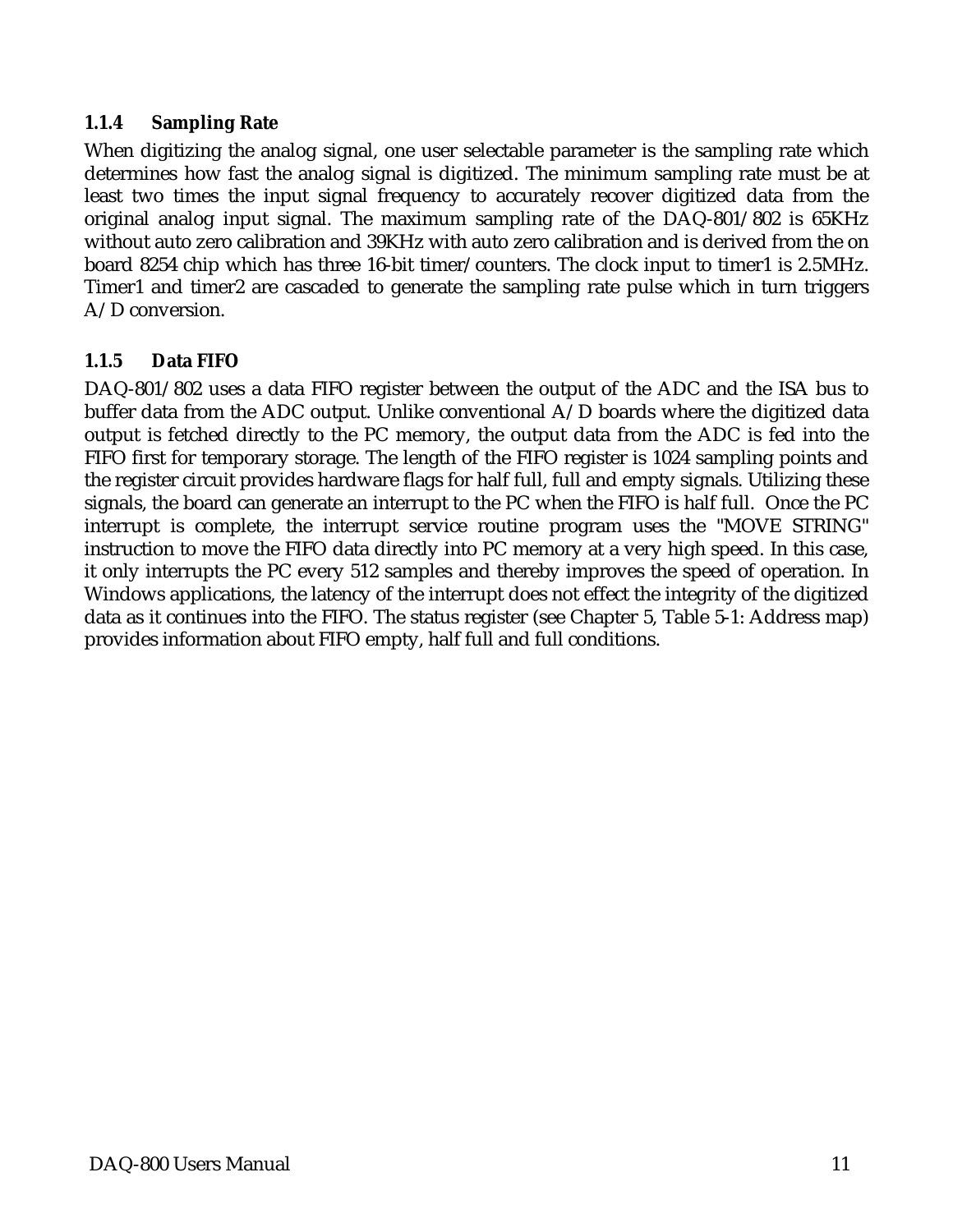# **1.2 Analog Output Features**

In addition to the analog input channels, the DAQ-801/802 contains two analog output channels. Each channel has its own 12-bit digital-to-analog converter (DA0 and DA1 at pins 9 and 27 on the main I/O D37 connector). The analog outputs are buffered and capable of 1 mA of output current. The output voltage range for each channel is jumper selectable as unipolar or bipolar. The 12-bit resolution provides a LSB value of 4.88mV on the ±10V range and 2.44mV in the 0 to +10V range. Both channels use multiplying DACs which require a reference voltage input in addition to the 12-bit digital values. The DAQ801/802 provides an internal reference voltage while an external reference voltage can also be supplied via jumper configuration.

# **1.3 Digital I/O**

The DAQ-801/802 has 32 digital I/O lines. Of the 32 lines, 8 of them can be accessed through the main D37 connector. There are 4 inputs: IP0 through IP3, and 4 outputs: OP0 through OP3, (refer to Chapter 3, Figure 3-3 for pin locations). The remaining 24 I/O lines are generated by an 8255 programmable peripheral interface chip and are accessed through the auxiliary D37 connector. The 8255 has three ports (A, B and C) and one control register. Any port can be programmed as input or output. Ports A and B are 8 bit I/O ports while port C can be further divided into two 4-bit I/O ports. The 8255 has three modes of operation which are determined by values written into the control register. Mode 0 is for basic input/output configuration in which the output port is latched and the input port is not. Mode 1 employs Port A or B as the data port while using Port C for handshake, interrupt, and digital I/O lines. Mode 2 uses Port A as the bi-directional data port with Port B and C as control and digital I/O lines. For a detailed functional description, the user is referred to the Intel® 8255 data manual.

# **1.4 Counter / Timer**

The 8254 timer/counter chip on the DAQ-801/802 provides three 16-bit timer/counter channels for time-related applications. Timer1 and timer2 are cascaded together with an input clock of 2.5MHz and the output of timer2 is used as the sampling rate clock for the A/D converter. Three terminals for timer0 are available to the user via the main I/O D37 connector. The three terminals are Pin 2 (Timer0 Out), Pin 21 (Timer0 Clk) and Pin 24 (Timer0 Gate). The gate terminal should be logic high in order for the counter to function. If gate is held at logic low, the counter is disabled.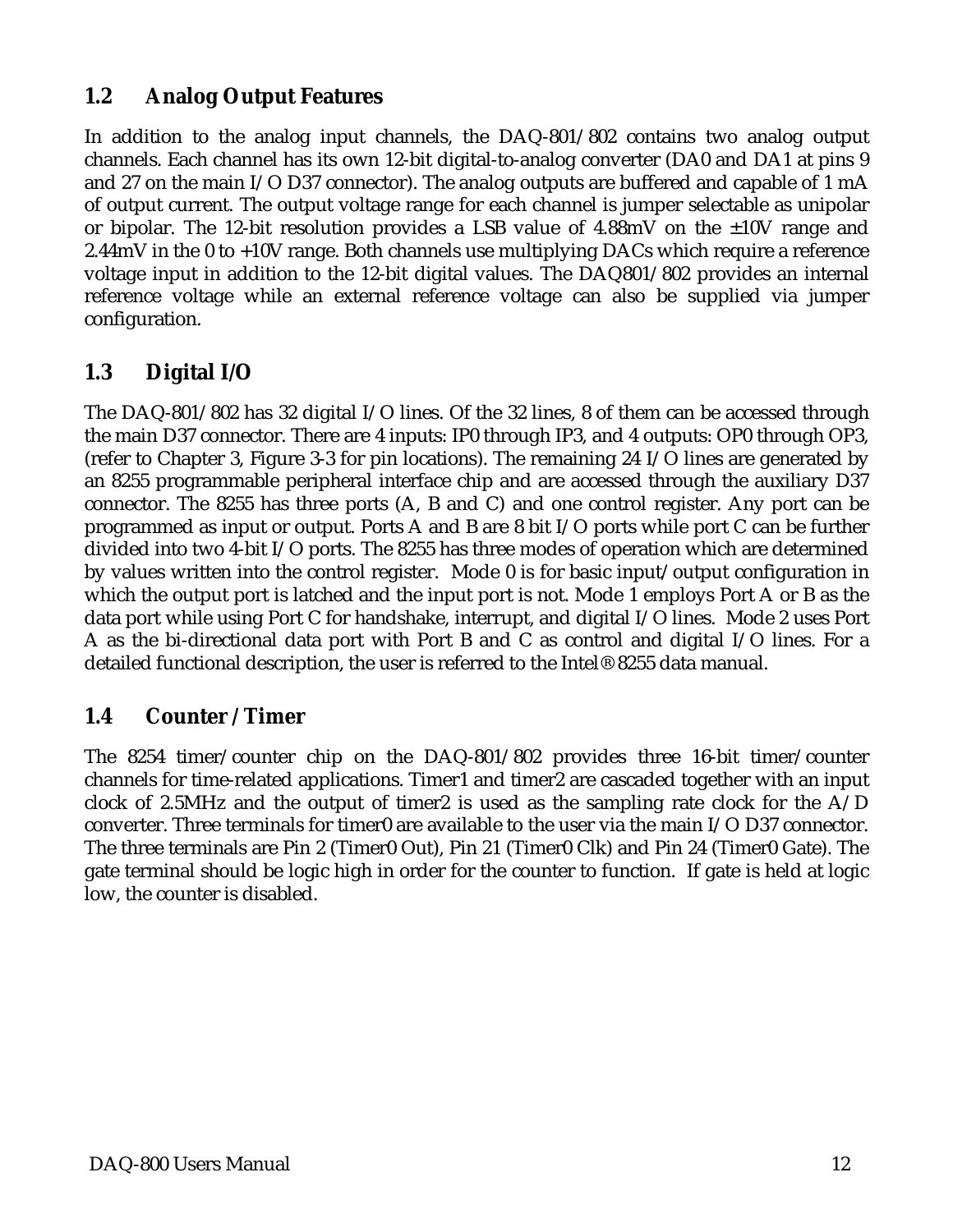### **1.5 Interrupts**

The DAQ-801/802 supports AT style ISA bus interrupts which includes IRQ 2-7, 10-12 and 14-15. The selection of interrupts is software programmable through the register setting of the FPGA. Any interrupt conflict can be conveniently resolved by moving the selection to another available line without opening the computer case. There are four interrupt sources from DAQ-801/802:

- $\mathbf{r}$ ◆ End of scan
- $\frac{1}{2}$ Data FIFO Half Full
- $\frac{1}{2}$ Data FIFO Full
- $\frac{1}{2}$ • Timer0

The end of scan interrupt is normally used in conjunction with single trigger mode or in continuous mode when the scan rate is less than 1KHz. After the scan list is completed, the end of scan generates an interrupt to inform the computer to fetch the data.

The data FIFO half full interrupt is used during continuous trigger mode. When the FIFO is half full, it interrupts the PC to fetch at least 512 sample points. This interrupt works well in the Windows environment because of interrupt latency problems inherent in the Windows operating system.

The data FIFO full interrupt is not recommended for applications unless the interrupt routine is executed promptly before the next data points are accepted. Otherwise an overflow can occur and data may be lost.

Timer0 interrupt is used in conjunction with the external timer at the main D37 connector. The external clock pulses are connected to the timer0 clk input (pin 21) and the output of timer0 can be used as an interrupt source. When the user must interrupt the PC at a certain time interval, timer0 can be programmed to meet the requirement.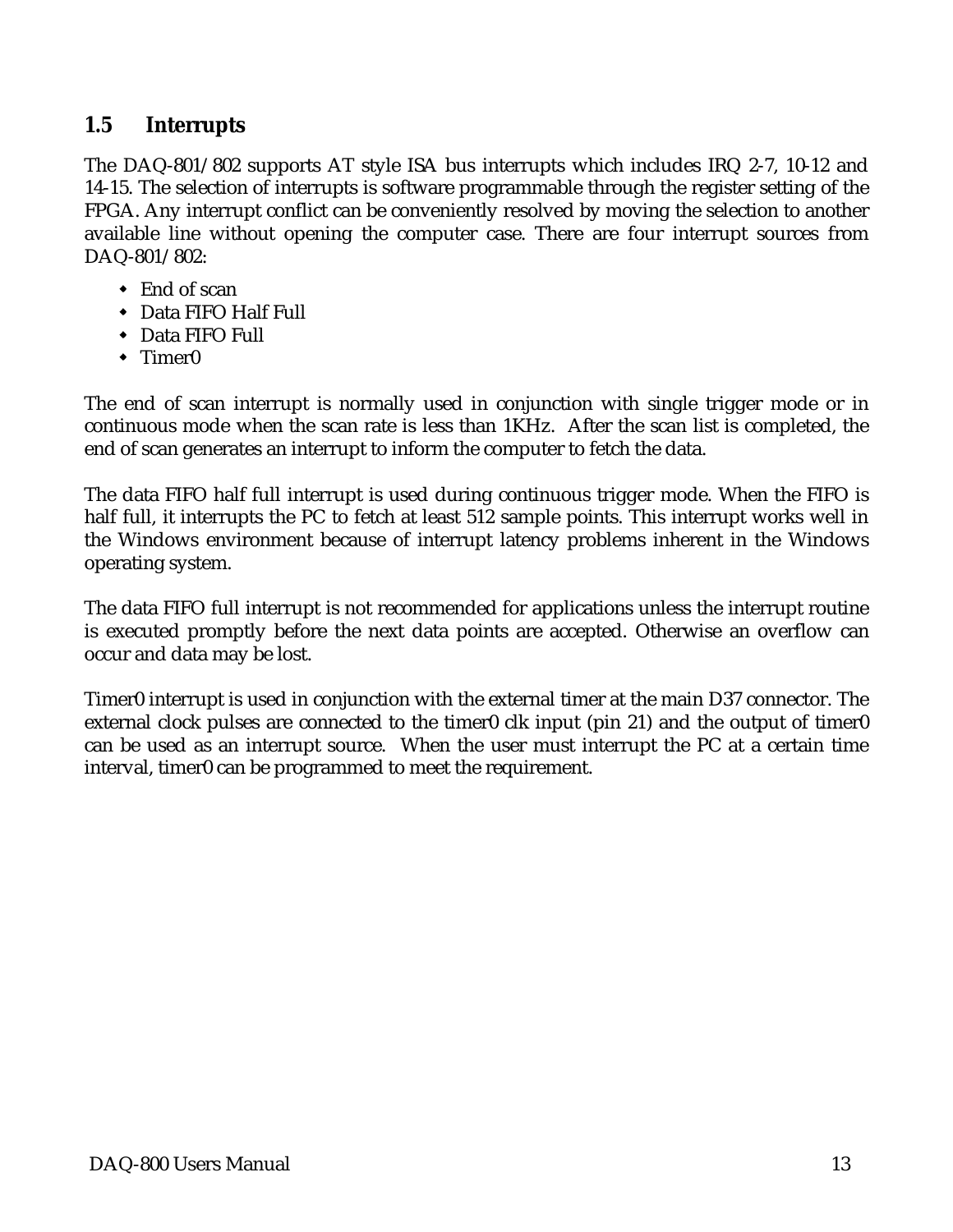# **1.6 Software Support**

Software drivers are provided to support various programming languages like Microsoft  $C/C++$ , Borland  $C/C++$ , QuickBasic, Visual Basic for MS-DOS and Turbo Pascal. A Dynamic Link Library (DLL) is provided for numerous programming languages under Windows as well as Visual Basic Controls. Software support is available on the Omega "DaqSuite" compact disk in the following categories:

- 1. DAQDRIVE® Software driver
- 2. DaqEZ™ Data Acquisition Package
- 3. VISUALDAQ® Data Acquisition Package

DAQDRIVE is a low level generic driver consisting of a set of user commands that act as a library routine for all data acquisition boards. Programs written for the DAQ-801/802 can be ported to other boards in the event the user decides to change boards in the future. DAQDRIVE is available for Window DLLs and the MS-DOS environment. In the case of Visual Basic applications, Omega provides VISUALDAQ®. Because of it's user friendly nature, this software is very practical for interaction with data acquisition boards and for creating graphic presentations.

Omega also provides driver support for third party data acquisition packages such as TestPoint® (Capital Equipment Corporation) and LabVIEW® (National Instruments). These packages allow the user to create custom test, measurement and data acquisition applications.

#### **1.7 Power Requirements**

The DAQ-801/802 is powered directly by the +5V and +12V power source provided by the computer bus.

### **1.8 Applications**

The DAQ-801/802 performs the following functions: analog input  $(A/D)$ , analog output (D/A), digital I/O and timer/counter functions. Typical applications for each function are listed as follows:

A/D conversion converts analog voltage into digital information, which enables the computer to process or to store the signals. Typical applications are sensor or transducer measurement, wave form acquisition/analysis and data storage. (Most sensor/transducer measurements require signal conditioning prior to measurement by an  $A/D$  converter).

D/A conversion is the opposite of A/D conversion. This operation converts digital information to analog voltage. Typical applications are process control and function/pulse train generation. The digital input function is useful in applications such as contact closure or switch status monitoring. The digital output function is useful for relay control and industrial on/off control. A timer/counter is typically used for event counting and pulse generation. It can also be used for frequency, period or pulse measurement.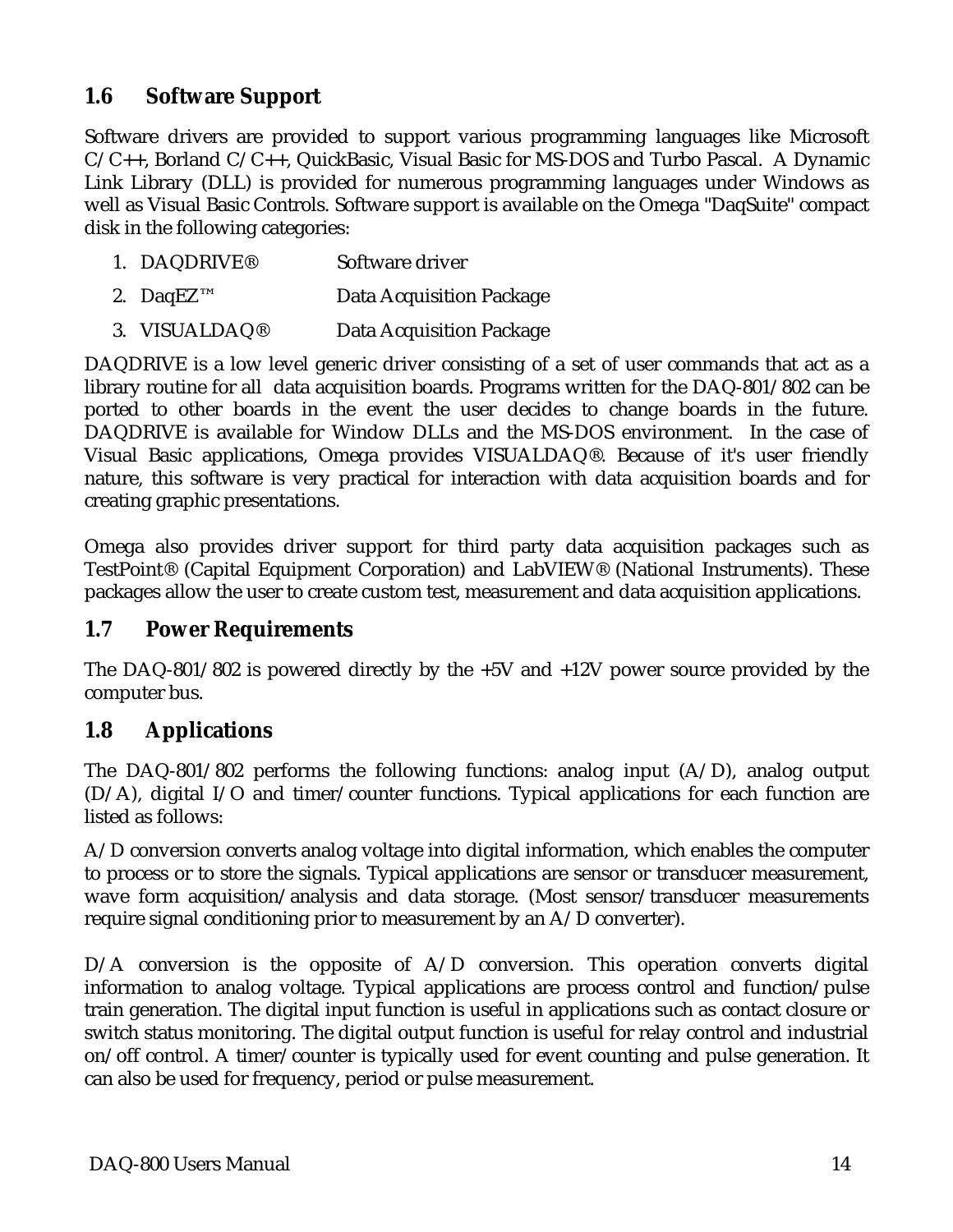# <span id="page-14-0"></span>**1.9 DAQ-801/802 Specifications**

# **Analog Input**

| <b>Maximum Sampling Rate</b>   | 65 Khz (without auto-zero calibration)      |
|--------------------------------|---------------------------------------------|
|                                | 39 Khz (with auto-zero calibration)         |
| Channels                       | 8 differential, 8 single ended              |
| <b>Input Ranges</b>            | $-5V$ to $+5V$                              |
| <b>Output Data Code</b>        | Twos complement                             |
| <b>Gain Ranges:</b>            |                                             |
| Model 801                      | 1, 10, 100, 1000                            |
| Model 802                      | 1, 2, 4, 8                                  |
| <b>Input Impedance</b>         | 1 M ohm                                     |
| <b>Input Bias Current</b>      | 50pA                                        |
| Surge Protection up to         | $\pm 20$ V                                  |
| Resolution                     | $12$ -bit + sign                            |
| <b>Conversion type</b>         | <b>Successive Approximation</b>             |
| Scan Time (channel to channel) | with auto zeroing: $25.6\mu s$              |
|                                | without auto zeroing: $15.2\mu s$           |
| Size of Scan List              | 8 Samples                                   |
| <b>Zero Error</b>              | Adjustable to 0                             |
| <b>Gain Error</b>              | Adjustable to 0                             |
| <b>Analog Output</b>           |                                             |
| Channels                       | $\boldsymbol{2}$                            |
| <b>Output Ranges</b>           | $0 - 5V$ , $0 - 10V$ , $\pm 5V$ , $\pm 10V$ |
| <b>Output Data Coding</b>      | <b>Straight Binary</b>                      |
| <b>Resolution</b>              | 12-bit                                      |
| Digital I/O                    | (8 bits on main D37 Connector)              |
| <b>Output Bits</b>             | 4                                           |
| <b>Input Bits</b>              | 4                                           |
| <b>Timer/Counter</b>           |                                             |
| <b>Number of Counters</b>      | 3, down                                     |
| <b>Type</b>                    | 82C54                                       |
| Digital I/O                    | (24 bits on Auxiliary Connector)            |
| I/O                            | 24 bits                                     |
| <b>Type</b>                    | 82C55A                                      |
|                                |                                             |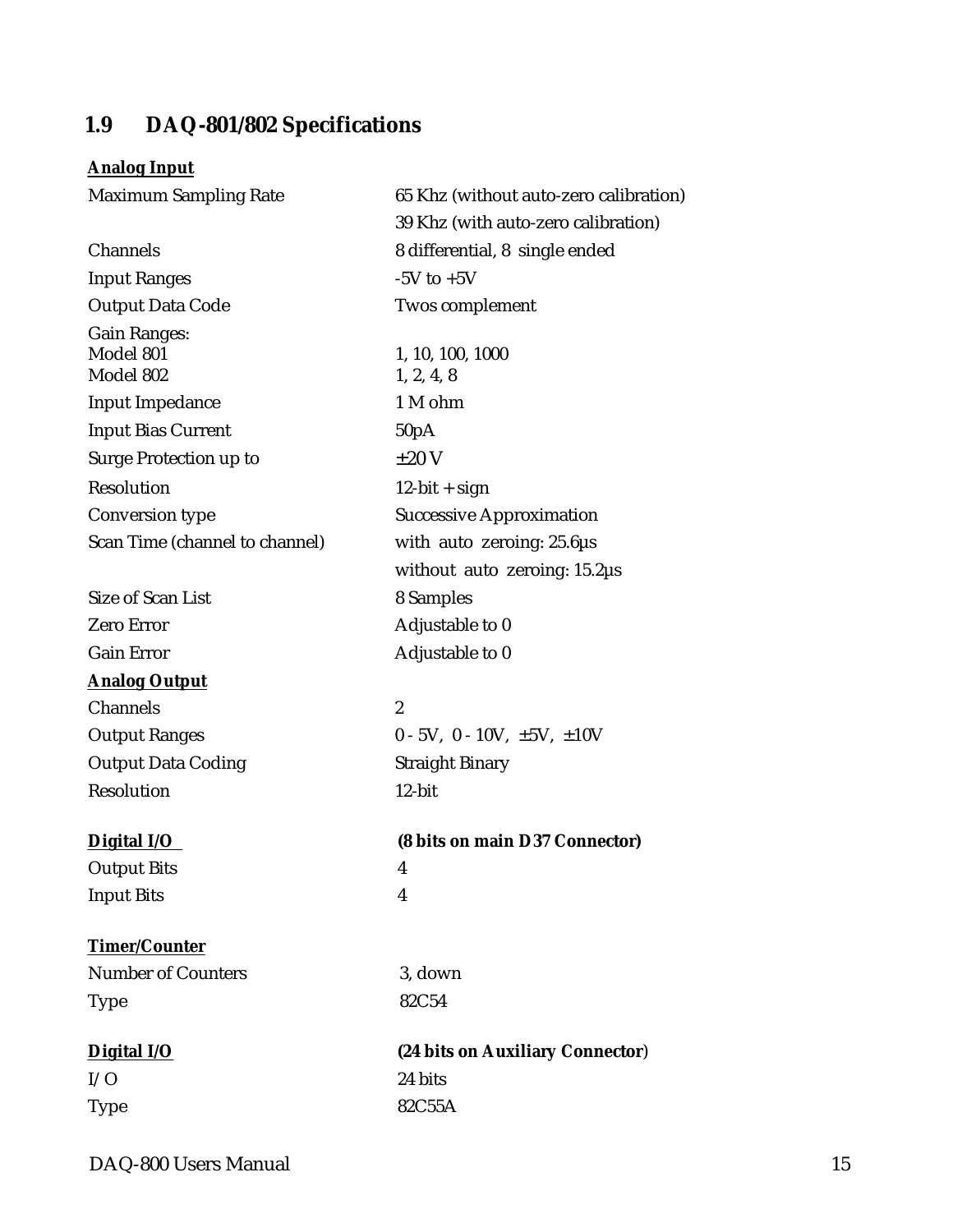### **Power Requirements**

| $+5$ vdc          | 750 mA typ, 900 mA max                   |
|-------------------|------------------------------------------|
| -5vdc             | 15 mA typ, 20 mA max                     |
| $+12$ vdc         | 120 mA typ, $160$ mA max                 |
| $-12$ v $\rm{dc}$ | $60 \text{ mA}$ typ, $80 \text{ mA}$ max |

#### **Environments**

| <b>Operating Temperature</b> | $0 - 70^{\circ}$ C  |
|------------------------------|---------------------|
| Interrupt Level              | $3-7, 9-12, 14, 15$ |
| Humidity                     | $0 - 95\%$          |
| <b>Dimensions</b>            | 7 in x 4.8 in       |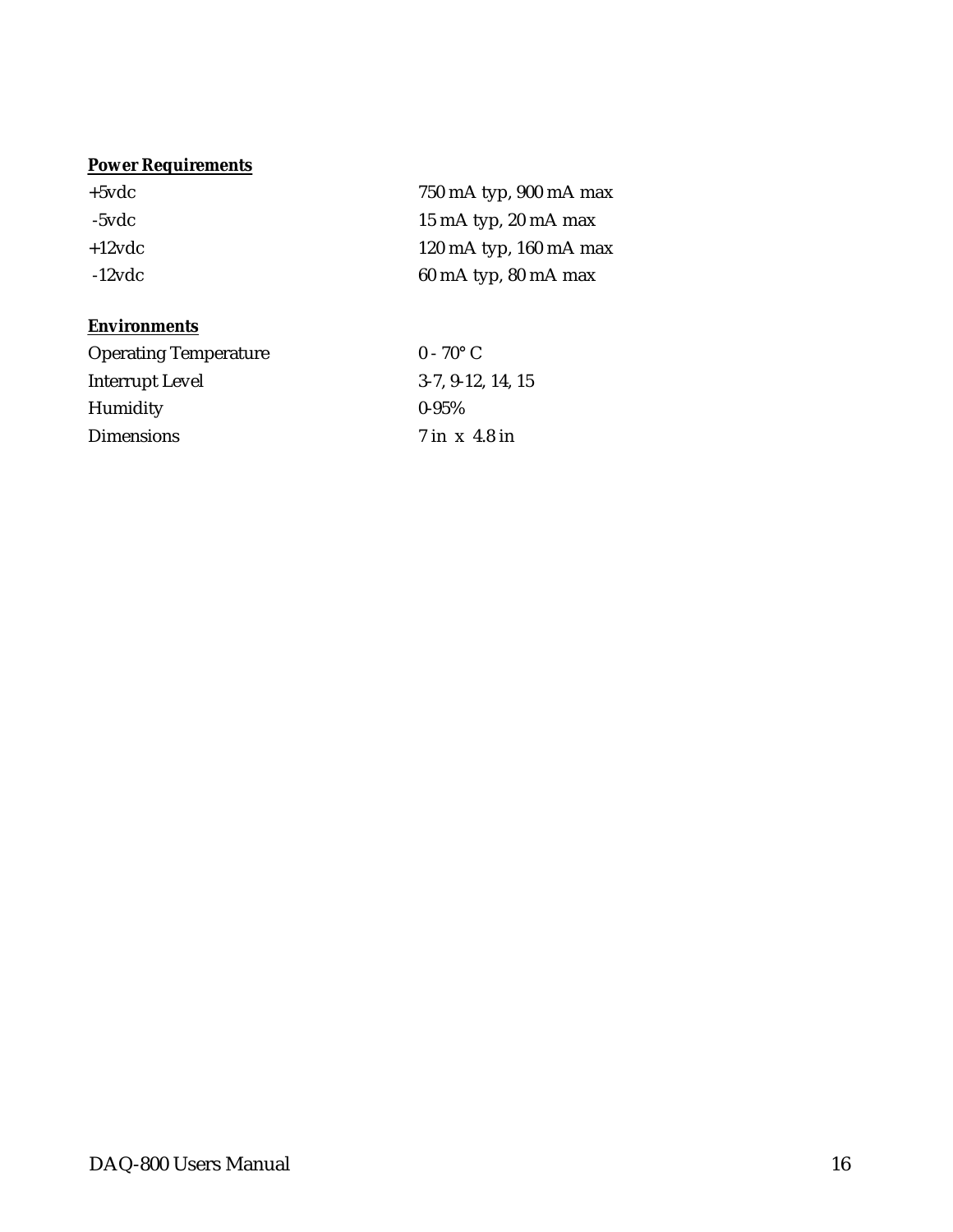# <span id="page-16-0"></span>**2 Hardware Configuration and Initial Setup**

This section describes how to unpack and configure the DAQ-800 series circuit board.

# **2.1 Unpacking**

The DAQ-801/802 is packed in an antistatic bag to avoid possible damage to the electrostatic discharge sensitive components on the board. Before removing the product from it's protective bag, touch both the bag and the computer chassis to establish grounding. If available, utilize a static free work station to unpack the DAQ-801/802. Once grounding has been established, remove the board from it's packaging and inspect it for signs of damage.

# **2.2 Auxiliary Connector Cable**

The DAQ-801/802 auxiliary I/O connector can be accessed via a PC expansion slot by attaching the cable assembly included with the product.



Figure 2-1. Auxiliary Connector Cable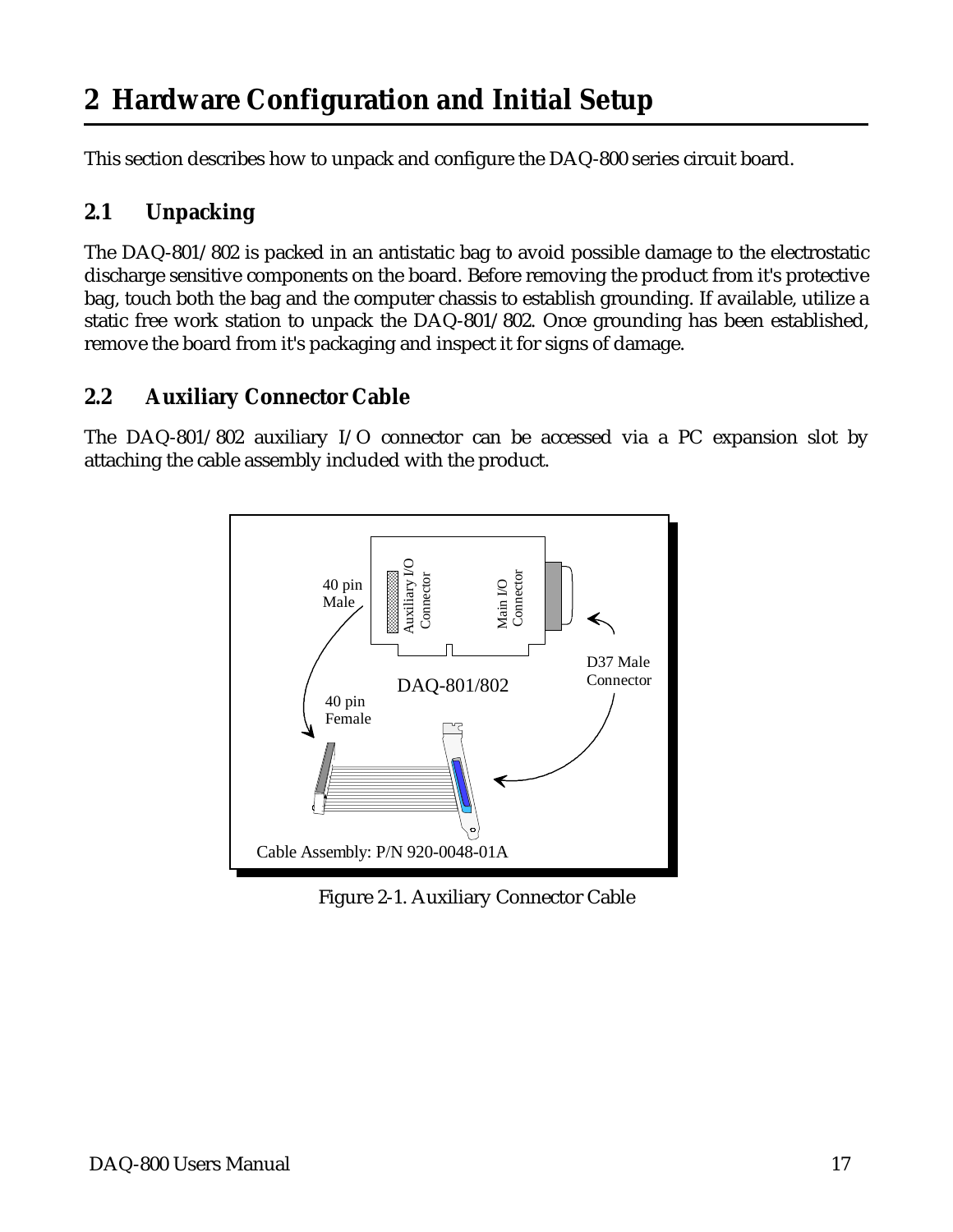# **2.3 Configuring the DAQ-801/802**

The user must decide the appropriate configuration for the DAQ-801/802 board depending on the application. The DIP switch settings for SW1 and SW2 and the jumper settings for J2, J3 and J4 must be selected before installing the board in the computer. While software programmable configurations can be done later, the following items are jumper or switch selectable and must be decided before installation into the PC:

- 1. I/O base address selection
- 2. D/A voltage reference, bipolar/unipolar output range.
- 3. Internal/external clock source for Timer 0

### **2.3.1 I/O Base Address Selection**

Each board in the PC must have a unique input/output address. No two boards can share the same address. Similar to a mailbox, the PC processor sends data to or fetches data from this address. Some of the I/O locations are pre-assigned standard default locations such as COM1 (3F8H) and COM2 (2F8H). Printer port locations such as LTP1 are also fixed. The I/O base address for most other hardware is flexible and can be any value as long as that space is not occupied. Figure 2-2 shows the location of SW1 and SW2, the base address selection switches.



Figure 2-2. I/O Base Address Selection Switches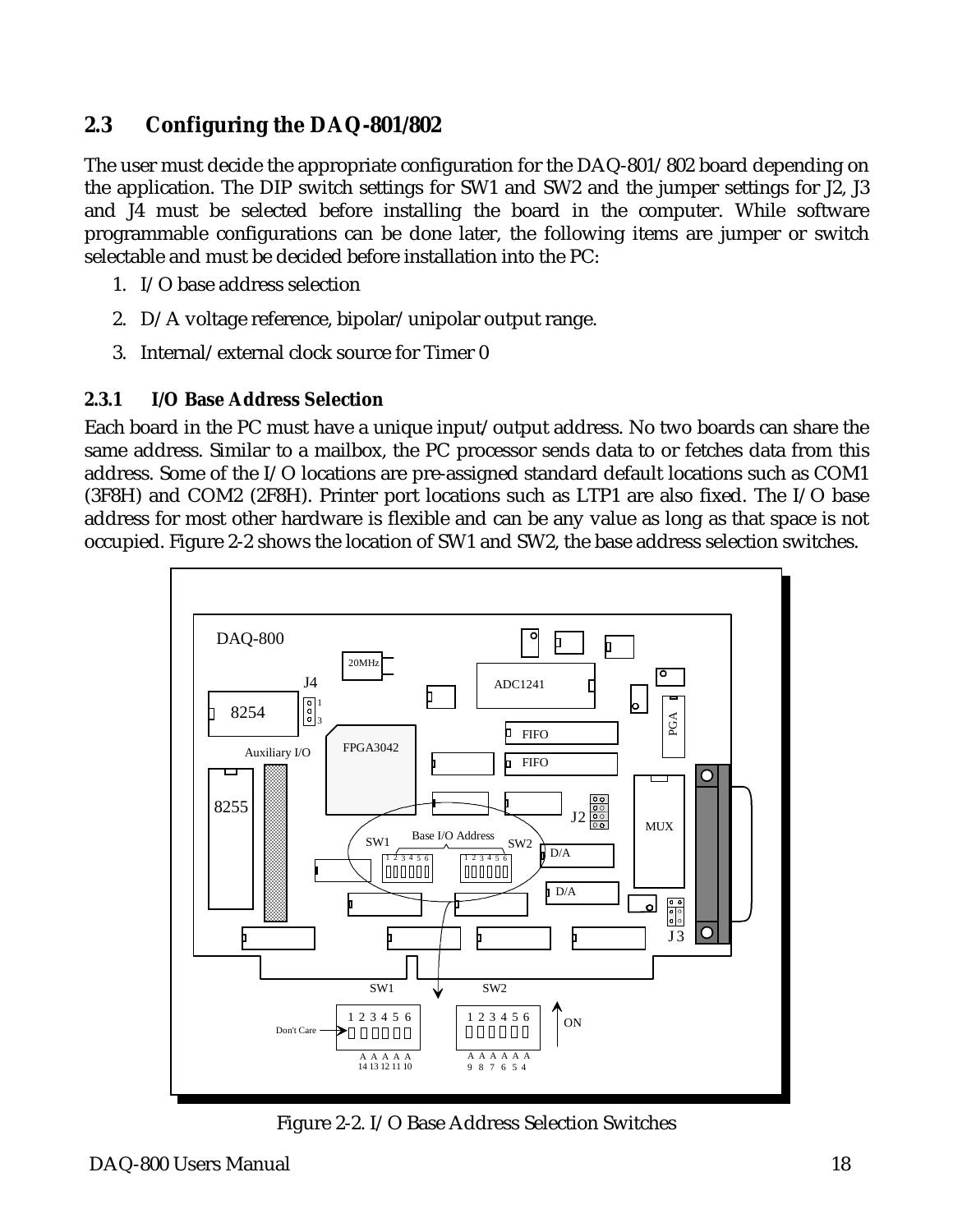The I/O base address of the DAQ-801/802 is set using two DIP switches SW1 and SW2. When a switch bit is in the "ON" position, then the corresponding address line is logic 0. When a switch bit is in the "OFF" position, then the corresponding address line is logic 1. The I/O base address can be selected from 0000H to 7FF0H with a 0010H interval. The upper limit of 7FF0H implies that the address has only 15 lines and the most significant bit A15 is always 0. Switches SW1 and SW2 select address lines A14 through A4. Since the board encompasses 16 register locations which require 4 address lines, (A3, A2, A1 and A0), only A14 through A4 address lines are used for base address decoding. Figure 2-3 shows several switch configurations and the I/O base addresses they represent. The factory default address setting is 300H.



Figure 2-3. I/O Base Address Selection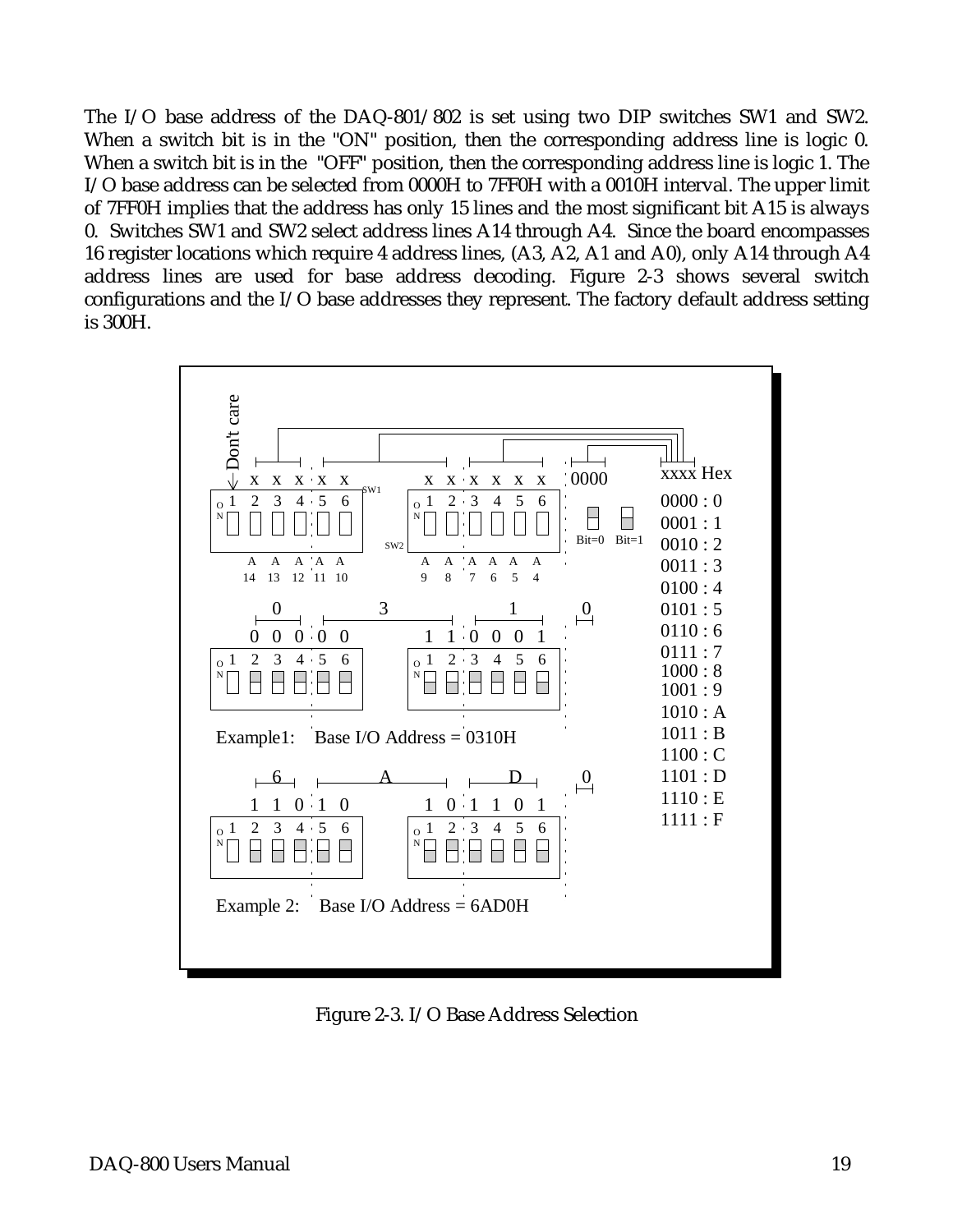#### **2.3.2 D/A Voltage Reference**

The digital to analog converter in the DAQ-801/802 uses a multiplying D/A converter which requires a reference voltage connection. There are two reference voltages selections available: one is the internal power supply +5 vdc reference voltage and the other is an external input. Figure 2-4 illustrates internal/external reference voltage selection for D/A channels DA0 and DA1. Configure jumper J3 for the desired reference as follows:

|                           | DA0          | $\mathcal{D}$ $\Lambda$ . |
|---------------------------|--------------|---------------------------|
| <b>External reference</b> | Pins $2 & 3$ | Pins $5 & 6$              |
| Internal reference        | Pins $1 & 2$ | Pins $4 & 5$              |



Figure 2-4. D/A Voltage Reference Jumper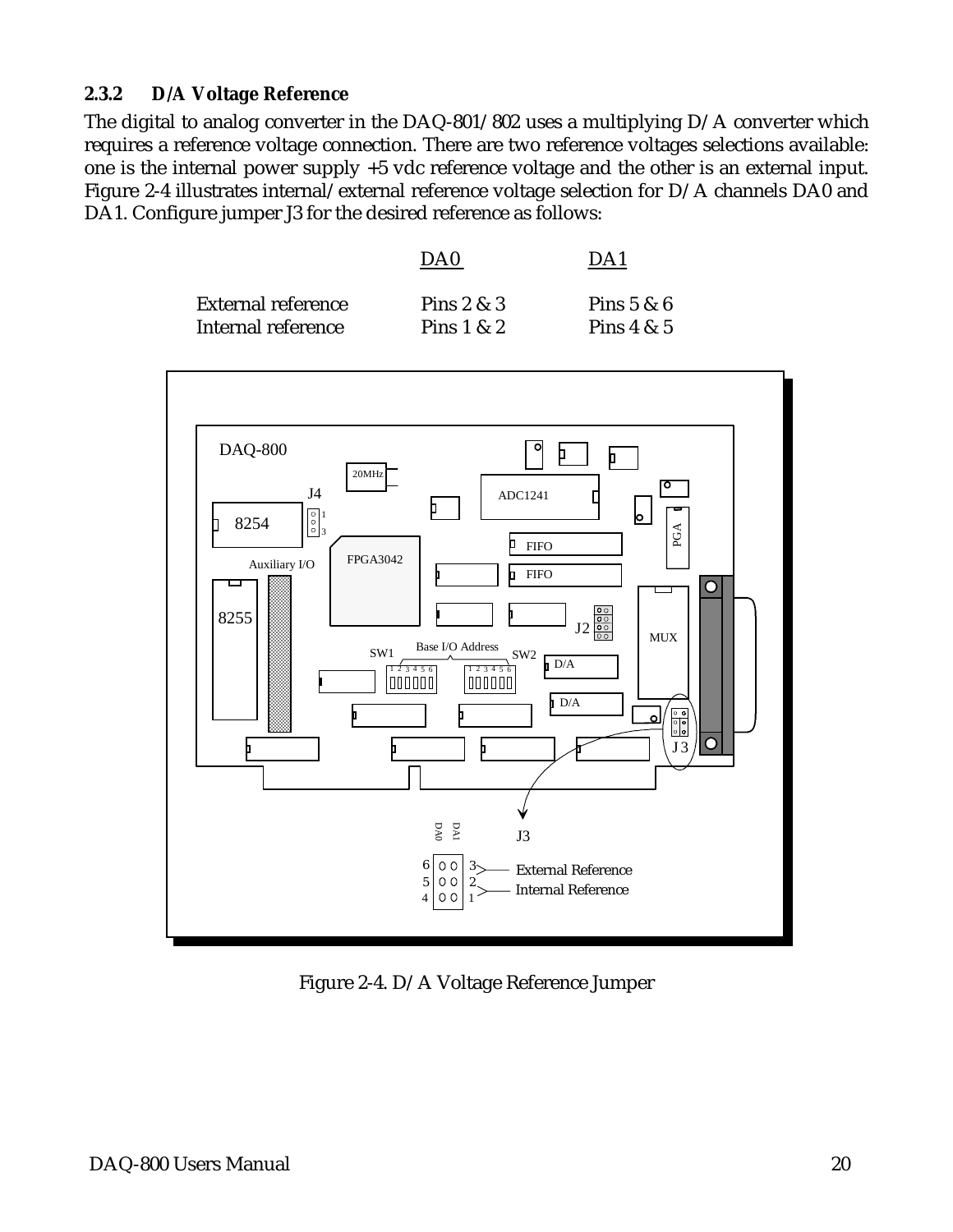### **2.3.3 Bipolar/Unipolar Output Range Selection**

Each D/A output has an option of either Unipolar or Bipolar connections. In addition, the output voltage range can also be selected. Unipolar or bipolar output selection is made by either connecting or not connecting jumper J2 as applicable for the desired output result. Tables 2-1 and 2-2 list the combinations of jumper configurations for available voltage range selections. The location and configuration options for jumper J2 are shown in Figure 2-5.

| Pins $1 & 5$   | Pins $2 & 6$   | D/A0 output voltage        |
|----------------|----------------|----------------------------|
| Connect        | <b>Connect</b> | $-5V$ to $+5V$ , bipolar   |
| <b>Connect</b> | Open           | $-10V$ to $+10V$ , bipolar |
| Open           | <b>Connect</b> | $0$ to $+5V$ , unipolar    |
| Open           | Open           | $0$ to +10V, unipolar      |

|  |  | Table 2-1. DA0 Output Voltage Ranges |  |
|--|--|--------------------------------------|--|

| Pins $4 & 8$   | D/A1 output voltage        |  |
|----------------|----------------------------|--|
| <b>Connect</b> | $-5V$ to $+5V$ , bipolar   |  |
| Open           | $-10V$ to $+10V$ , bipolar |  |
| <b>Connect</b> | 0 to $+5V$ , unipolar      |  |
| Open           | $0$ to +10V, unipolar      |  |
|                |                            |  |

Table 2-2. DA1 Output Voltage Ranges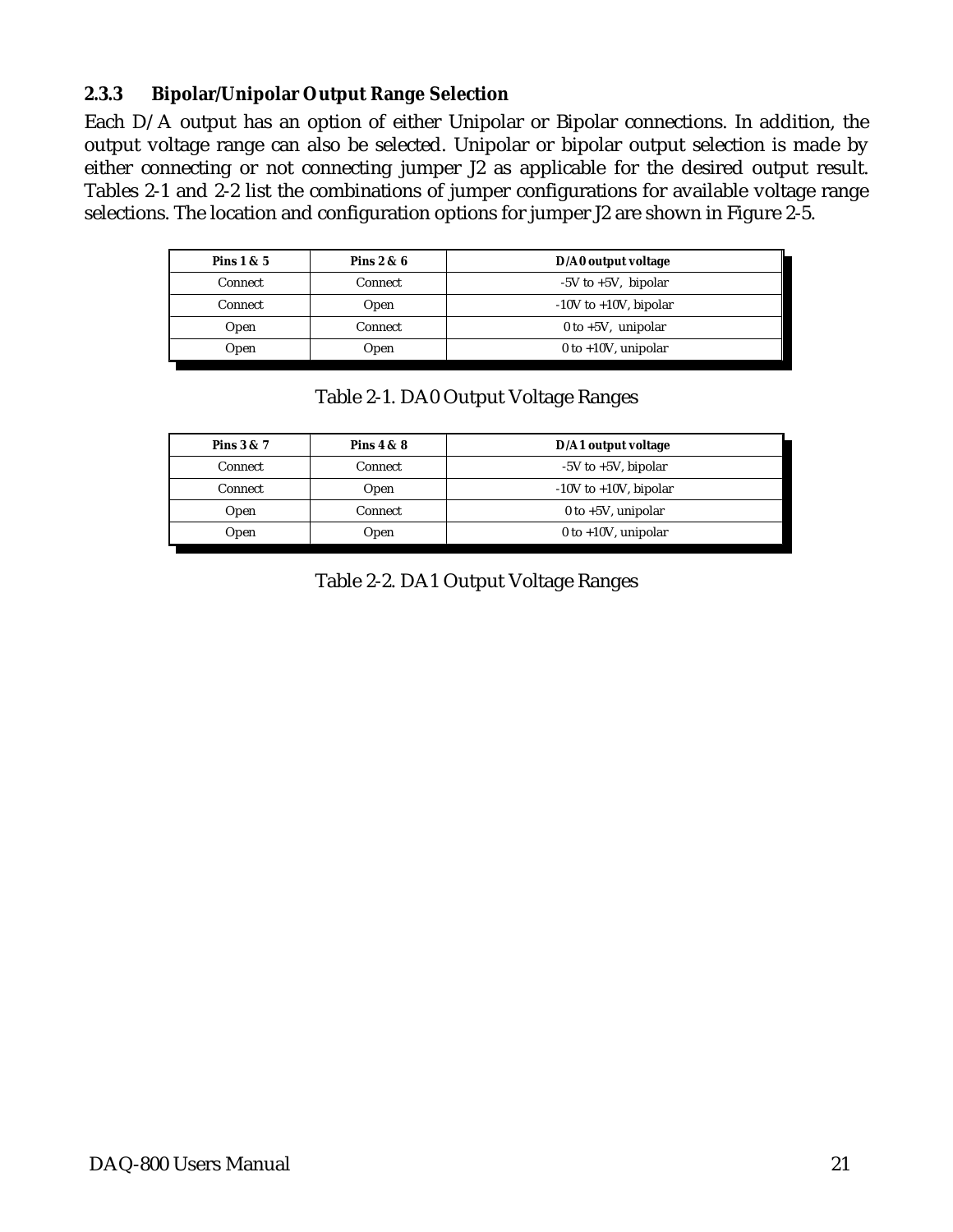

Figure 2-5. Bipolar/Unipolar Output Range Selection Jumper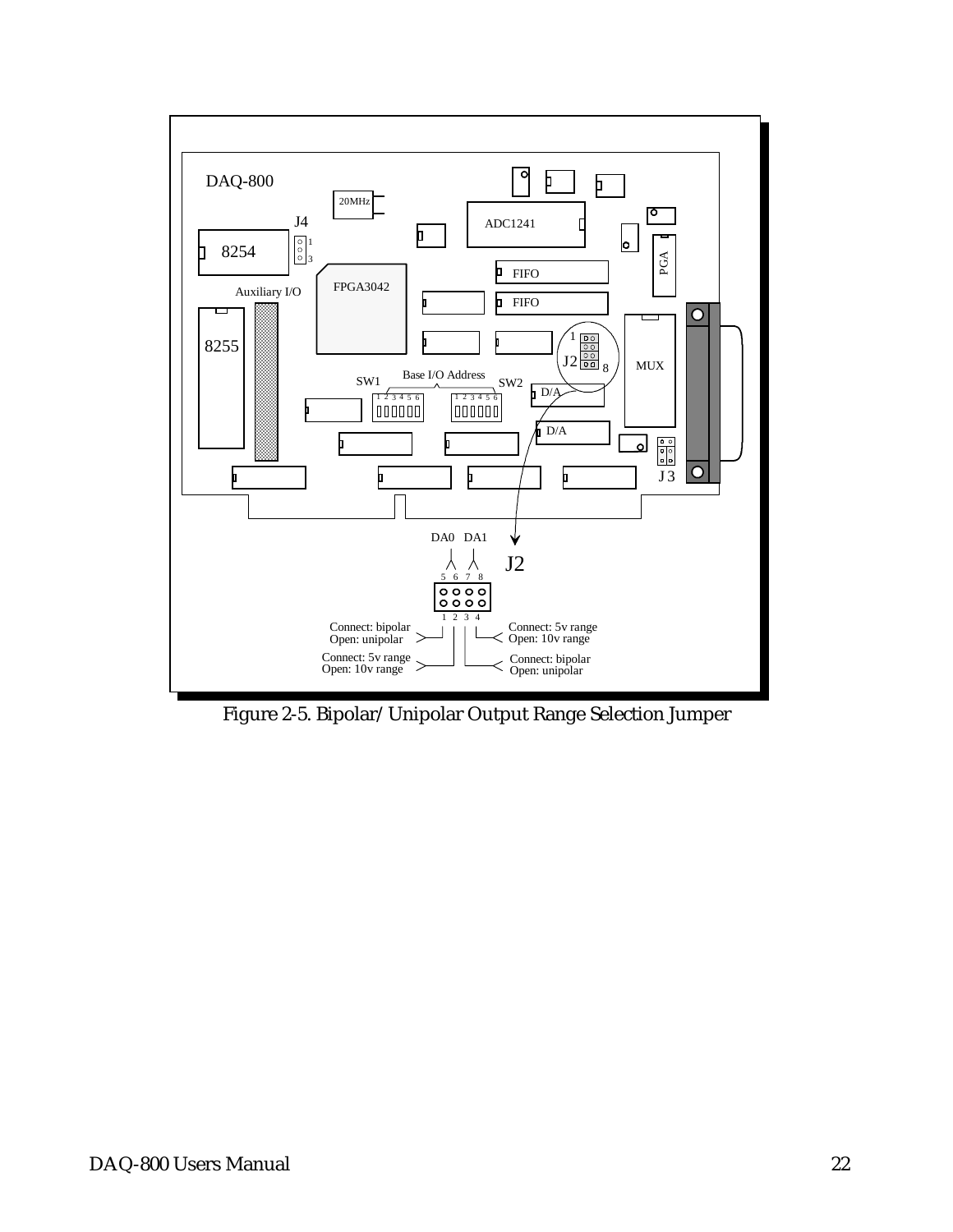### **2.3.4 Timer0 Internal/External Clock Selection**

The timer0 connection is used for timing or counting applications. Jumper block J4, shown in Figure 2-6, is used to select the internal or external clock which connects to the clock input of timer0 at pin 21 on the main I/O D37 connector. When configured for an external input, the timer/counter can be used for pulse counting an external event. Configure jumper J4 as necessary for the desired clock input:





Figure 2-6. Internal/External Clock Selection Jumper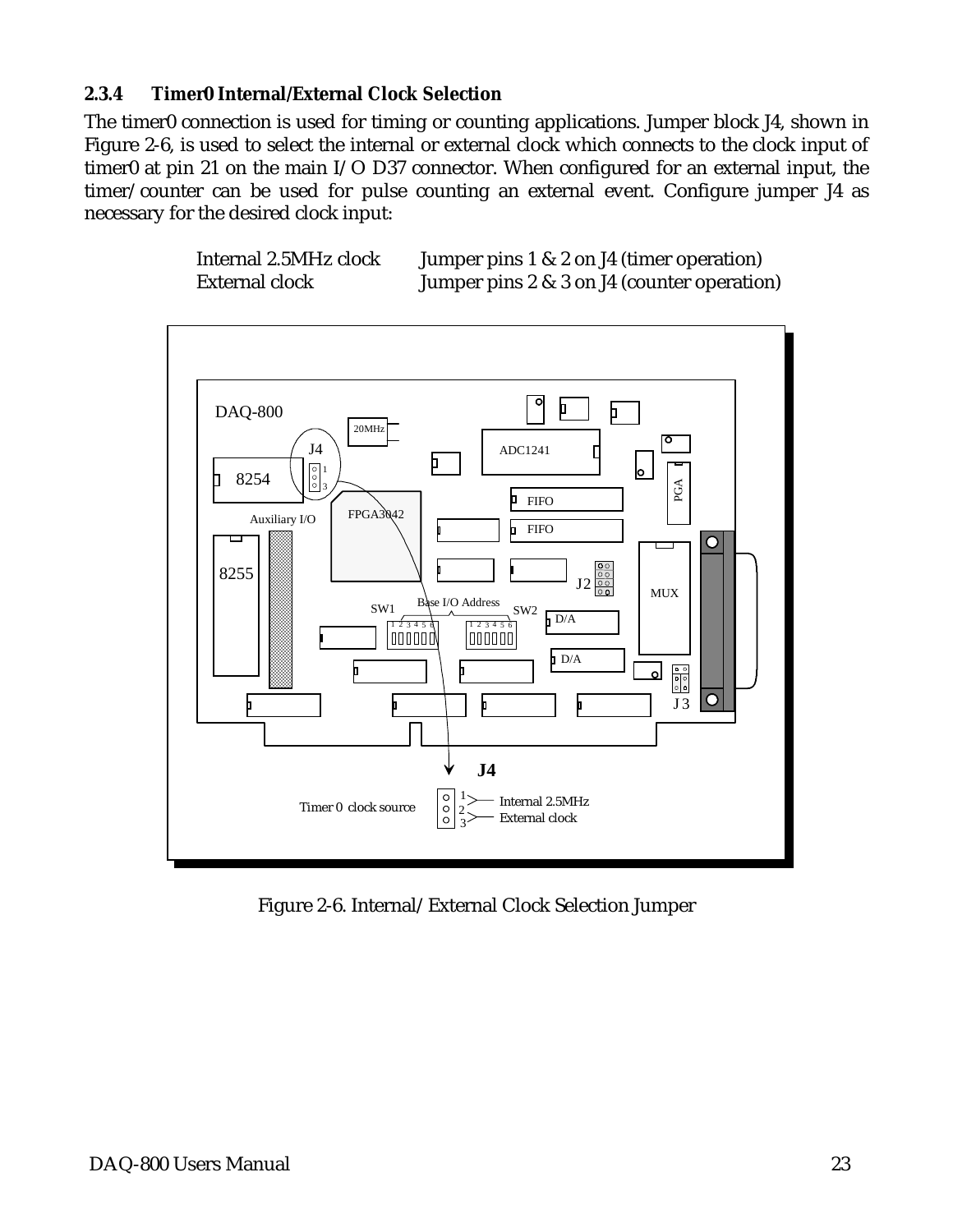# <span id="page-23-0"></span>**2.4 Installation under Windows95/98®**

Windows95/98 maintains a registry of all known hardware installed in a computer. Inside this hardware registry Windows keeps track of all system resources such as I/O locations, IRQ levels and DMA channels. The "Add New Hardware Wizard" utility in Windows95/98 was designed to add new hardware and update this registry.

An "INF" file is included with the DAQ-801/802 to allow easy configuration in the Windows environment . Windows95/98 uses the "INF" file to determine the system resources required by the DAQ-801/802, searches for available resources to fill the boards requirements and then updates the hardware registry with an entry that allocates these resources.

Windows will not automatically configure the DAQ-801/802. The user is required to manually configure the hardware to match the resources that Windows95/98 allocates to the DAQ-801/802. Another option is to use the "Device Manager" to change the system resources allocated to match the configuration of the hardware.

# **2.4.1 Using the "Add New Hardware Wizard"**

The following instructions provide step-by-step instructions for installing the DAQ-801/802 with Windows by using the "Add New Hardware Wizard". Select Start/Help from the Windows95/98 start bar for additional information on this utility.

- 1. Start the Add New Hardware Wizard utility. The icon for this utility is located in the Windows95/98 control panel.
- 2. A dialog box will appear which initiates the "Add New Hardware Wizard" utility. Select the "Next" button to continue.
- 3. An option box appears allowing the choice of having Windows automatically detect the new hardware. Select the "No" option. The dialog in the box recommends selecting the "Yes" option, but unless the hardware is installed with standard I/O and IRQ levels, this option will fail. Select the "Next" button to continue.
- 4. A hardware type list box should appear. Select the "Other Devices" type on the list and then select the "Next" button to continue.
- 5. A list box opens with manufacturers on the left and the associated board models on the right. Select the "Have Disk" button.
- 6. An "Install From Disk" dialog box should pop open. Insert the customer CD-ROM with the DAQ-801/802 INF files on it, select the correct drive letter and then select the "OK" button. Windows95/98 automatically browses the root directory for an INF file that defines configurations for the circuit board. If no INF files are found, click the "Browse" button and search the Win95/98 sub directory on the installation CD for the file "DAQPCARD.inf" . (The file name is not required. After finding the directory containing the INF files, Windows will choose the correct file).
- 7. Your computer should read the INF file and display a list of data acquisition board models supported by Windows95/98. Select the DAQ-801 or DAQ-802 model name from the list and select the "Next" button to continue.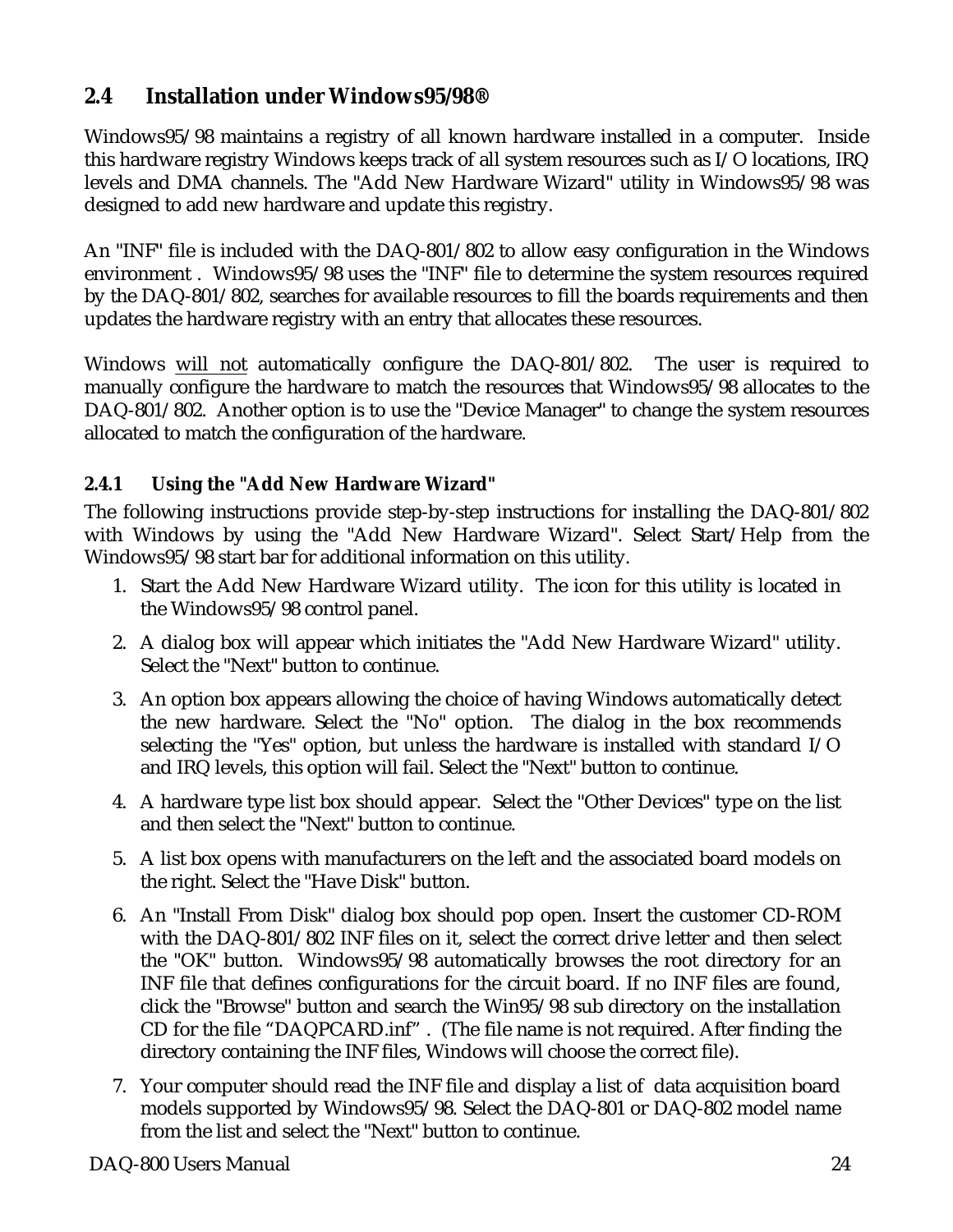- 8. A dialog box will appear with an unused I/O range and IRQ resources that Windows has found available in the registry. Windows has assigned these resources to the DAQ-801/DAQ-802. Review these settings carefully before proceeding. Either take notes of the resources being allocated to the new hardware or have Windows95/98 print a copy. The DAQ-801/802 must then be manually configured to match these resources. Windows will not automatically configure the DAQ-801/802 board.
- 9. Another dialog box will open when the installation is complete. Select the "Finish" button to end the software installation.
- 10. Windows will then instruct the user to shut down the computer and install the hardware. Select the "Yes" button to shut down the computer. When Windows95/98 sends the "safe" message, power down the computer.
- 11. Either manually configure the DAQ-801/802 to match the resources allocated by Windows, or use the "Device Manager" in Windows95/98 to change the previously allocated system resources to match your preferences.

#### **2.4.2 Changing Resources with Device Manager**

The following instructions provide step-by-step instructions on viewing and changing resources of the DAQ-801/802 in Windows95/98 using the "Device Manager" utility. Select Start | Help from within Windows for additional information on this utility.

- 1. Double click the "System" icon inside the Control Panel folder. This opens up the System Properties box.
- 2. Select the "Device Manager" tab located at the top of the System Properties box. This lists all hardware devices listed inside the Windows95/98 registry. Additional information is available on any of these devices by clicking on the device name and then selecting the "Properties" button.
- 3. Double click the device group "Data\_Acquisition". The DAQ-801/802 model name should appear on the list of hardware.
- 4. Double click the DAQ-801/802 model name and a properties box should open.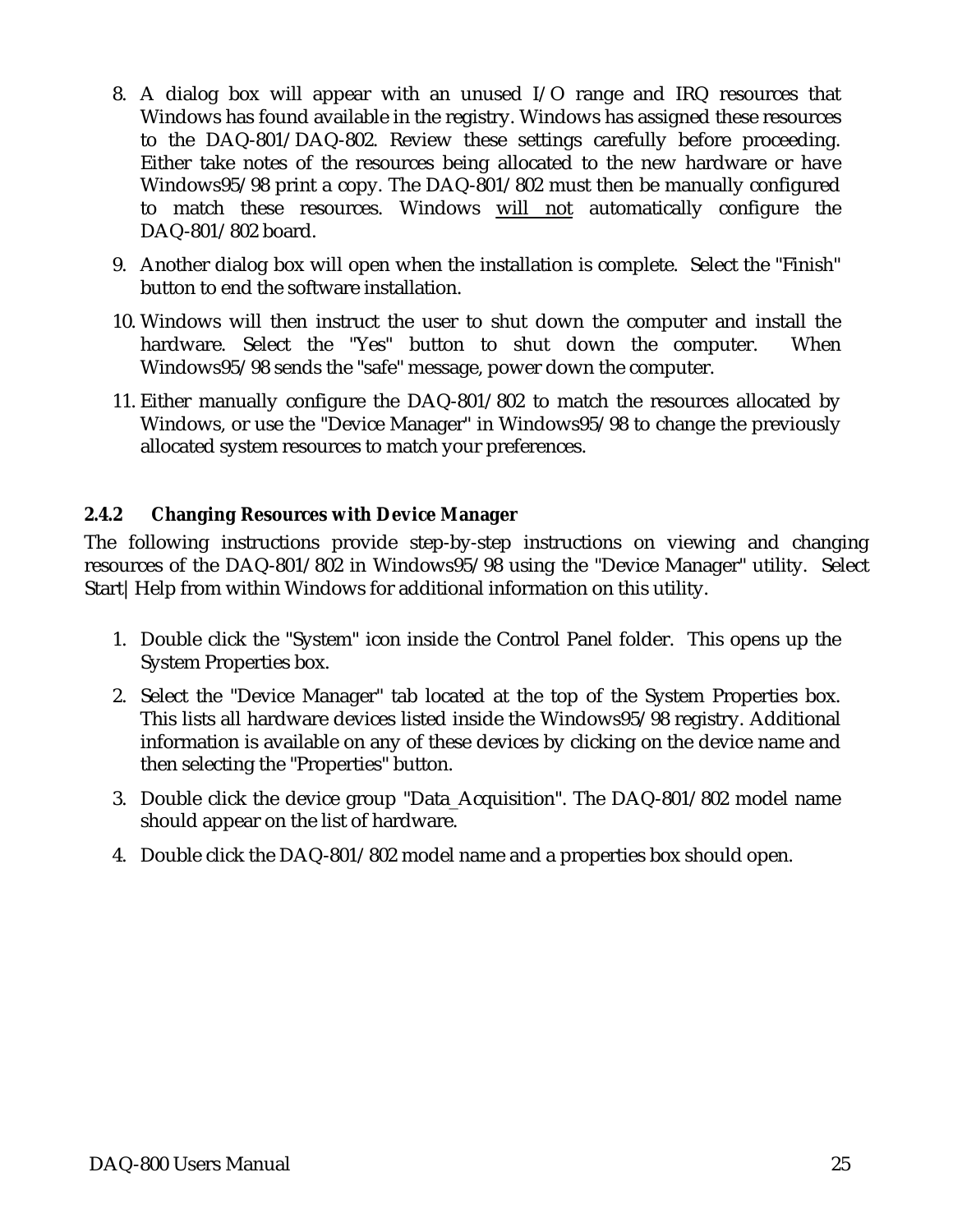- 5. Click the "Resources" tab located along the top of the properties box. Confirm Windows95/98 has allocated resources for the DAQ-801/802 that match the board's hardware configuration. To modify any of the resource settings select the resource name and click the "Change Setting" button. Select "Cancel" to exit without making changes.
- 6. When the "Change Settings" button is selected, an "Edit Resource" window will open. Inside this window, click on the up/down arrows to the right of the resource value. This scrolls through all of the allowable resources for your hardware. Note the Conflict Information at the bottom of the window. Do not select a resource that causes a conflict with any other installed hardware. Select "OK" to save your changes or "Cancel" to abort changes.
- 7. You are required to manually configure the DAQ-801/802 to match the resources allocated by Windows95/98.

# **2.5 After Completing Configuration**

The DAQ-801/802 is now configured and ready for use. Depending on the type of application software to be used, the user may want to review one or more of the following:

- 1. Chapter 4 of this document provides basic theory of operation for users that wish to learn technical details about the operation of the DAQ-801/802.
- 2. For users that want to program the DAQ-801/802 with direct transfers to the register set, Chapter 5 provides an address map and a detailed description of each I/O register.
- 3. Users that wish to write custom application software without programming the DAQ-801/802 directly should consult the DAQDRIVE software reference manual. DAQDRIVE provides a library of data acquisition subroutines for all Omega data acquisition cards and is included free of charge with the DAQ-801/802.
- 4. For third party data acquisition software such as LabTech Notebook®, LabVIEW®, TestPoint® or SnapMaster®, consult the documentation provided by the software manufacturer.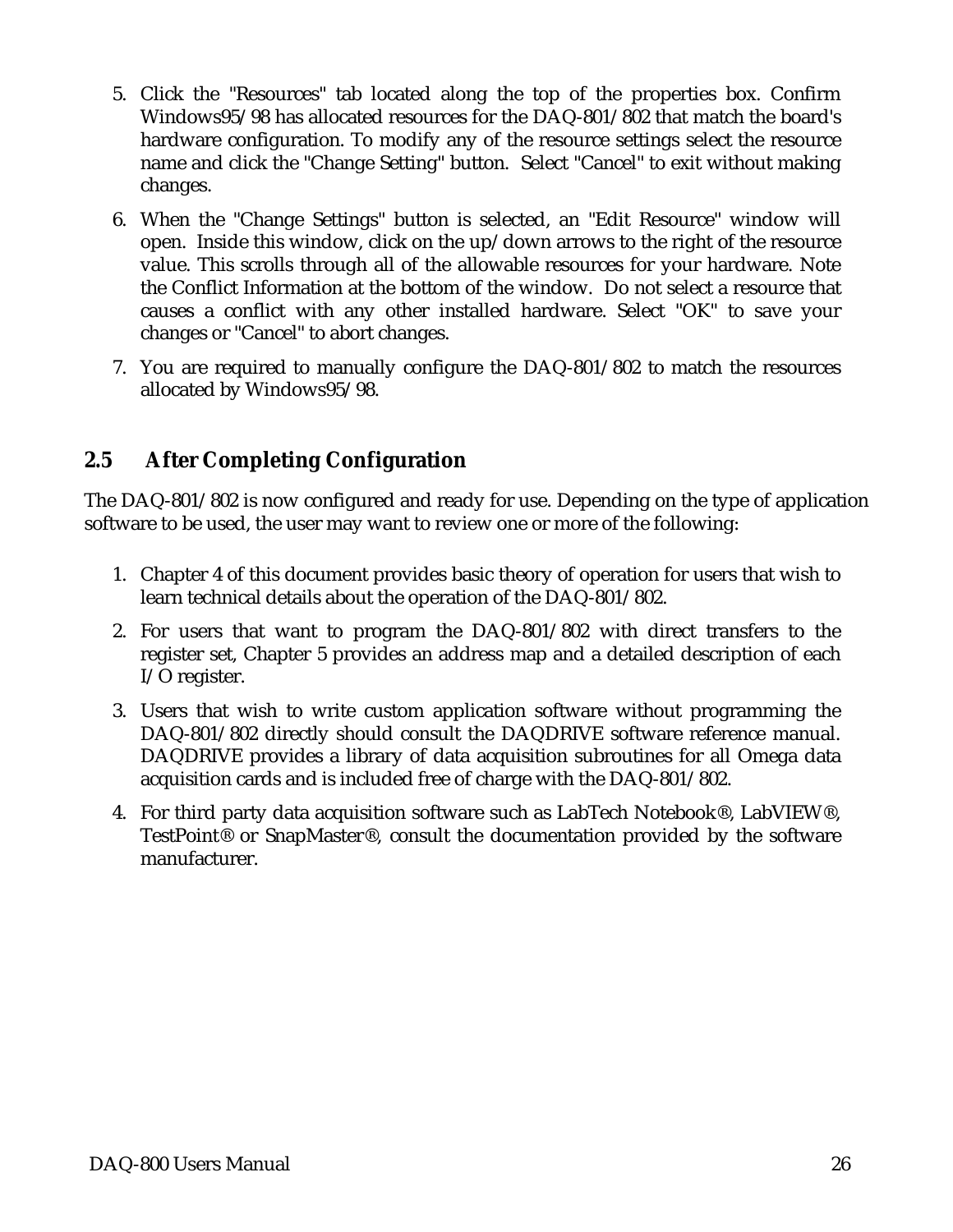# <span id="page-26-0"></span>**3 Field Wiring**

Before completing any installation or connection, ensure power is not applied to the computer or external circuits. Install the DAQ-801/802 as directed by the procedures in Chapter 2: Hardware Configuration and Initial Setup. The main I/O D37 connector on back of the PC contains all the analog input and output signal pins. The auxiliary connector is used for digital I/O connection. Both connectors and Omega cables are Keithley MetroByte<sup>TM</sup> DAS-1600 compatible.

# **3.1 I/O Terminal Connection**

The user can connect either one or both I/O connectors on the DAQ-801/802 to the external UIO-37 screw terminal block shown in Figure 3-1. The UIO-37 has 37 numbered screw terminals that correspond one to one to the pins on both the main I/O and auxiliary D37 connectors on the DAQ-801/802. The UIO-37 provides a convenient connection for external wiring and is available with either a male or female D37 connector. Wire gage 16 through 28 is recommended for screw terminal connections.



Figure 3-1. UIO-37 Screw Terminal Block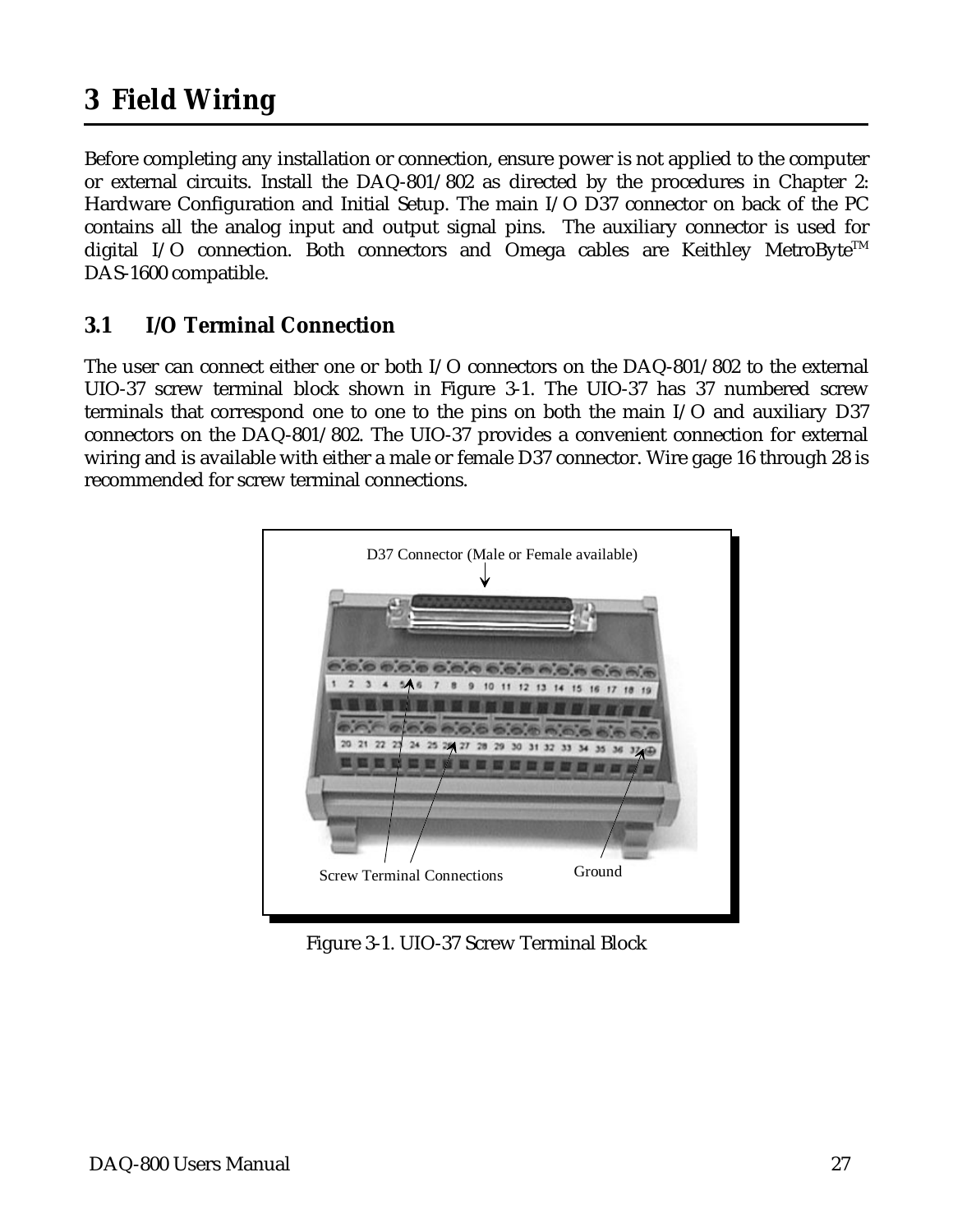The UIO-37 is connected to the PC using the Omega CP-DAQ D37 female to male 3 foot cable as shown in Figure 3-2. The CP-DAQ cable male end connects to the UIO-37 female D37 connector and the female end connects to the main I/O and auxiliary connectors on the DAQ-801/802.



Figure 3-2. Connection of UIO-37 Terminal Blocks to DAQ-800 Series Connectors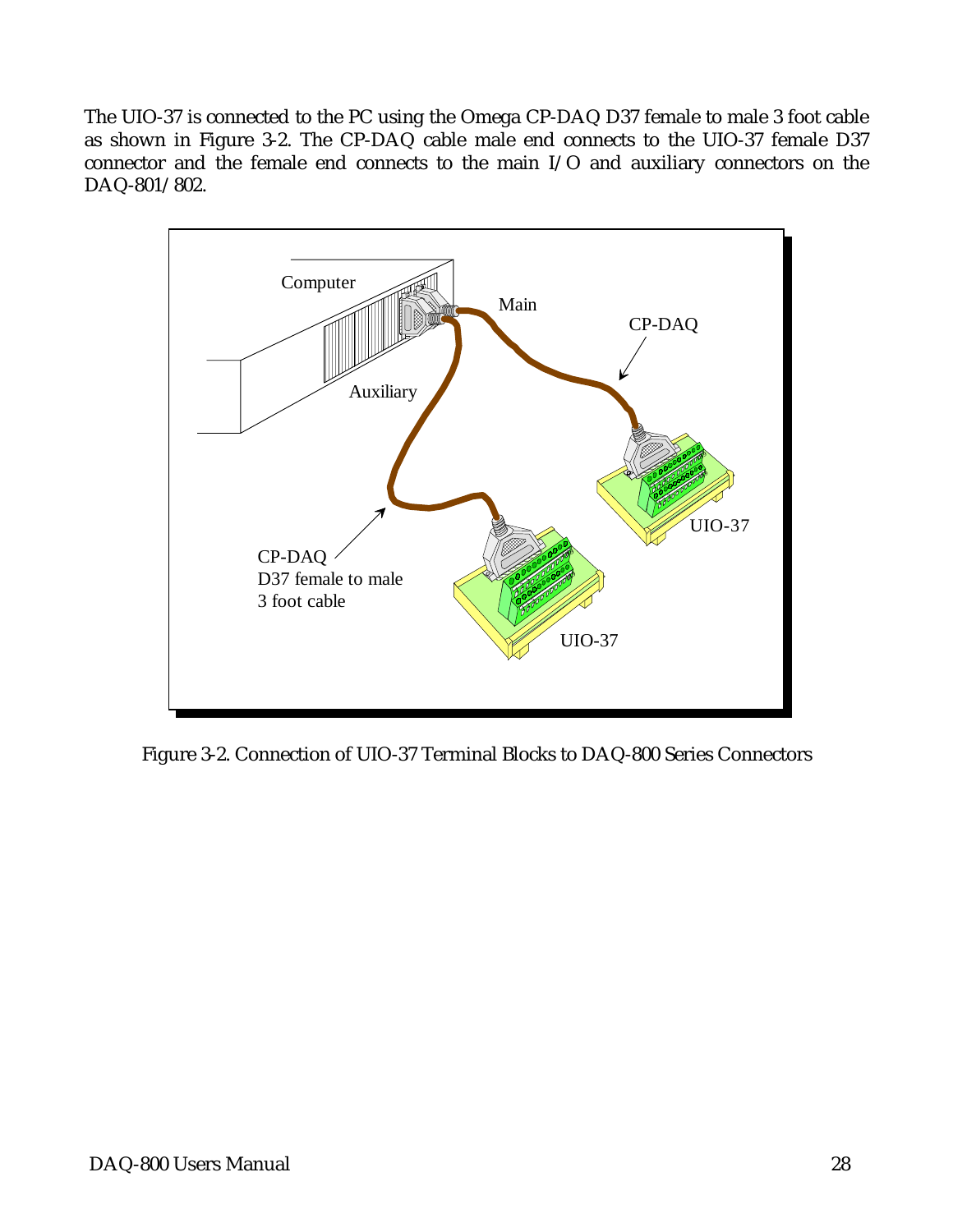# <span id="page-28-0"></span>**3.2 D37 Connector Pin Diagrams**





Figure 3-3. D37 Pin Diagrams

Pins 11 through 18 and pins 30 through 37 are the available analog input channels. For differential input, the eight available channels are numbered 0 through 7 and each channel consists of one positive input  $(+CHx)$  and one negative input  $(-CHx)$ . For single-ended operation, the available channels are numbered 0 through 7 with the -CHx inputs connected to ground.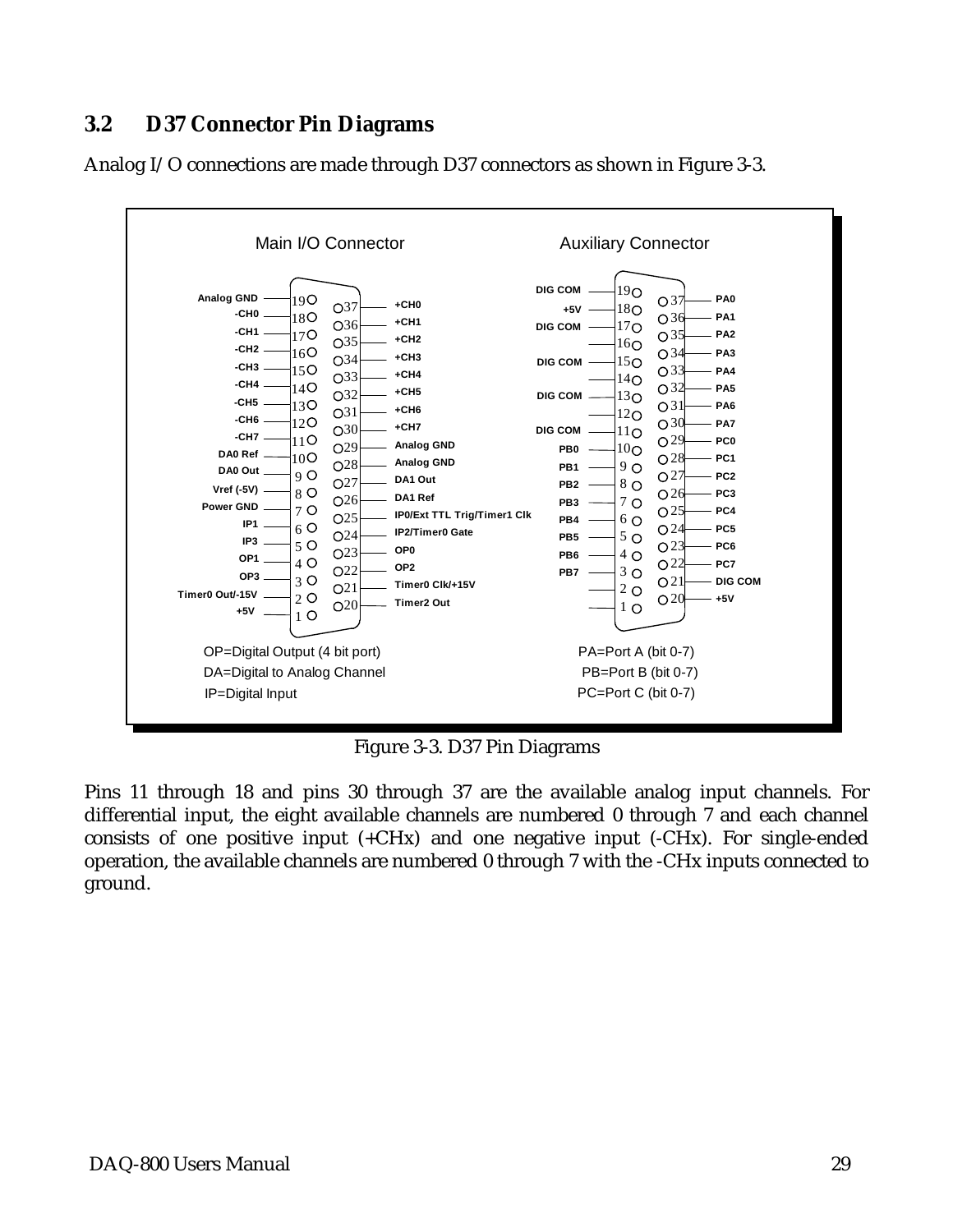# **3.3 Analog Input Field Wiring**

#### **3.3.1 Single Ended Input**

The analog input signals can have either single ended or differential inputs. Figure 3-4 illustrates field wiring for single ended inputs. There are 8 single ended channels available, each with a positive  $(+CHx)$  and negative  $(-CHx)$  connection. Connect the  $(+)$  wire to the desired input channel terminal and the (-) wire to the UIO-37 analog ground at terminals 19 and 29.

If a high electrical noise environment exists, individual shielded wiring is recommended. Keep the signal lines as far from the power line as possible and never bundle signal cables and high current or voltage cables in the same harness. High electric field intensity may deteriorate or interfere with the signal being measured.



Figure 3-4. Single-Ended Analog Input Field Wiring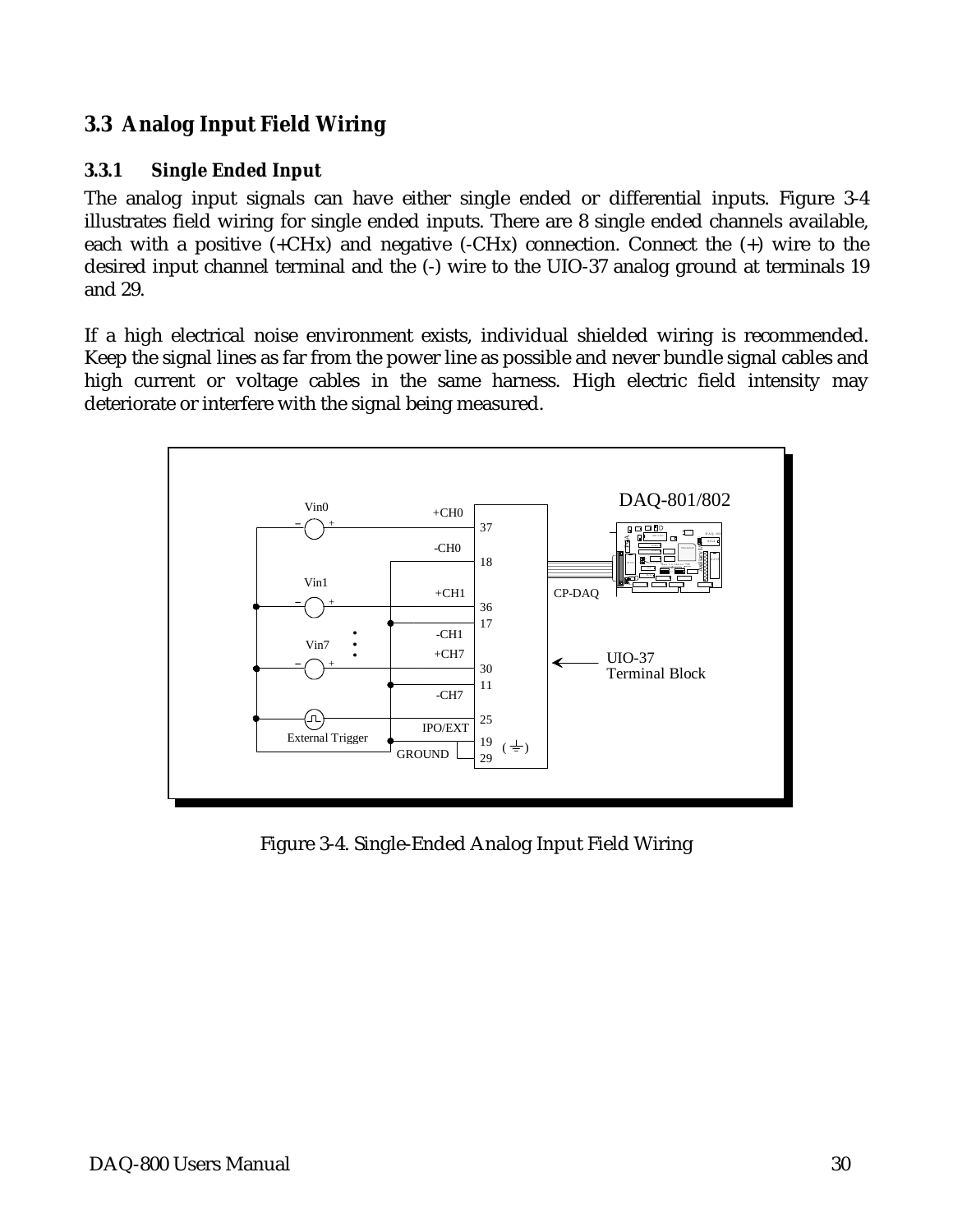#### **3.3.2 Differential Input**

Differential input signals normally have three wire connections: (+) signal input, (-) signal input and a ground connection. Figure 3-5 illustrates differential input field wiring. Connect the (+) input to +CHx and the (-) input to the corresponding -CHx terminal on the UIO-37. The ground wires can be tied together and connected to the UIO-37 analog ground at terminals 19 and 29. The advantage of differential input wiring is that noise picked up along the input signal lines will be canceled out at the instrumentation amplifier on the DAQ-801/802 and only the pure signal will remain at the input to the A/D converter. For noise levels greater than 1 or 2 LSB, differential configuration will definitely improve the accuracy of the input signal.

Sensors with only two input wires, (no ground wire), can still be connected for differential operation. Connect the signal input wires as described above and omit the ground connection.



Figure 3-5. Differential Analog Input Field Wiring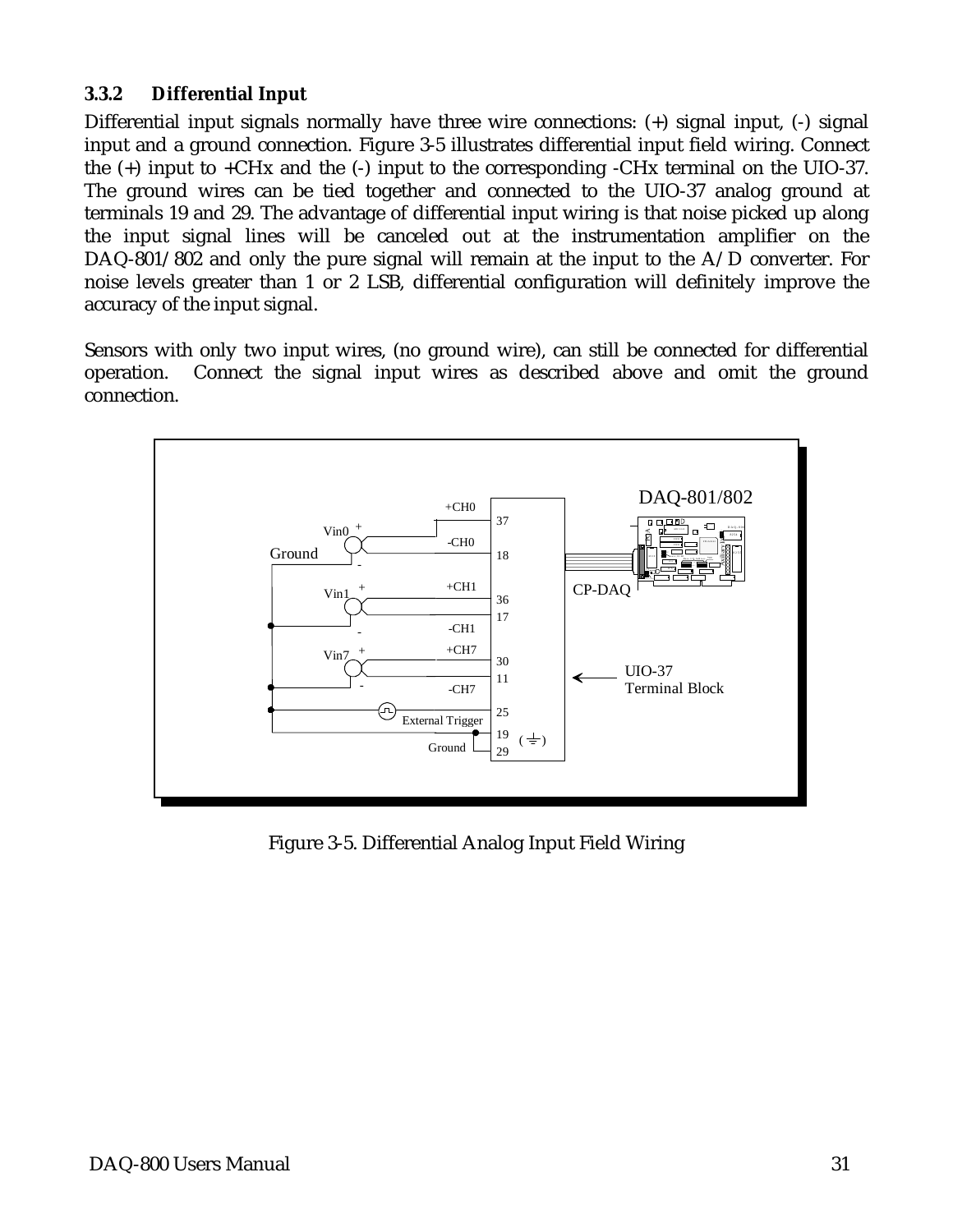# **3.4 Analog Output Field Wiring**

Typical analog output field wiring is shown in Figure 3-6. In this case, two shielded conductor cables are recommended. The positive output is connected to the UIO-37 terminal block at terminal 9 for DA0 and terminal 27 for DA1. The negative output is connected to analog ground at terminals 19 and 29. The D/A output requires either an internal or external reference. For the internal reference configuration, no connection is required at terminals 10 and 26 for DA0/DA1 reference inputs. If the external reference configuration is used, then an external reference voltage must be applied to the UIO-37 terminal block at terminal 10 for DA0 and terminal 26 for DA1. The external reference voltage can be either fixed or a varying timing signal. Since the DAQ-801/802 uses a multiplying D/A converter the output voltage is the result of multiplying the D/A output by the reference voltage input. If the reference voltage is fixed (non time varying), then the reference voltage only affects the magnitude of the output voltage. If the reference signal is time varying, then the D/A output signal can become an amplitude modulated signal.



Figure 3-6. Analog Output Field Wiring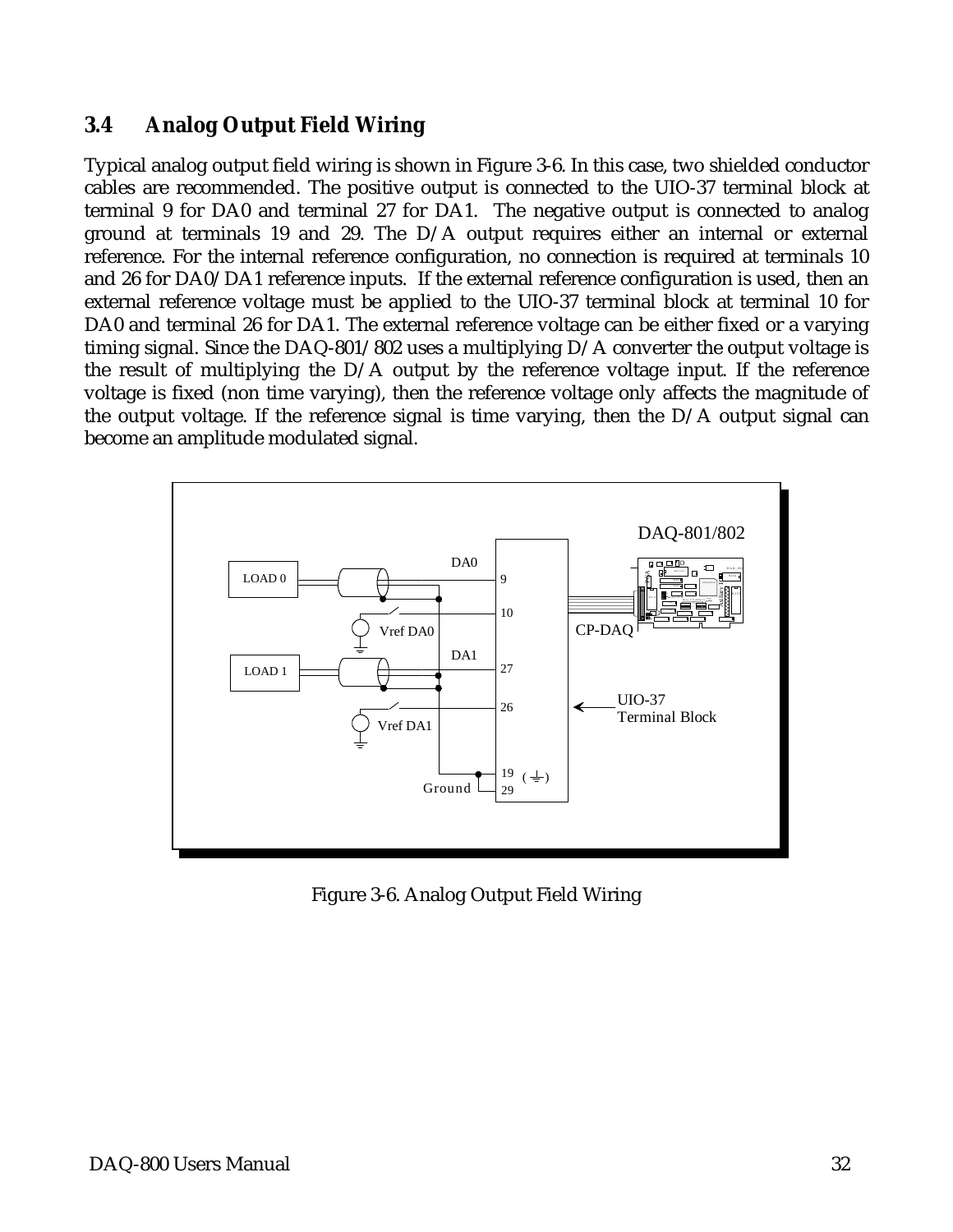# **3.5 Timer/Counter Field Wiring**

The DAQ-801/802 has three 16-bit timer/counters. Timer1 and timer2 are used to generate the pacer clock for the  $A/D$  function. Timer0 is available for the user and becomes a timer if the input clock is connected to the internal 2.5MHz clock. (For configuration information refer to Chapter 2, section 2.3.4: Internal/External Clock Selection). The output of this timer is pin 2 on the main I/O connector, (UIO-37 terminal 2). The frequency of this output signal will depend on how the counter is programmed. A gate signal at pin 24 (main I/O D37) controls the output signal. When the gate is opened, the output at pin 2 becomes active. When the gate is closed or connected to ground, the output becomes 0.

When the DAQ-801/802 is configured for external clock, then the timer0 output changes to a 16-bit counter function. The counter can be used to count pulses and the results can be read by the software. The signal to be counted is connected at pin 21 and the counter can be enabled or disabled by controlling the gate signal at pin 24. If the switch is open, the counter is enabled and any pulses present at pin 21 will be counted. If the switch is closed, the counter is disabled. When the counter overflows, a pulse will be generated at terminal 2 at the output clock. Figure 3-7 illustrates timer0 field wiring.



Figure 3-7. Timer/Counter Field Wiring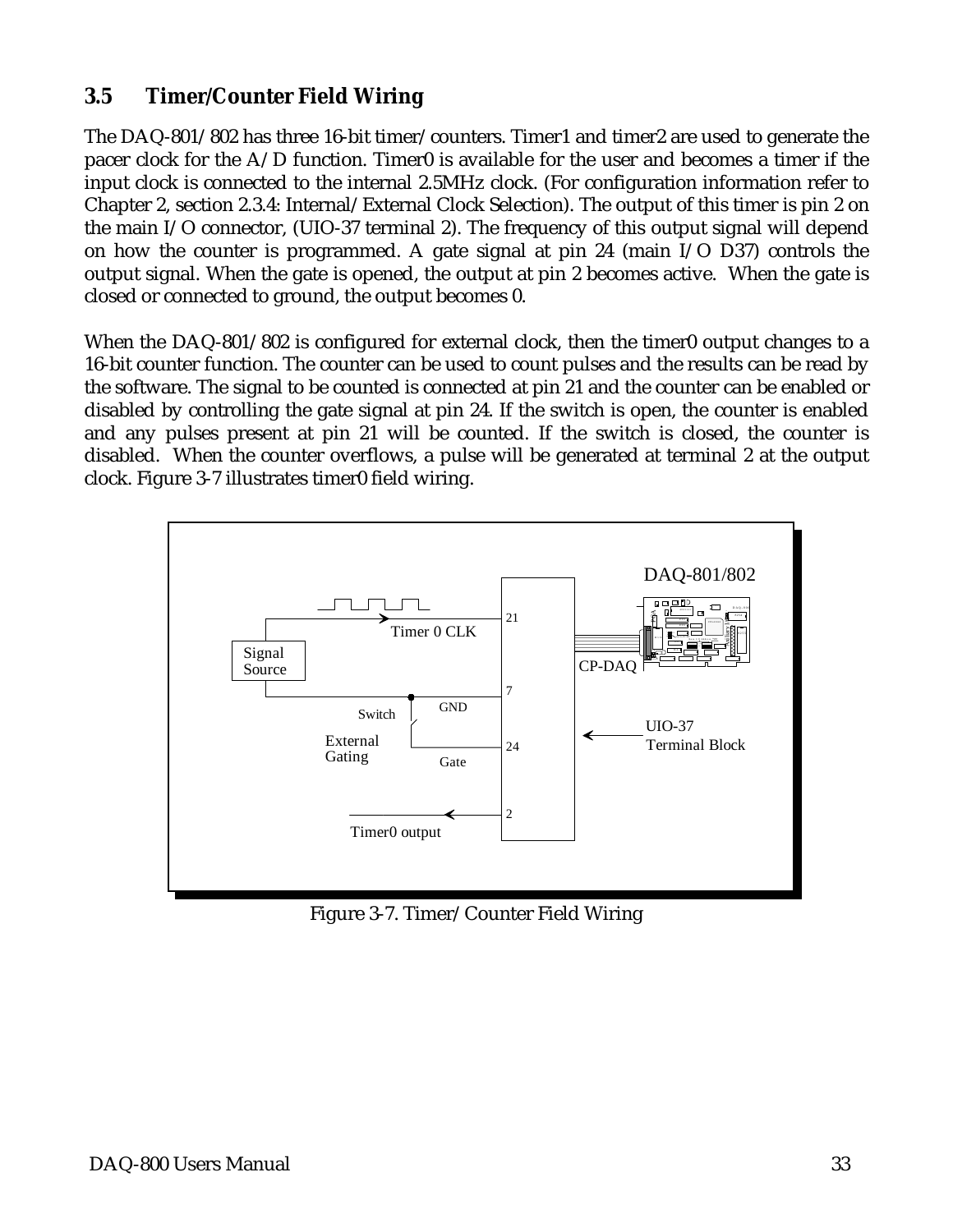# <span id="page-33-0"></span>**4.1 Signal Flow**

The DAQ-801/802 signal flow block diagram is shown in Figure 4-1. The heart of the circuit is the Field Programmable Gate Array (FPGA). This FPGA controls the timing required for A/D conversion, D/A output and digital I/O. There is a common bus on the board which carries the binary data generated by  $A/D$  conversion and binary data sent to the  $D/A$  converter. The data coming in from the digital input port or going out to the digital output port also passes through the common bus. The common bus is separated from the ISA bus by a 16-bit data bus buffer.



Figure 4-1. DAQ-801/802 Signal Flow Block Diagram

The FPGA sends out the necessary information to select the multiplexer, the gain of each channel and sampling rate. The CPU sends the appropriate data to the registers residing inside FPGA. When these settings are complete, the input signal comes through the analog multiplexer and to the  $A/D$  converter via the Programmable Gain Amplifier (PGA). The  $A/D$ converter initiates conversion upon commands from the FPGA.

DAQ-800 Users Manual 34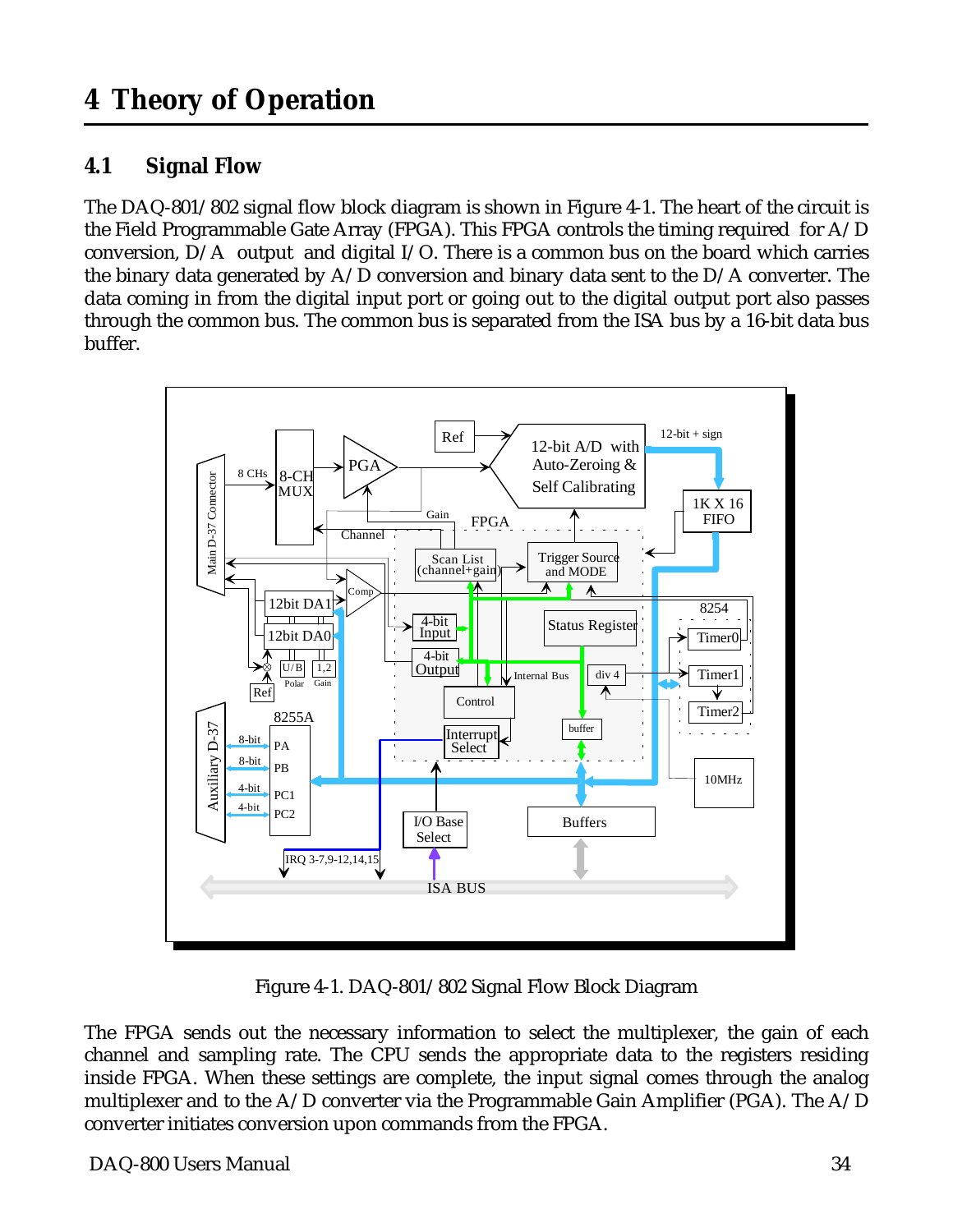The output of the  $A/D$  converter is 12-bit binary data and is in 2s complement format. The stream of  $A/D$  output is fed into a 1K X 16 FIFO (First in First Out) and the CPU then reads the data. The CPU can read data after each A/D conversion, after the FIFO is half full and all at once using the "MOVE STRING" operation. Since the end of A/D conversion, FIFO half full and FIFO full can generate interrupts to the processor, efficient data acquisition can be achieved without using polling techniques. The FIFO is located at Base +0 address and any read from this location will yield 16-bit data to the CPU. This 16-bit data, which is right justified, will have the upper four bits either 0 or 1 depending on whether it is positive or negative. The data FIFO should always be emptied prior to data acquisition. When the FIFO is emptied by the host, the empty flag is set to "1". If there are one or more samples left in the data FIFO, the empty flag is set to "0".

Commencement of A/D conversion is initiated by a trigger from the FPGA. The trigger source can be a software trigger or an external trigger. The software trigger is generated by writing an output command to Index register 2, (refer to Chapter 5: Address Map). Each time a trigger occurs, conversion is initiated and data is acquired. One trigger that stimulates one A/D conversion is referred to as single trigger mode. In continuous mode, the system continuously performs A/D conversions at a specified rate once it is triggered. This rate is referred to as sampling rate. The sampling rate is derived by cascading timer1 and timer2 together with a 2.5MHz clock connected to the input of timer1. The sampling rate is a maximum of 40 kHz.

If the analog signal is coming from a single channel, then the analog multiplexer is fixed. All converted digitized data will belong to a single analog signal. To observe several channels almost simultaneously, the scan operation must be performed. Scan operation requires specifying the start and the end channels. This is completed by writing a byte consisting of start and end channels to the FPGA register. When the scan sequence convenes, the trigger signal starts the A/D sampling and simultaneously sends a signal to switch the multiplexer to the next channel. The trigger signal starts A/D sampling and then signals the scan FIFO to switch the multiplexer to the next channel. While waiting for A/D conversion to finish, the next selected analog signal is settling down at the instrumentation amplifier. When the End Of Conversion pulse (EOC) appears indicating A/D conversion is completed, the converted data is written into the data FIFO. The same process repeats until the end of the channel scan list is reached. In single trigger mode, the FPGA will scan once and stop. In continuous mode, the FPGA scans from the start channel to the end channel and then waits for the next sampling clock. Sampled data is sequentially stored in the data FIFO and read by the processor. Data for each channel must be sorted out in continuous mode operation.

D/A operation is performed by sending 12-bit data through the data buffer to the selected D/A channel. The strobe signal necessary for latching the 12-bit data to the register inside D/A converter is generated by FPGA. The data sent to Base +8 goes to channel 0 and the data sent to Base +A goes to channel 1.

# **4.2 Analog Input**

The DAQ-801/802 provides 8 differential analog input channels. Single ended analog input channels can be configured by wiring the (-) Chx input to analog ground. Selecting one of the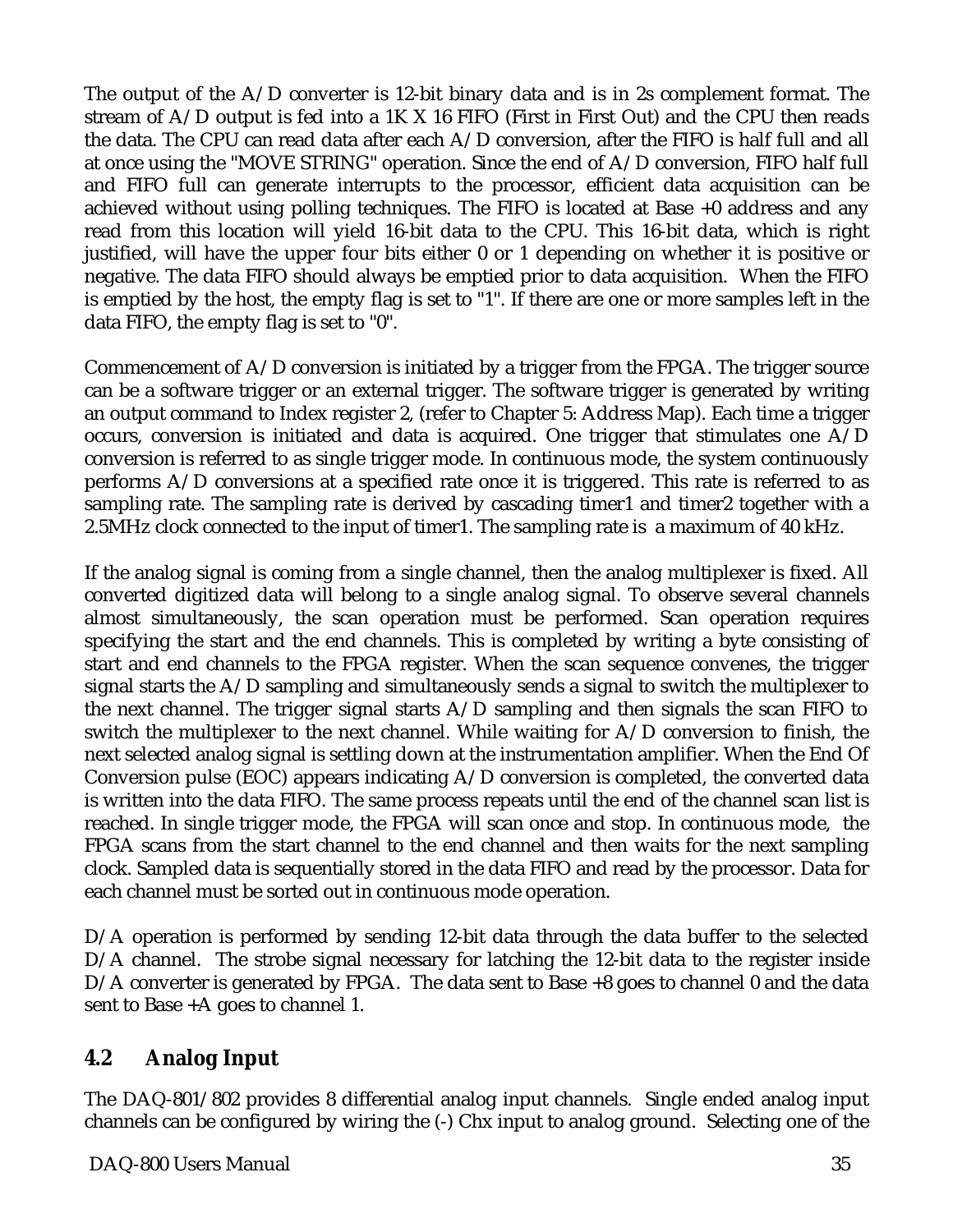8 channels for A/D conversion utilizes the DAQ-801/802 input multiplexer. The multiplexer has input over-voltage protection circuit which protects the analog input circuit when transient voltage occurs. The output of the multiplexer is connected to the PGA which is configurable for gains of 1, 10, 100 or 1000 for the DAQ-801 and gains of 1, 2, 4 or 8 for the DAQ-802. The maximum voltage output of the PGA is limited to  $\pm$ 5V. The maximum analog input range at the multiplexer is also  $\pm 5V$ , therefore various gains can be selected to optimize the accuracy of the input signal for data conversion. For instance, if the input signal falls within  $\pm 40$  mV, the DAQ-801 can be set for a gain of 100 which will yield a voltage  $\pm 4V$  at the output of PGA. If the input signal is only  $\pm$  0.625V, then the DAQ-802 with a gain of 8 can be chosen to get the maximum accuracy. The output of the PGA is then connected to the sampling A/D converter.

The sampling A/D converter has a 12-bit 2s complement binary output. The converter type is successive approximation and its conversion time is 15.2µs with non auto zero and 25.6µs with the auto zero function. Thus, selecting the auto zero function will slow data acquisition. The A/D converter can be calibrated across it's full range. This calibration is completed during the initial system set up and is not required again once set up is finished.

# **4.3 Analog Output**

The 12-bit data sent to Base +8 location by the processor will travel from the ISA bus to the internal bus and get to the latch at the D/A converter of channel 0. When the latch receives the new data, it goes through digital to analog conversion and the analog voltage corresponding to the binary value appears. Each binary value will get a corresponding analog voltage. The analog output voltage is then buffered through operation amplifier to pin 9 of the main I/O connector. The buffered amplifier is used to increase the output driving capability. Any 12-bit data sent by processor to address Base +A will terminate at the latch of D/A channel 1. The same type of buffered circuit is attached to the output of channel 1 D/A converter.

The D/A converter is a multiplying D/A converter which requires a reference voltage. This reference voltage is provided by a  $\pm 5V$  analog output with the buffer stage configured for a gain of 1. When the buffer stage is set to a gain of 2, the output will have a maximum of  $\pm 10$ V. Jumper configuration can enable the user to select a unipolar output. The reference voltage can also be injected from an external circuit via jumper selection and does not have to be a constant voltage. If a time varying signal is used, then multiplying this voltage with the D/A output will result in a complex signal. Not only does the analog value sent by processor change but the maximum magnitude also changes. If the reference voltage is not a time varying signal, then adjusting the reference voltage will only change the D/A output range. The D/A output voltage can thus be customized by feeding in the appropriate reference voltage.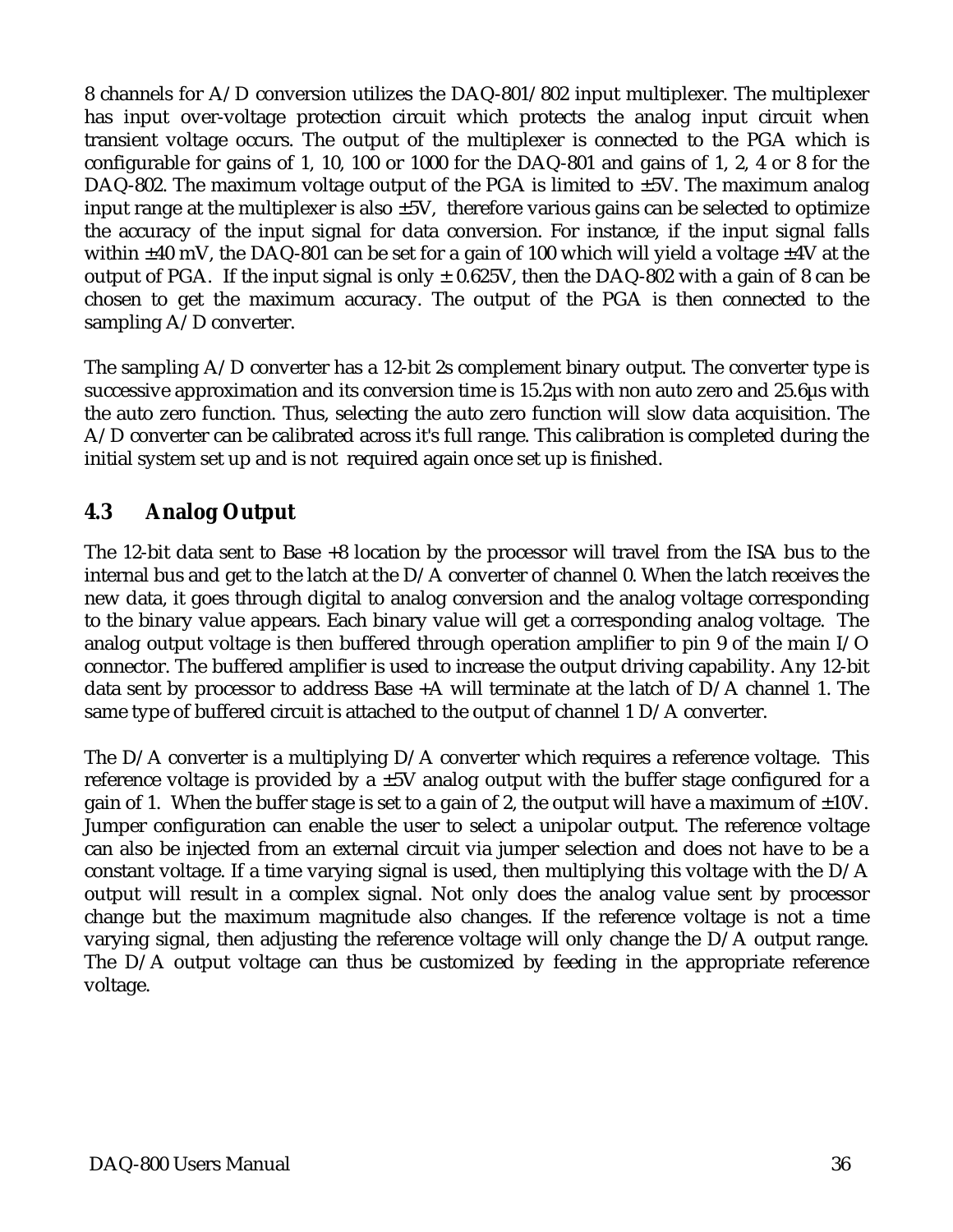# **4.4 Digital I/O**

The digital I/O function of the DAQ-801/802 provides a 4-bit TTL compatible input and output. Both are accessed through the main I/O connector. Digital data flow is controlled by the FPGA. In addition to the 4 bit digital I/O, there is a 82C55 programmable peripheral interface chip on the board which supplements 24 additional digital I/O lines. The 82C55 is located at Base +C and occupies four consecutive I/O addresses. The 24 bit digital I/O is divided into three 8-bit ports and each port can be configured for either input or output. There are three modes of operation for 82C55: mode 0 for basic input/output, mode 1 for digital I/O with handshake lines and mode 2 for bi-directional data transfer. The mode is determined by the control word of the 82C55 located at Base +F. All three ports are accessed through the auxiliary D37 connector. At power up these three ports are configured as input ports but their configuration can be altered by writing a value to the control word register. For detailed discussion of the 82C55 interface chip, consult the applicable Intel® data manual.

# **4.5 Timer/Counter**

The 82C54 interface chip has three timer/counters. Timer1 and timer2 are cascaded to generate the sampling clock. Only timer 0 is available for the user. The timer/counter has a clock input, gate control input and pulse output. When the gate control signal is low, the timer/counter is disabled. (See Chapter 6 for detailed explanation of the 8254 timer/counter).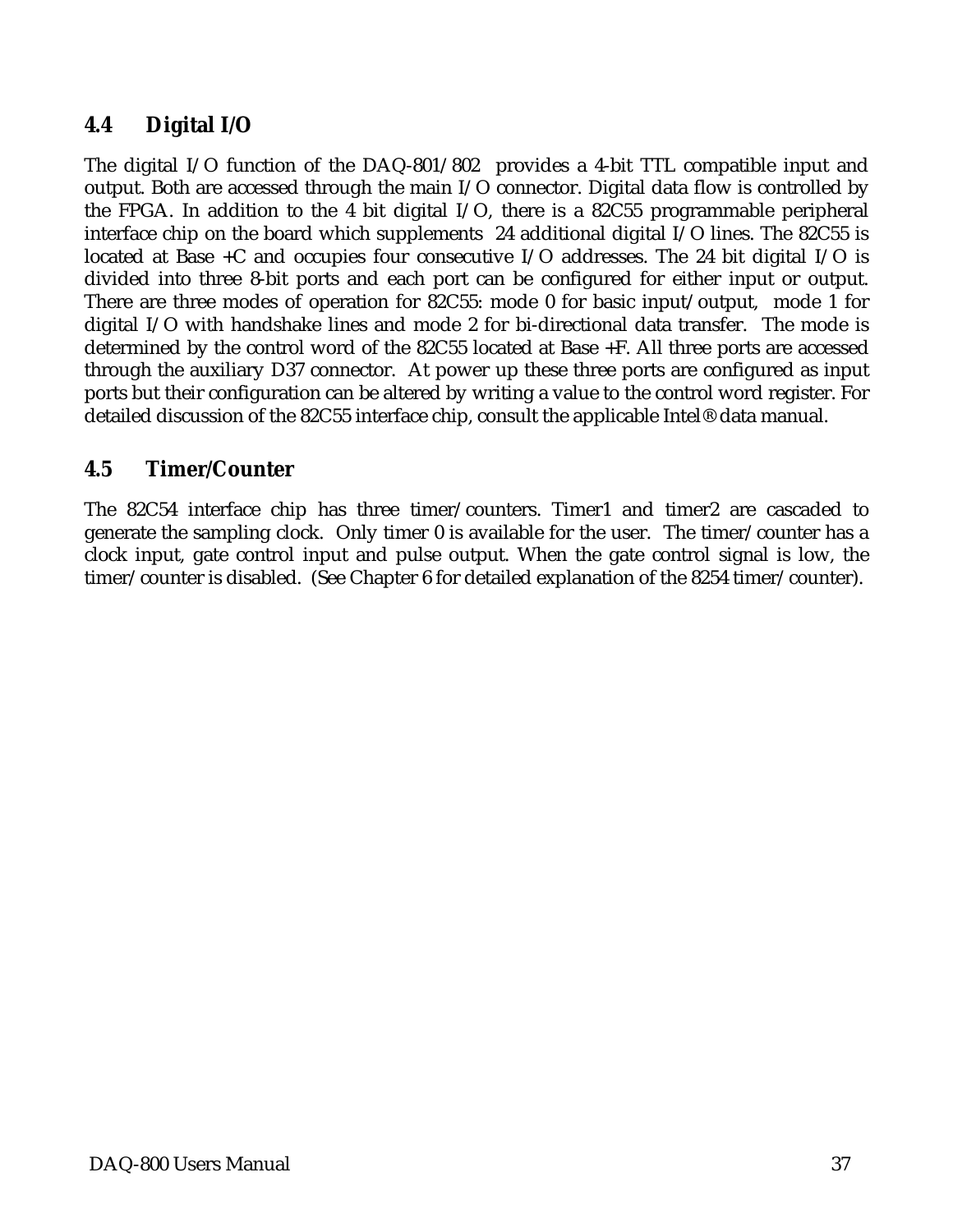# <span id="page-37-0"></span>**5 Address Map**

The address map of the DAQ-801/802 occupies 16 I/O locations. It starts from Base +0 and ends with Base +F. The actual addressable registers in DAQ-801/802 are more than 16 locations. This is done by using an index register at Base +2. The contents of the index register will address to different sets of locations when writing to or reading from Base +3. The following table lists the address map for the DAQ-801/802.

| $\text{Base} + 0$ , 1 | Read 16-bit Data FIFO<br>Write 8-bit Scan FIFO<br>Base $+0$ : Gain for channels $0 - 3$<br>Base +1: Gain for channels 4 - 7                                                                                     |
|-----------------------|-----------------------------------------------------------------------------------------------------------------------------------------------------------------------------------------------------------------|
| $Base + 2$            | Read 8-bit Index Register<br>Write 8-bit Index Register                                                                                                                                                         |
| $Base + 3$            | 8-bit Read/Write<br>Index 0 Configuration register<br>Interrupt level selection register<br>1<br>Auxiliary control register<br>$\mathbf{2}$<br>3<br>Interrupt enable register<br>82C54 timer/counter<br>$4 - 7$ |
| $Base + 4$            | 8-bit Read/Write Status register                                                                                                                                                                                |
| $Base + 5$            | 8-bit Read only Interrupt status register                                                                                                                                                                       |
| $Base + 6$            | 8-bit Read/Write 4-bit digital I/O                                                                                                                                                                              |
| $Base + 7$            | 8-bit Read/Write Scan channel register                                                                                                                                                                          |
| $Base + 8.9$          | 16-bit Write only D/A channel 0                                                                                                                                                                                 |
| $Base + A.B$          | 16-bit Write only D/A channel 1                                                                                                                                                                                 |
| $Base + C.F$          | 82C55 8-bit Read/Write                                                                                                                                                                                          |
| <b>Base + 8000</b>    | Read/Write<br>Disable/Enable DAQ-801/802                                                                                                                                                                        |

Table 5-1. DAQ-800 Series Address Map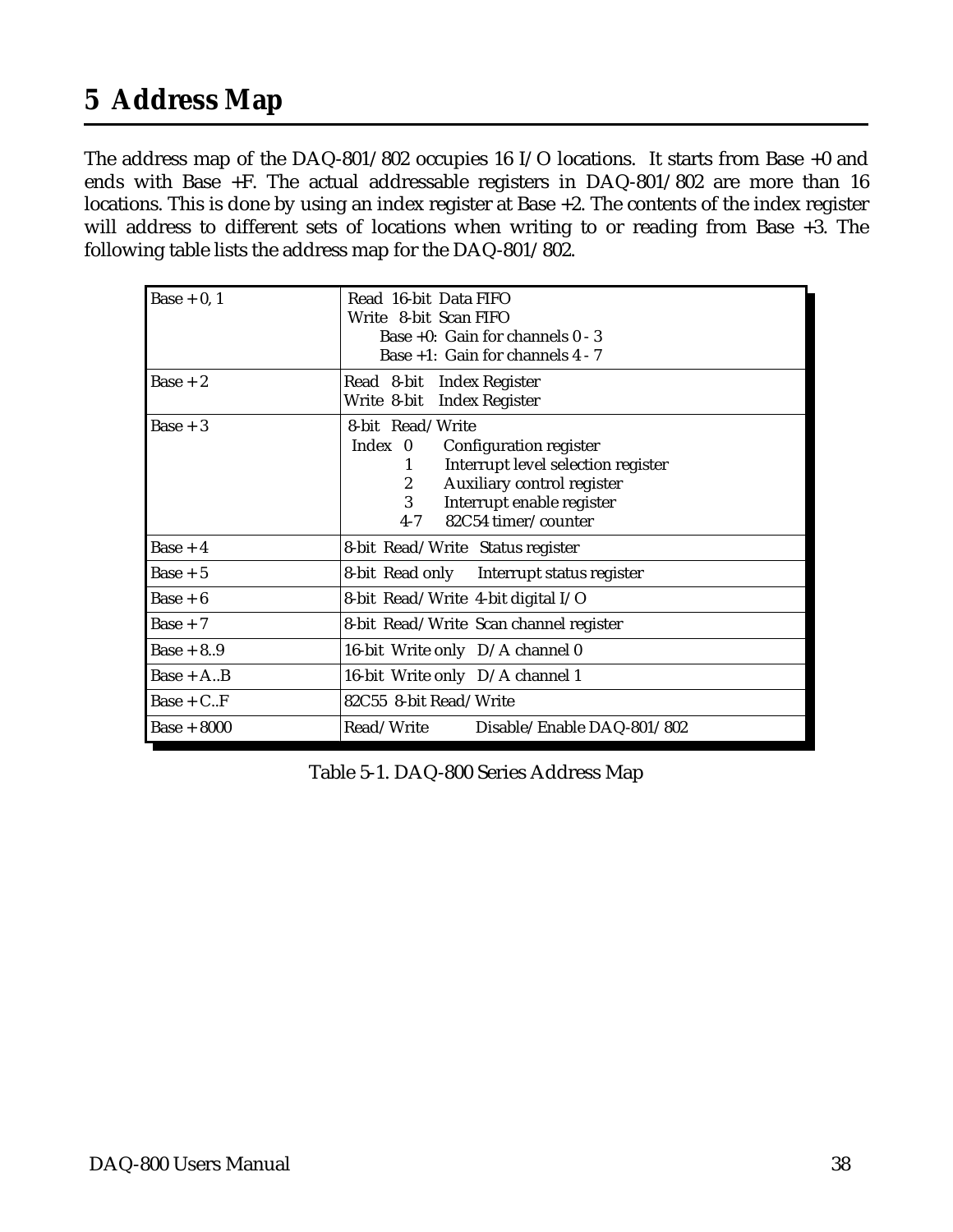#### **5.1 Base + 0 / 1, Data FIFO**

Read: 16-bit data will be read from the DATA FIFO into the PC. This is a 16-bit data transfer in 2s complement format. For positive numbers, the data format is: 0000XXXX XXXXXXXX.

For negative numbers, the data format is: 1111XXXX XXXXXXXX.

Write: Writing to Base  $+0$  will select the gain settings for channels  $0 - 3$ . Writing to Base +1 will select the gain settings for channels 4 - 7. (See Table 5-2).

| <b>DAQ-801</b> | <b>DAQ-802</b> | Gain value (GN) |
|----------------|----------------|-----------------|
|                |                | 00              |
| 10             |                |                 |
| 100            |                | 10              |
| 1,000          |                |                 |

Table 5-2. Data FIFO Gain Values

Each channel has 4 different gain selections and therefore two bits are required for each channel.

> Base +0 D7 D6 D5 D4 D3 D2 D1 D0  $\mathrm{GN}_3$   $\mathrm{GN}_3$   $\mathrm{GN}_2$   $\mathrm{GN}_2$   $\mathrm{GN}_1$   $\mathrm{GN}_1$   $\mathrm{GN}_0$   $\mathrm{GN}_0$

Gain selection for CH0 =  $D1/D0$ , CH1 =  $D3/D2$ , CH2 =  $D5/D4$  and CH3 =  $D7/D6$ .

| Base +1 | $\underline{D7}$ | $\underline{D6}$ | $\underline{D5}$ | $\underline{D4}$ | $\underline{D3}$ | $\underline{D2}$ | $\underline{D1}$ | $\underline{D0}$ |
|---------|------------------|------------------|------------------|------------------|------------------|------------------|------------------|------------------|
| $GN_7$  | $GN_7$           | $GN_6$           | $GN_6$           | $GN_5$           | $GN_5$           | $GN_4$           | $GN_4$           |                  |

Gain selection for CH4 =  $D1/D0$ , CH5 =  $D3/D2$ , CH6 =  $D5/D4$  and CH7 =  $D7/D6$ .

#### **5.2 Base + 2, Index Register**

Write: 00000XXX. Writing a byte to this location sets an index in the index register. The last 3 bits represent the index number ranging from 0 through 7.

Read: 11111XXX. The last 3 bits is the index number written. Indexing operation occupies two I/O locations, first writing an index to the index register at address Base +2. If the index is 0, the next byte written to Base +3 goes to the index 0 register.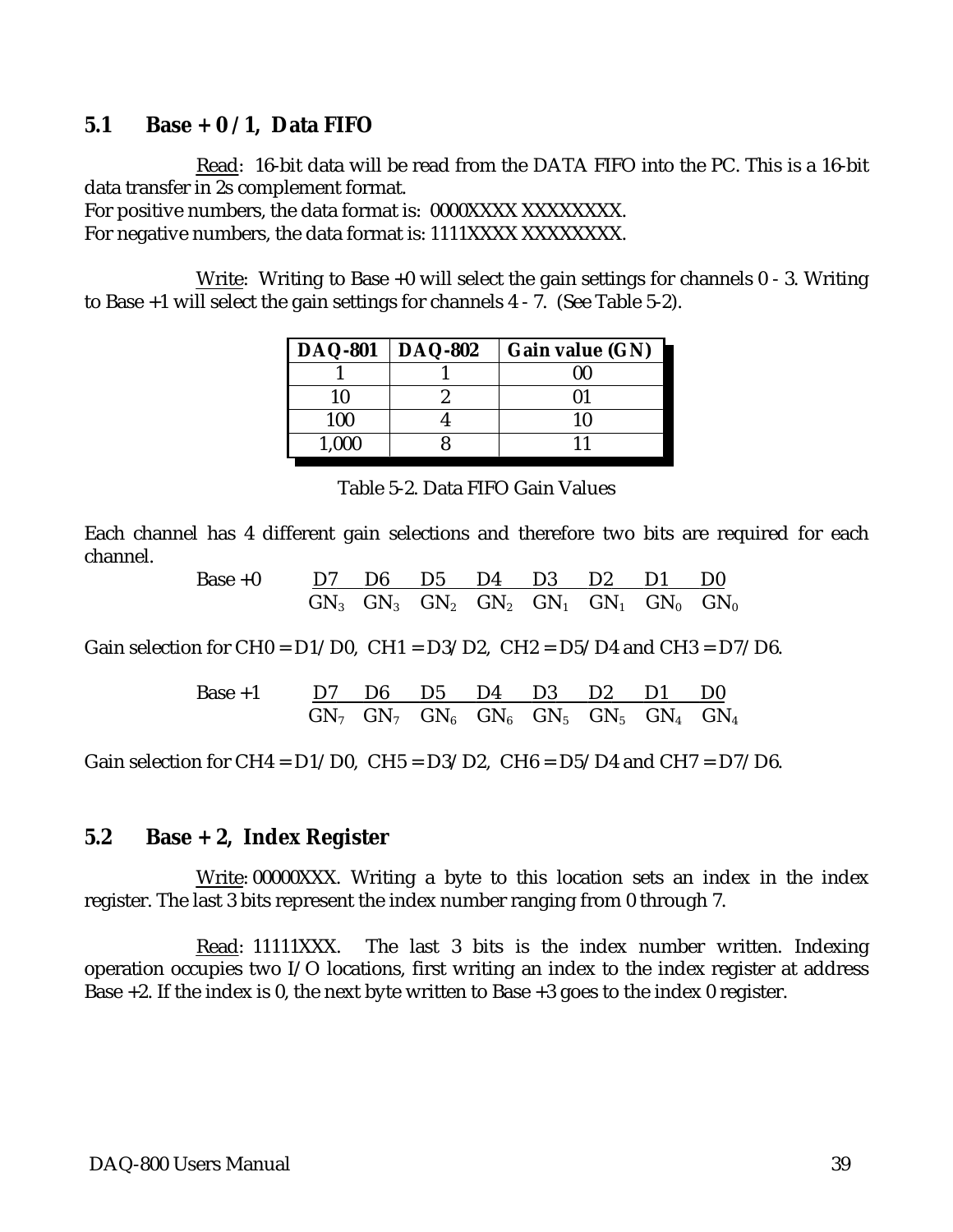### **5.3 Base + 3, Index Registers**

After writing to the index register at Base +2, the next write to Base +3 is directed to different index registers.

Index 0 : Configuration register, X X X X D3 D2 D1 D0, WRITE/READ:

X: not used

|  | D3: 1 -- digital trigger digital signal can come from IP0/external |
|--|--------------------------------------------------------------------|
|  | clock or from $IP1/GSO/T$ rig                                      |
|  | (see Base $+6$ , bit D5)                                           |
|  |                                                                    |

- 0 -- analog trigger \*see example at the end of this chapter
- D2: 1 -- single trigger mode / 0 -- continuous mode
- D1: 1 -- internal trigger / 0 -- external trigger
- D0: 1 -- rising edge trigger / 0 -- trailing edge trigger

Index 1: Interrupt level selection register, D7 D6 D5 D4 X X X X, WRITE/READ:

| D7 D6 D5 D4 | <b>IRQ</b> Level |
|-------------|------------------|
| 0000        | disabled         |
| 0001        | disabled         |
| 0010        | disabled         |
| 0011        | IRQ3             |
| 0100        | IRQ4             |
| 0101        | IRQ <sub>5</sub> |
| 0110        | IRQ <sub>6</sub> |
| 0111        | IRQ7             |
| 1000        | disabled         |
| 1001        | IRQ9             |
| 1010        | IRQ10            |
| 1011        | IRQ11            |
| 1100        | IRQ12            |
| 1101        | disabled         |
| 1110        | IRQ14            |
| 1111        | IRQ15            |
| X           | not used         |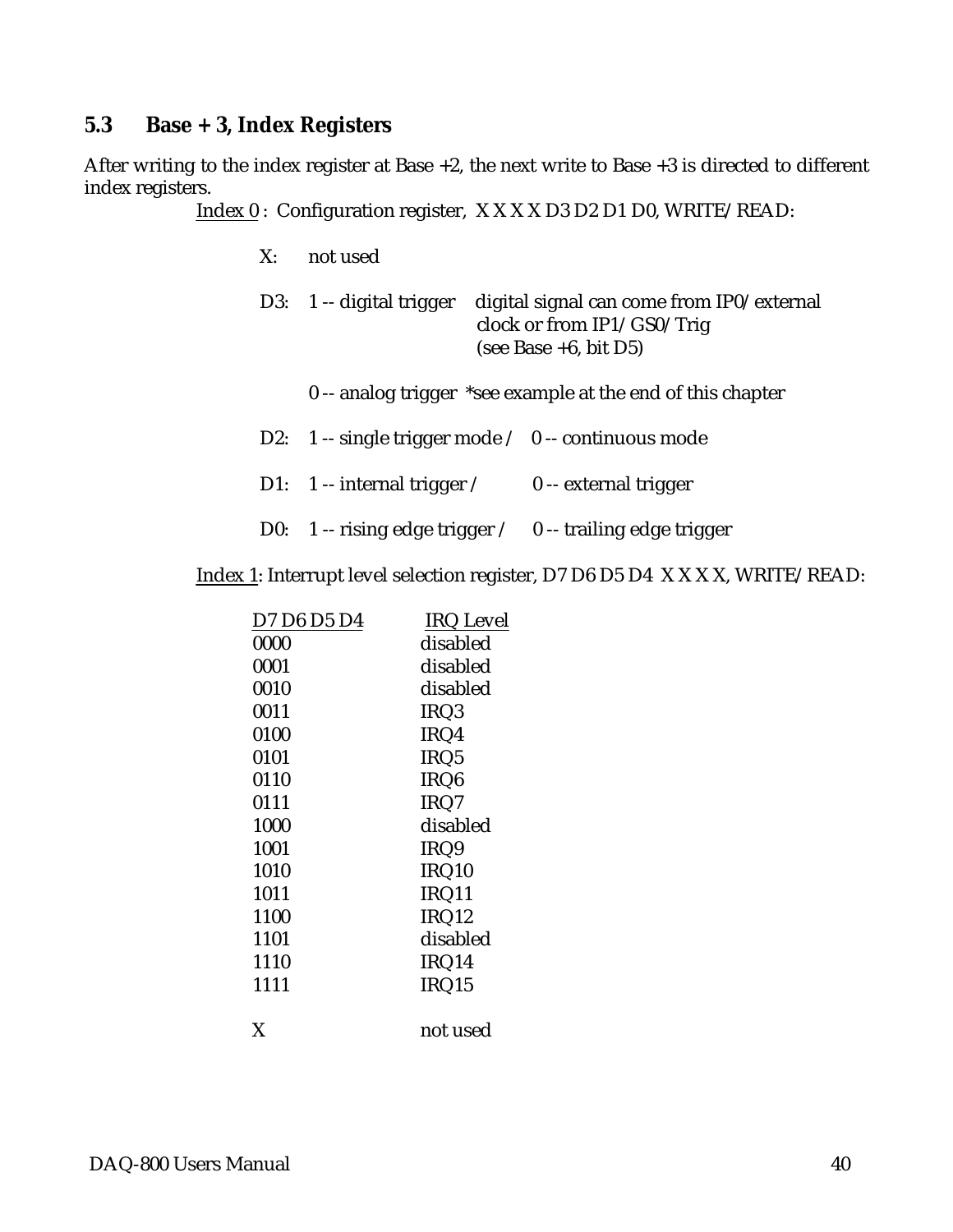Index 2: Auxiliary control register, D7 D6 D5 D4 D3 D2 D1 D0, WRITE ONLY:

D7:  $1$  -- software trigger  $/$  0 -- no software trigger

D6: reserved

D5: 1 -- flush data FIFO - reset FIFO pointer / 0 -- no action

D4: 1 -- Full scale calibration uses the status bit at Base +4 to indicate calibration. When the bit is set, calibration is completed in 5.58ms. 0 -- no action

D3: Setting this bit to "1" stops the scan operation in continuous trigger mode. The scan function does not stop immediately upon setting the bit to 1, it continues  $A/D$  conversion until the scan sequence is completed. After ceasing operation, continuous mode is remains set waiting for a trigger.

- D2: not used
- D1: not used
- D0: not used

Index 3: Interrupt enable register, D7 D6 D5 D4 D3 D2 D1 D0, WRITE/READ:

- D7: 1 -- global enable (must be 1 for any interrupt)  $\neq$  0 -- disable
- D6: not used
- D5: not used
- D4:  $1$  -- timer0 interrupt enable  $\ell$  0 -- disable
- D3: 1 -- external trigger interrupt enable / 0 -- disable
- D2: 1 -- FIFO full interrupt enable / 0 -- disable
- D1:  $1 -$  FIFO half full interrupt enable  $\ell \ 0 -$  disable
- D0:  $1$  -- end of scan interrupt enable  $\ell$  0 -- disable

| Index $4.7$ : | Read/Write 8254 timer/counter       |
|---------------|-------------------------------------|
| Index 4:      | Read/Write timer0/counter0          |
| Index 5:      | Read/Write timer1/counter1          |
| Index 6:      | Read/Write timer2/counter2          |
| Index 7:      | Write control word register of 8254 |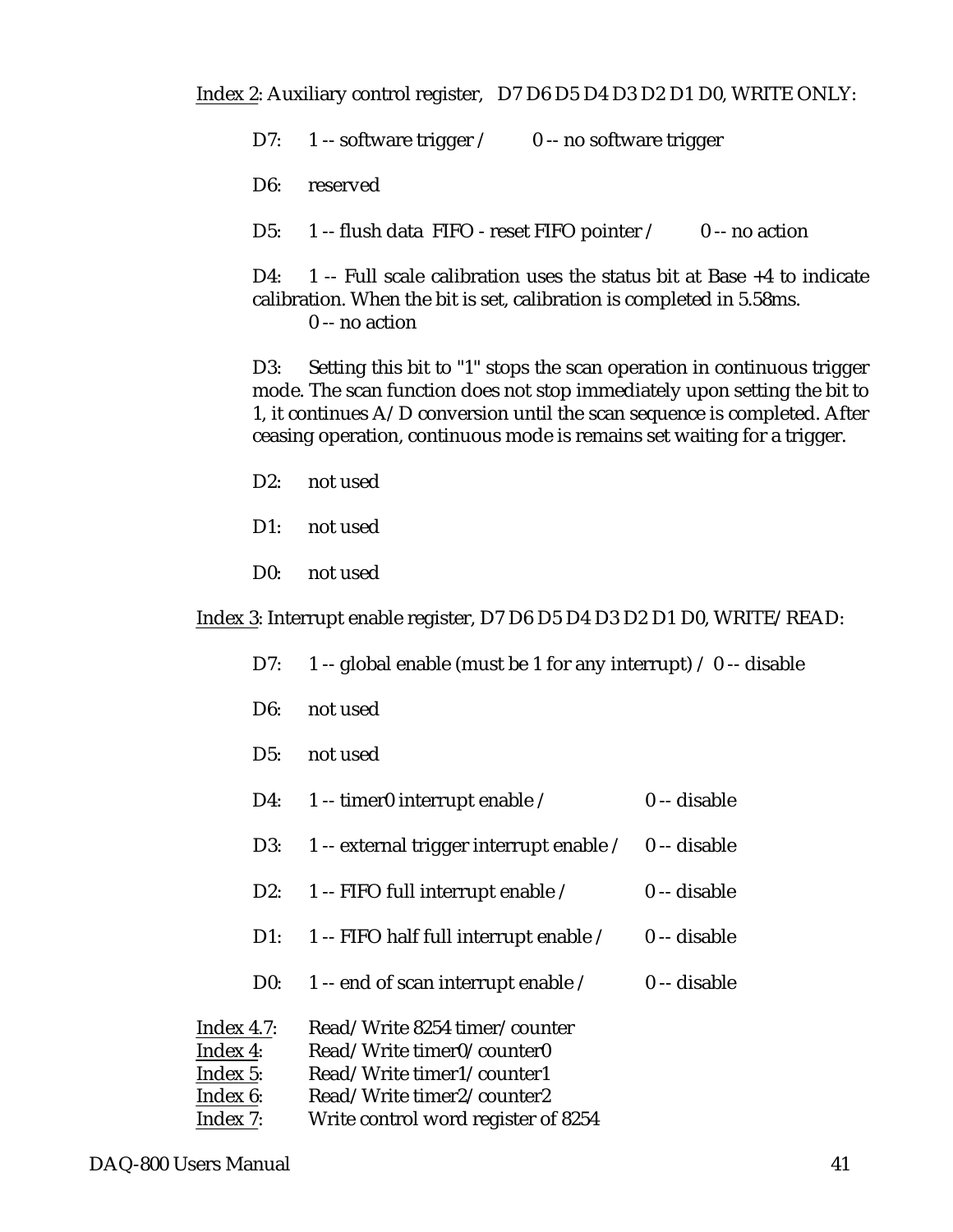# **5.4 Base + 4, Status Register**

| Read:  |        | D7 D6 D5 D4 D3 D2 D1 D0                            |                                                                                                                             |
|--------|--------|----------------------------------------------------|-----------------------------------------------------------------------------------------------------------------------------|
|        | D7:    | 1 -- end of conversion $/$ 0 -- EOC not finished   |                                                                                                                             |
|        | D6:    | 0 -- always 0 bipolar mode                         |                                                                                                                             |
|        |        | D5: $1 - \text{auto zero (AZ)} / 0 - \text{no AZ}$ |                                                                                                                             |
|        | D4:    | 1 -- FIFO empty $\angle$                           | $0 -$ FIFO not empty                                                                                                        |
|        | D3:    | 1 -- FIFO half full $/$ 0 -- FIFO not half full    |                                                                                                                             |
|        |        | D2: $1 -$ FIFO full /                              | 0 -- FIFO not full                                                                                                          |
|        | $D1$ : | when the scan sequence is not yet completed.       | 1 -- BUSY. This bit is set to 1 during full scale calibration or                                                            |
|        |        | $0 - not busy$                                     |                                                                                                                             |
|        |        | D0: $1 - A/D$ enable / 0 -- disable                |                                                                                                                             |
| Write: |        | X X D5 X X X X D0                                  |                                                                                                                             |
|        | X:     | not used                                           |                                                                                                                             |
|        | D5:    | calibration).                                      | 1 -- AZ. Perform auto zero for each A/D conversion. Time<br>required: 25.6μs (slows the sampling rate if each point uses AZ |
|        |        | $0 - no AZ$                                        |                                                                                                                             |
|        | D0:    |                                                    | 1 -- arming $A/D$ conversion, awaiting trigger to start                                                                     |
|        |        |                                                    |                                                                                                                             |

0 -- disarm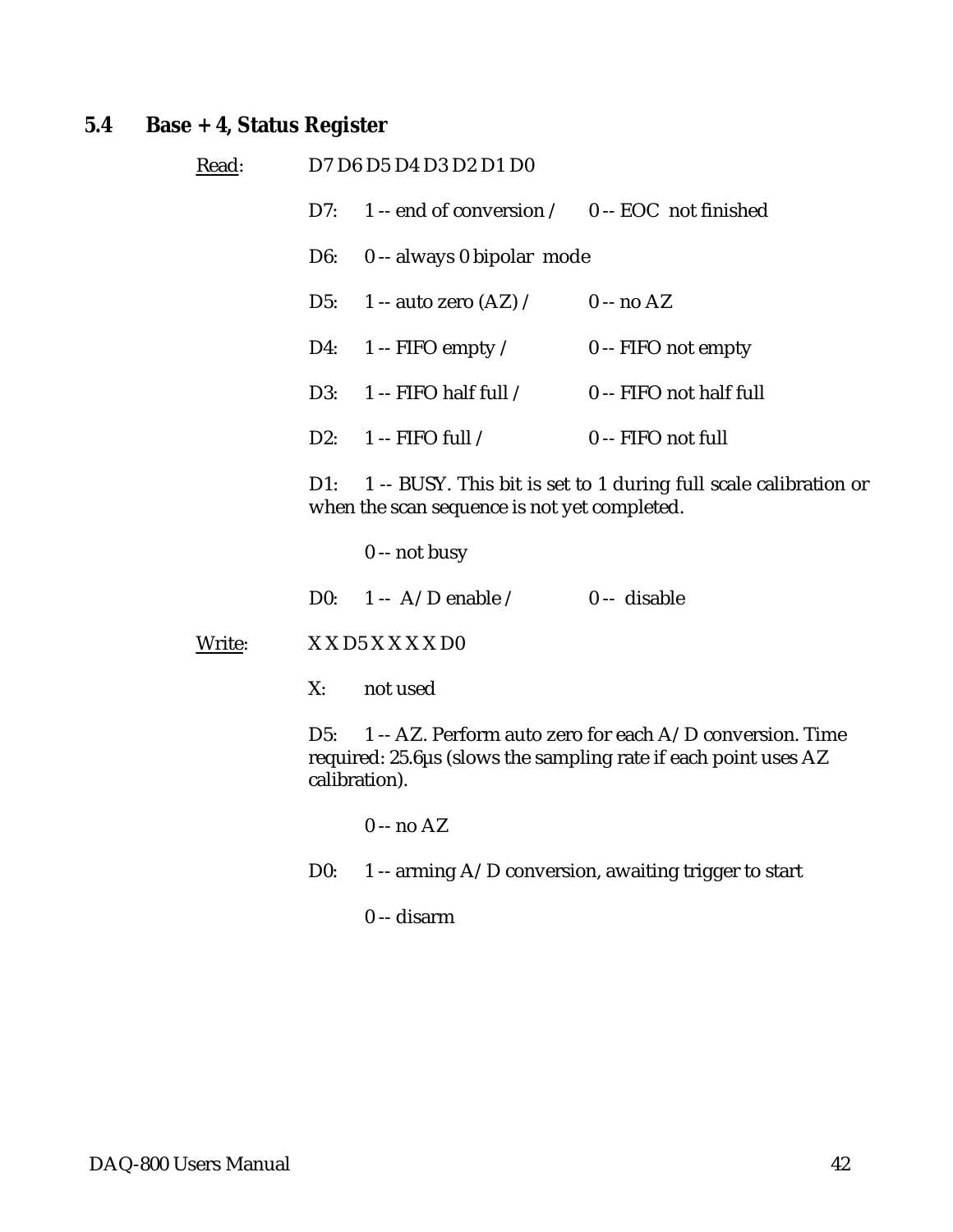### <span id="page-42-0"></span>**5.5 Base + 5 , Interrupt Status Register**

#### D7 D6 D5 D4 D3 D2 D1 D0, READ ONLY:

Read: Interrupt status bit :  $1 =$  interrupt occurred,  $0 =$  no interrupt

- D7: not used
- D6: not used
- D5: not used
- D4: timer0/counter0 interrupt status
- D3: external trigger interrupt status
- D2: FIFO full interrupt status
- D1: FIFO half full interrupt status
- D0: End of scan interrupt status

#### **5.6 Base + 6, 4-Bit Digital I/O**

X X X X D3 D2 D1 D0, READ/WRITE:

- Read: D3 D2 D1 D0: Read the input port located on the main I/O D37 connector at pins 5, 24, 6 and 25
- Write: D3 D2 D1 D0: Write to the 4-bit output port located on the main I/O D37 connector at pins 3, 22, 4 and 23

#### **5.7 Base + 7, Scan Channel Register**

X D6 D5 D4 X D2 D1 D0, READ/WRITE:

This register is used to store channel scan information.

- X: not used
- D6 D5 D4: specified scan beginning channel
- D2 D1 D0: specified scan ending channel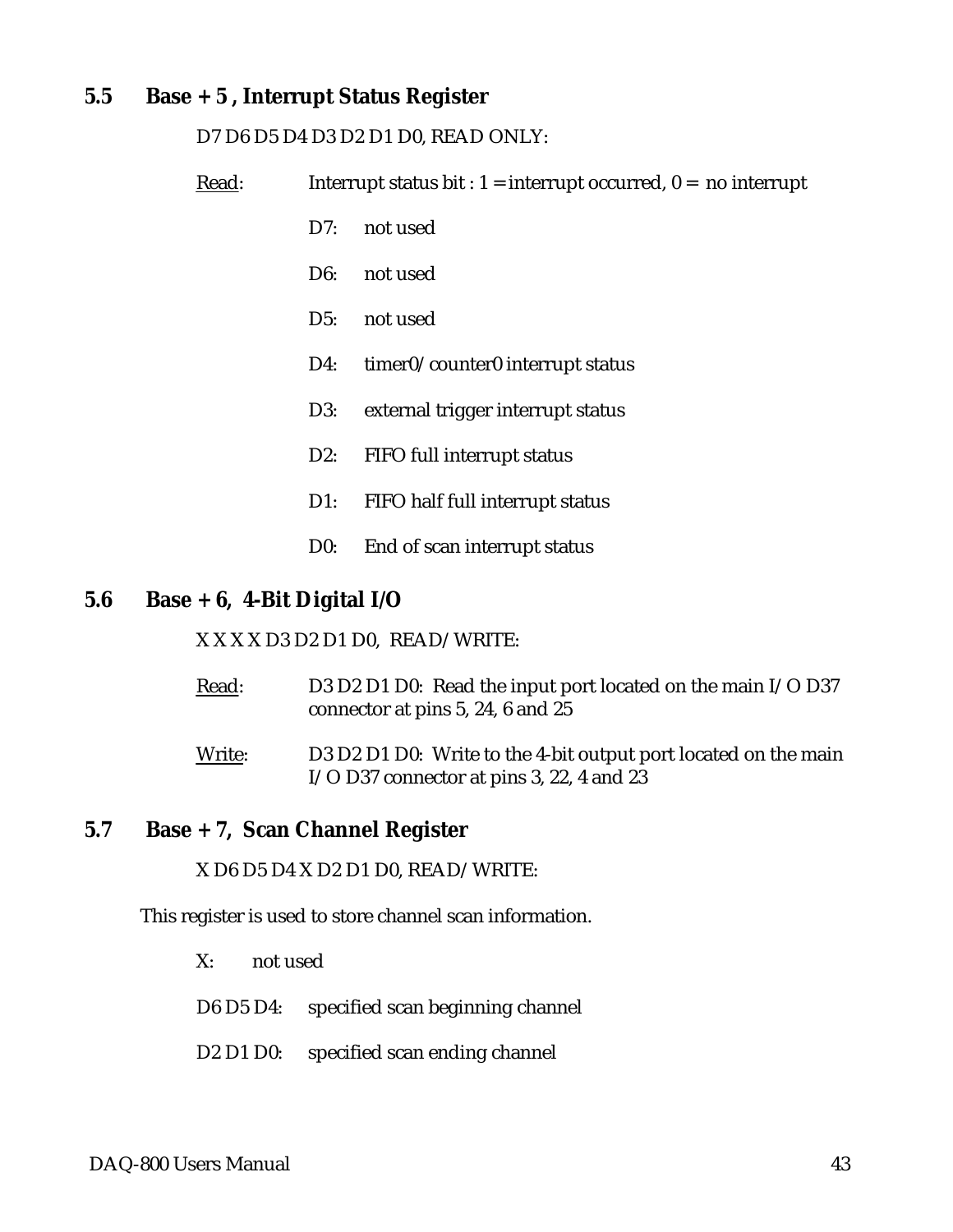# **5.8 Remaining Base Addresses**

#### **5.8.1 Base + 8 / 9, DA0**

D/A channel 0 output port (16-bit), WRITE ONLY, D15 D14 ------- D1 D0

#### **5.8.2 Base +A / B, DA1**

D/A channel 1 output port (16-bit), WRITE ONLY, D15 D14 ------- D1 D0

#### **5.8.3 Base + C..F, 82C55 Programmable Peripheral Interface chip**

| $Base + C$ : | PIO Port A              |
|--------------|-------------------------|
| $Base + D$ : | PIO Port B              |
| Base $+E$ :  | PIO Port C              |
| Base $+F$ :  | <b>PIO Control word</b> |

#### **5.8.4 Base + 8000, Board Enable/Disable**

Read: Disable/Any read to Base +8000 will cause the DAQ-801/802 to be disabled. Write: Enable/ Any write to Base +8000 will cause the DAQ-801/802 to be enabled.

#### **5.9 Analog Trigger Example**

If the user prefers to write code for the data acquisition system instead of using the DAQDRIVE software driver, the example below demonstrates the procedures required to perform analog trigger data acquisition:

a) Set the analog threshold voltage (or triggered voltage) by sending it's value to DA1 at analog output channel 1 located at Base +A.

b) Program the index 0 register :

- D3: 0 analog trigger
- D2: single/continuous
- D1: 0 external trigger
- D0: rising/trailing edge trigger
- c) Flush the data and scan FIFO (Index register 2).

d) Program the scan sequence start and stop channel at Base +7 and the gain for each channel at Base +0, 1.

e) Program the 82C54 for the sampling rate at Index register 4.7

f) Arm the circuit by writing  $D0=1$  to Base +4.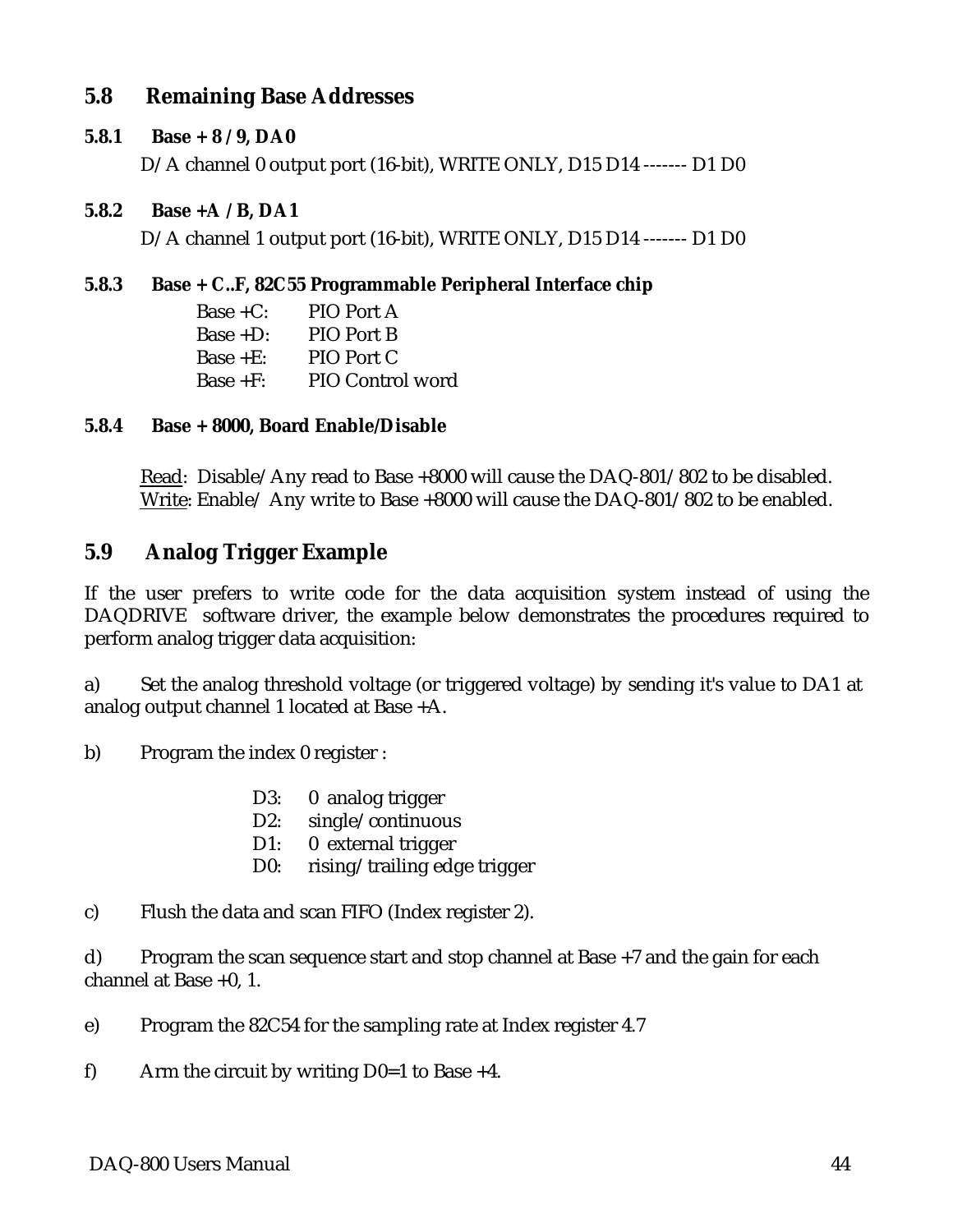# <span id="page-44-0"></span>**6.1 Introduction**

The timer/counter uses the industrial standard 8254 which provides three independent 16-bit counters, each capable of handling clock inputs up to 10Mhz. Two of the timer/counters are cascaded together to provide the sampling clock for Analog to Digital converter. Only timer0 is available to the user. When the internal 2.5MHz clock is used as the input to timer0, this timer/counter becomes a timer. The output can be used for timing applications such as real time clock, digital one-shot, programmable rate generator or square wave generator. When the clock input to timer0 is external, it operates as a counter. Either timer or counter operation is jumper selectable, (see Chapter 2, section 2.3.4). The timer0/counter0 output and the external pulse input (Timer0 Clk) can be accessed at the main D-37 connector.

# **6.2 Functional Description**

The 8254 timer/counter occupies four consecutive I/O locations:

location 1 - timer0/counter0 location 2 - timer1/counter1 location 3 - timer2/counter2 location 4 - control word

The control word is used to configure different operations of timer/counter. When the board is initially powered up, the state of the 8254 is undefined. It is programmed by writing a control word to the fourth location and then an initial count to the first location. The control word for timer/counter 0 is as follows:

| D7 D6 D5 D4 D3 D2 D1 D0 |  |                                                                          |  |  |
|-------------------------|--|--------------------------------------------------------------------------|--|--|
|                         |  | $0 \qquad 0 \qquad RWA \quad RWO \quad M2 \qquad M1 \qquad MO \quad BCD$ |  |  |

1. RW is defined as Read/Write, (see Table 6-1):

| RW1 | RW2          | <b>Action</b>                                                                 |
|-----|--------------|-------------------------------------------------------------------------------|
|     | $\mathbf{0}$ | Counter latch command                                                         |
|     |              | Read/Write least significant byte only                                        |
|     | $\mathbf{0}$ | Read/Write most significant byte only                                         |
|     |              | Read/Write the least significant byte first<br>then the most significant byte |

Table 6-1. Control Word Read/Write Actions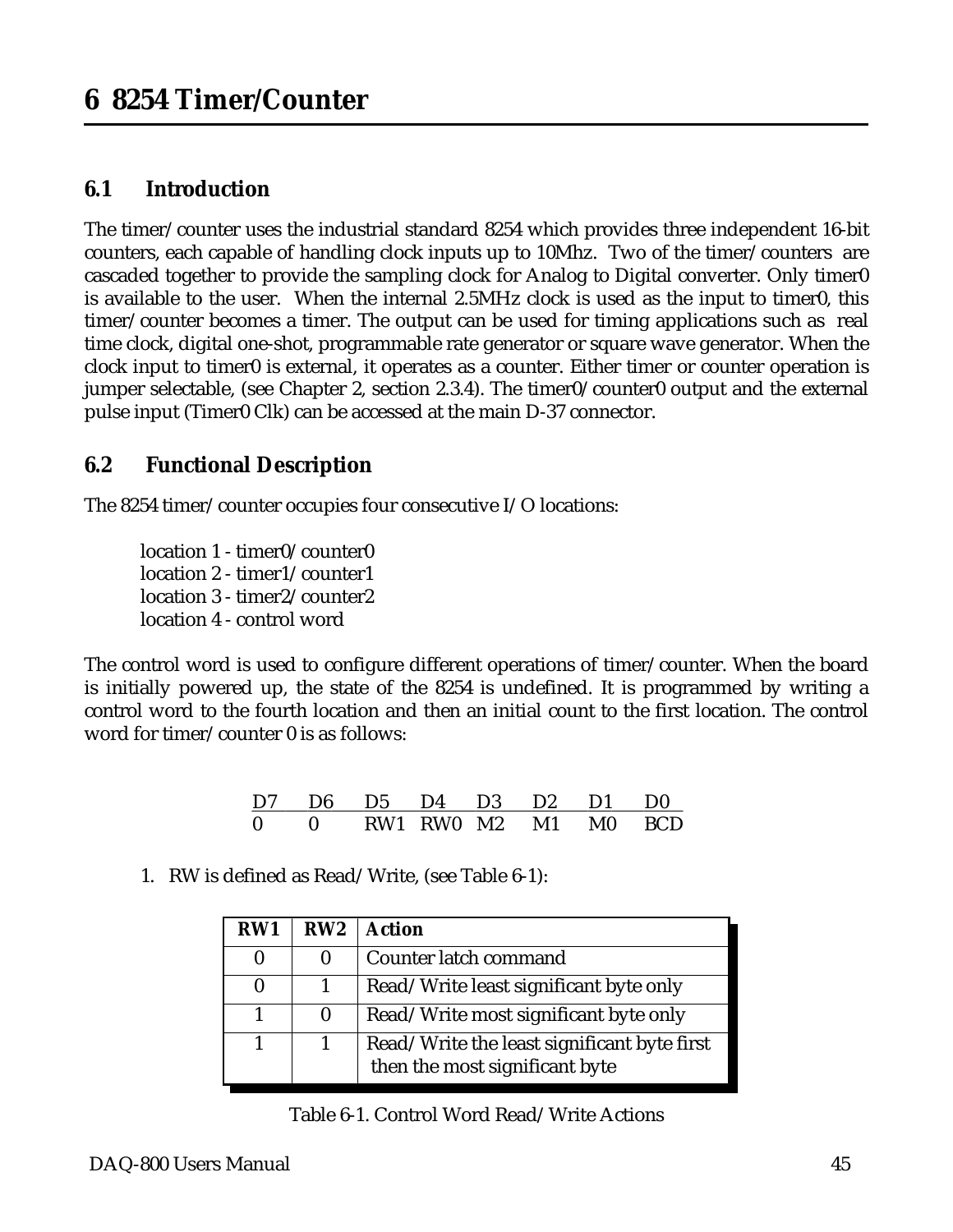| M <sub>2</sub>   | $\mathbf{M1}$ | M <sub>0</sub> | Mode                                   |
|------------------|---------------|----------------|----------------------------------------|
| $\boldsymbol{0}$ |               |                | Mode 0: Event Counting                 |
|                  |               |                | mode 1 : Timing retriggerable one-shot |
| $\boldsymbol{0}$ |               |                | mode 2 : Rate generator                |
| $\boldsymbol{0}$ |               |                | mode 3 : Squarewave mode               |
|                  |               |                | mode 4 : Software triggered strobe     |
|                  |               |                | mode 5 : Hardware triggered strobe     |

2. M is defined as Mode of operation, (see Table 6-2):

Table 6-2. Control Word Modes of Operation

3. BCD entries are as follows:  $0 = \text{Binary count} / 1 = \text{BCD count}$ 

#### **6.2.1 Write Operation**

The 8254 16-bit counters are down counters. When programming, the initial count format is specified in the control word and therefore the control word must be written before the initial count.. For instance, if RW1 RW0 is written as 11, then the initial count format is to write the least significant byte (LSB) first and then the most significant byte (MSB). After writing the initial count to timer/counter0, the first pulse appearing at the clock input (Timer0 Clk at pin 21 of the main I/O D37 connector: Figure 1.2) will load the value to the counter and the second pulse will initiate the countdown.

#### **6.2.2 Read Operation**

The value of the timer/counter0 can be read without disturbing the count in progress. The read format depends on how RW1 RW0 is written in the control word register. If RW1 RW0 is written as 01, then every time the counter is read, only the LSB is received. If RW1 RW0 is written as 11, then the first read is the LSB and the second read is the MSB. The control word needs to be written only once unless it's used for latching operation. The 16-bit counter can be read any time in LSB-MSB sequence. It is possible during LSB-MSB read operation, when the LSB is read, that a carry bit can be generated by the LSB counter which increments the MSB by one. As the MSB is read, the 16-bit number results are then erroneous. In order to avoid this ambiguous result, the gate input (Timer0 Gate at pin 24 on the main I/O D37 connector) must be disabled to stop counting or the latch command must be used. The latch command will instantly transfer the 16-bit value from the output of the counter to a latch. Once the data is latched, then read the counter.

For example, a control word with the following data is written into the control word register:

D7 D6 D5 D4 D3 D2 D1 D0 0 0 1 1 0 0 0 0 30H Timer/Counter 0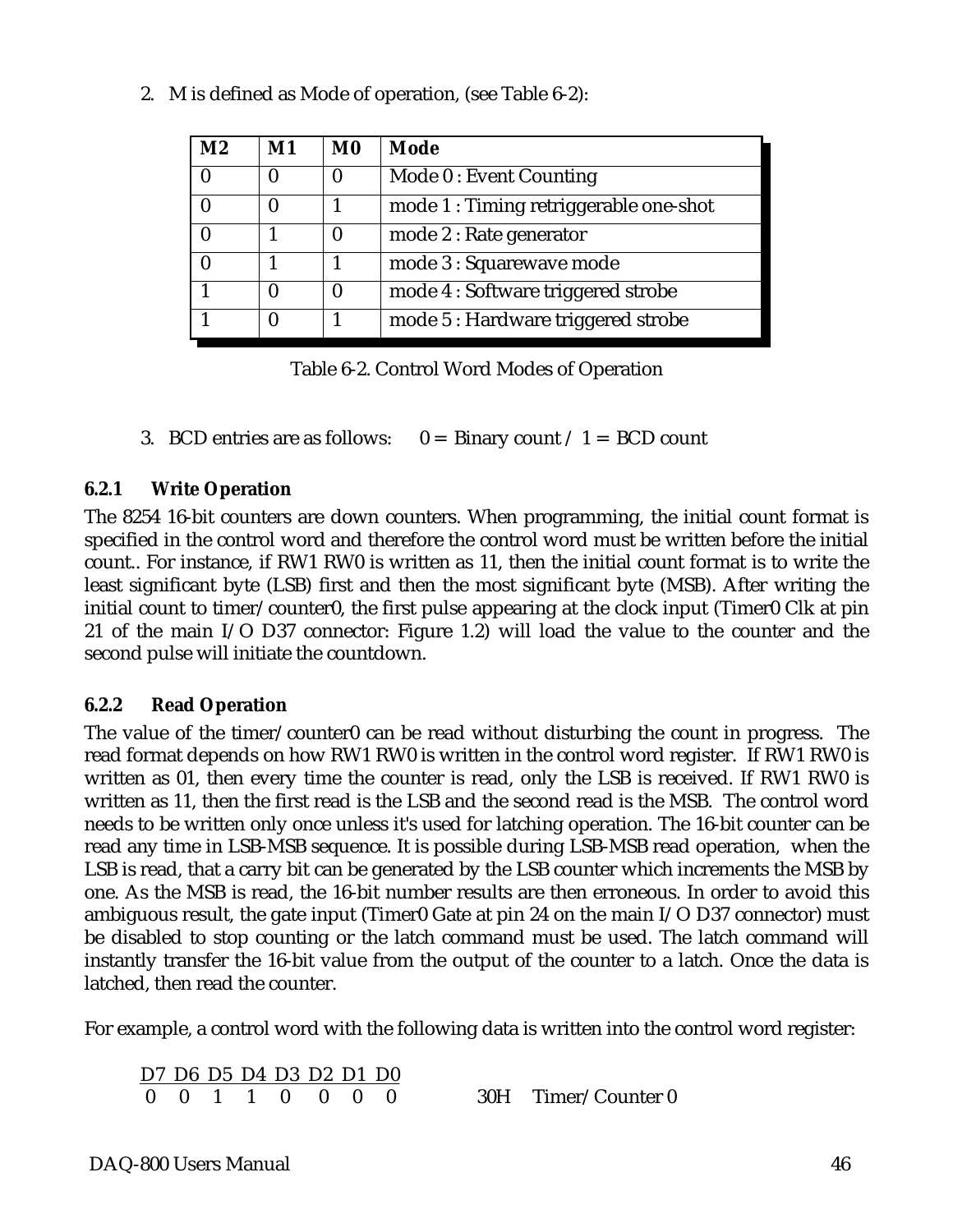This control word (30H) completes Read/Write with the LSB first and then the MSB in mode 0 for counting events employing binary count format. After the control word is written, then write an initial count with the LSB first and the MSB next. Assuming the Timer0 Gate is enabled, the counter will start to count down with each pulse. To read the 16-bit count at anytime, the following latch command can be issued to the control word register:

D7 D6 D5 D4 D3 D2 D1 D0  $0 \quad 0 \quad 0 \quad 0 \quad X \quad X \quad X \quad X$  0H  $X = \text{not used}$ 

This command will latch the 16-bit count from the output of the timer/counter 0 to a latch. Two subsequent read operations must be completed before the next latch command can be issued. If the data is not read, a following latch command will not update the new count.

# **6.3 Mode Definition**

### **6.3.1 Mode 0 (Event Counting)**

This mode is used for event counting. The timer/counter0 output (Timer0 Out at pin 2 on the main I/O D37 connector) can be used for an interrupt signal at the terminal count. The output is low when the control word is written and will remain low until the counter reaches zero. The timer/counter0 output then goes high and will remain high until a new count or a mode 0 control word is written. The initial count is loaded to the counter on the next clock pulse and therefore the first clock pulse does not decrement the counter. Timer/counter0 output will go high at N+1 clock pulses after the initial count is written. The Timer0 Gate can control counting after the counter is programmed. When the Timer0 Gate  $= 1$ , the counter will count. When the Timer0 Gate = 0, the counter will not count.

### **6.3.2 Mode 1 ( Timing Applications)**

This mode is defined as hardware retriggerable one-shot and is used for timing applications. The internal 2.5Mhz clock can be selected and the one-shot time duration can be programmed by the initial count. Timer/counter0 output is high and goes low following a trigger at the Timer0 Gate. The output will remain low until the counter reaches zero and then goes high until it is triggered again. (Detailed explanation of Mode 0 through Mode 5 can be found in the applicable Intel ® 8254 data manual).

# **6.4 Accessing the Timer/Counter**

There are two locations to be accessed for timer/counter0: one is the control word location (same location for latch command) and the other is the Read/Write location. These two locations are accessed by indexed addressing. Indexed addressing requires selecting the content of the index register first, before reaching the actual location. Therefore two instructions must be executed for each access. The first instruction chooses the index number at Base+2 for direction and the next instruction accesses the actual location at Base+3. "Index\_reg" represents Base address + 2 and "port" represents Base address+3.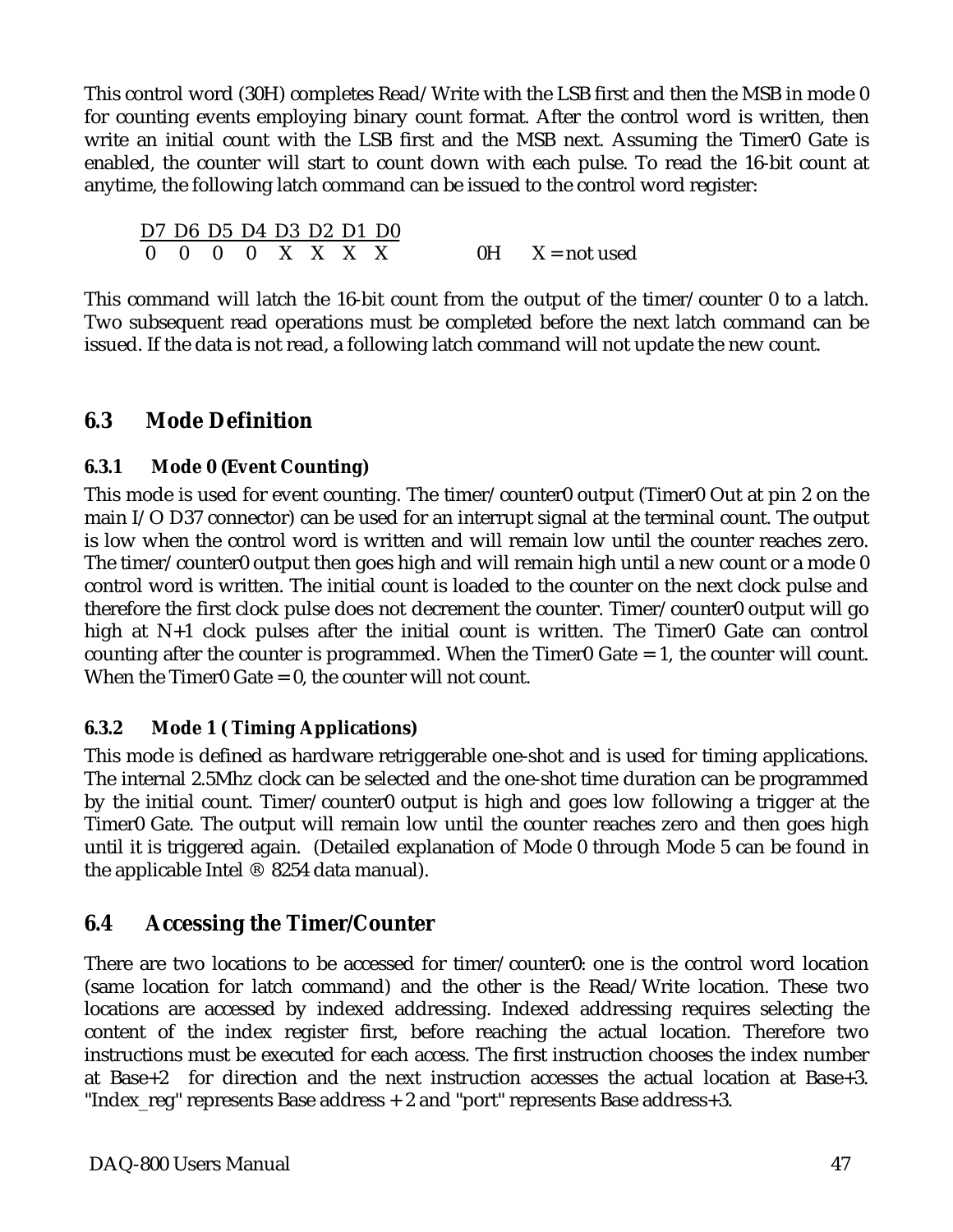To write a control word or latch command to the control word location:

- a) outp(index\_reg, 7) selecting index register 7
- b) outp(port, value) sending control word or latching command, value is a control word or 0H for latching

Writing an initial count to counter 0:

- a) outp(index\_reg,4) selecting index register 4 where Timer/counter 0 is located
- b) outp(port,value0) sending the initial count of LSB
- c) outp(port,value1) sending the initial count of MSB

Reading the current count at timer/counter 0:

- a) outp(index\_reg,4) selecting index register 4 where counter 0 is located
- b) value $0=$ inp(port) reading the LSB
- c) value1=inp(port) reading the MSB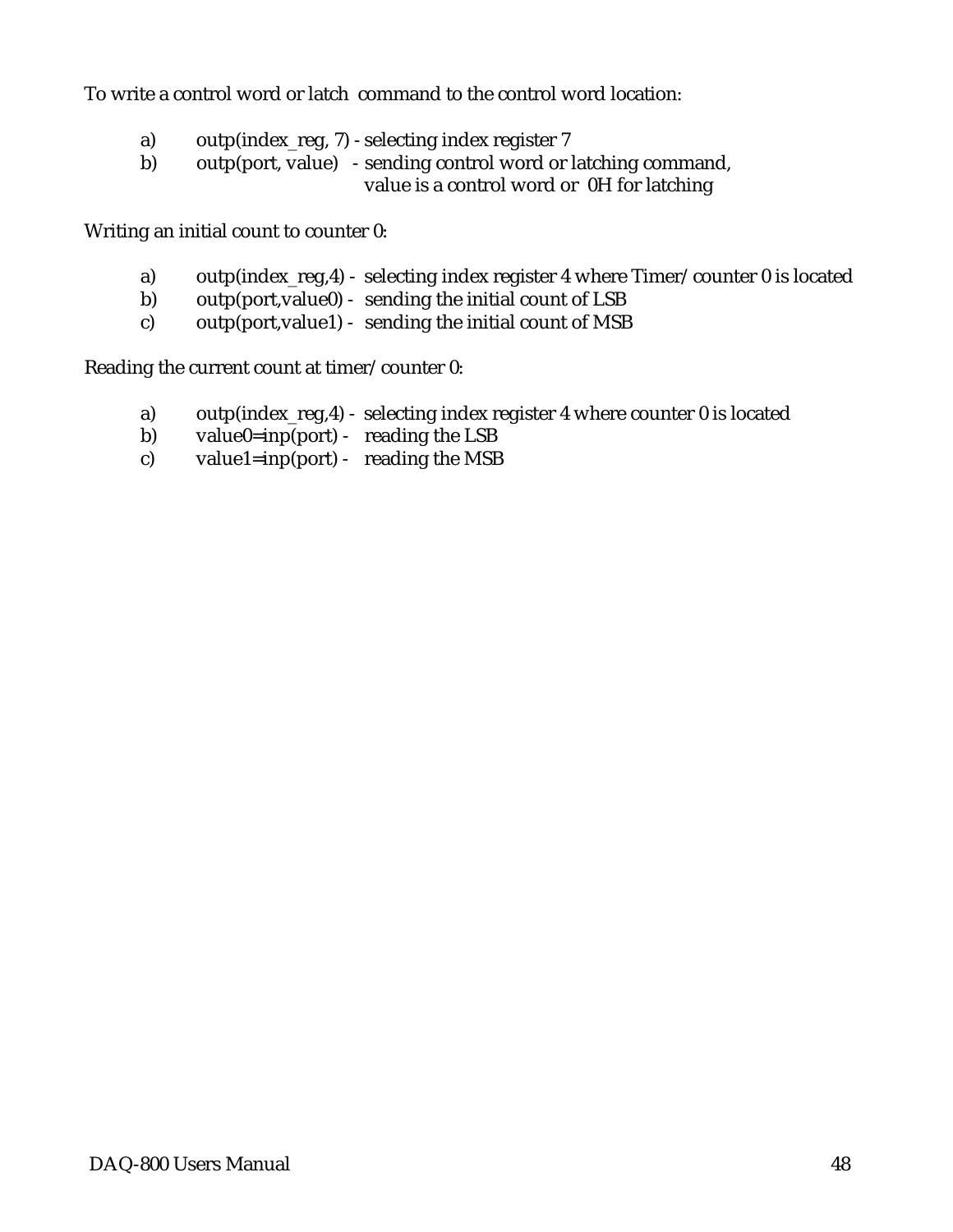### <span id="page-48-0"></span>**6.5 Programming Examples**

#### **Listing 1. 8254 Programming Example 1**

```
#include <conio.h> 
#include <stdio.h>
//=======================================
// base_address+2: index register 
// base_address+3: data port address 
// 
// 
// index register register in 8254 
// index4: timer/counter 0 
// index5: timer/counter 1 
// index6: timer/counter 2
// index7: control register 
// 
// To access one of the register in 8254 need two steps: 
// step 1: write the index number of 8254 register to IO address base+2 
// step 2: read/write base+3 to access the selected register in 8254 
// Example: write 30H to control register of 8254 
// step 1: outp(0x302, 7); assume base address is 300h
// index register is 300h+2=302h 
\frac{1}{2} step 2: outp(0x303,0x30) data port address is 300h+3=303h
// write 74H to control register in 8254 
//=======================================
void main(){
unsigned base_address = 0x300;
unsigned short byte_LSB;
unsigned short byte_MSB;
outp(base_address+0x8000, 0); // Enable the DAQ-801/802 board
//=======================================
// This example programs counter 0 of 8254 in mode 0 with initial value 
// of 2675H, then reads the value of counter0 using simple read operation 
// and display the higher byte and lower byte on the screen. 
//=======================================
 outp(base_address+2, 7); //The 8254 control register address
 outp(base_address+3, 0x30); // Set control register
 outp(base_address+2, 4);<br>outp(base_address+3, 0x75); // Low byte
 outp(base address+3, 0x75);
 outp(base_address+3, 0x26); // High byte
  printf("Press any key to read the counter value, press ESC to quit\n");
do {
       byte_LSB = inp(base_address+3); //Read the least significant bytebyte MSB = np(base address + 3); //Read the most significant byte
       printf("High byte: %3d, Low byte: %3d\n",byte_MSB, byte_LSB);
       }
while (getch() != 0x1b);}
```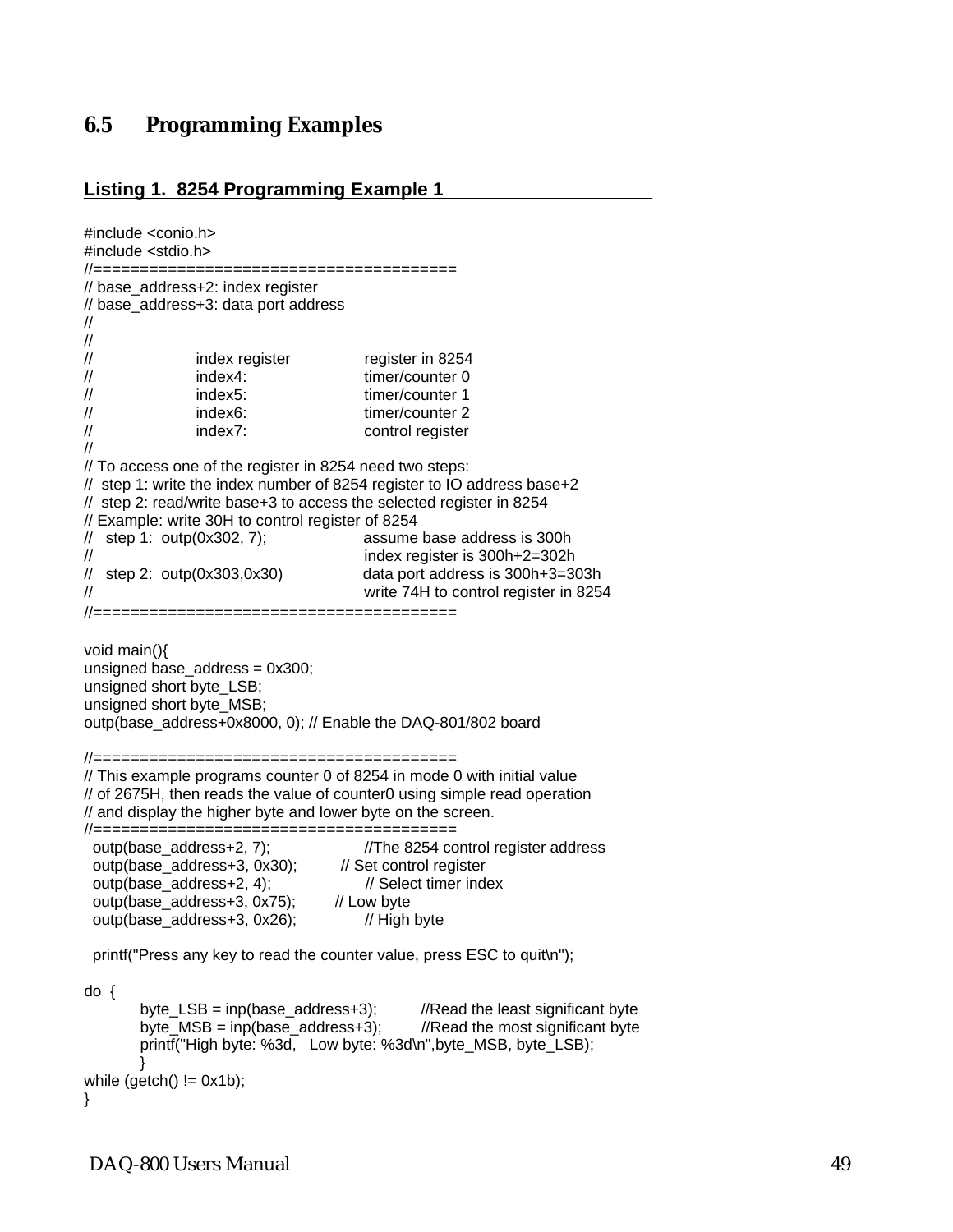#include <conio.h> #include <stdio.h> void main(){ unsigned base\_address = 0x300; unsigned short byte\_LSB; unsigned short byte\_MSB; outp(base\_address+0x8000, 0); // Enable the DAQ-801/802 board /\*\*\*\*\*\*\*\*\*\*\*\*\*\*\*\*\*\*\*\*\*\*\*\*\*\*\*\*\*\*\*\*\*\*\*\*\*\*\*\*\*\*\*\*\*\*\*\*\*\*\*\*\*\*\*\*\*\*\*\*\*\*/ /\* This example programs counter 0 of 8254 in mode 0 with initial value \*/ /\* of 2675H, then reads the value of counter0 using Counter Latch Command \*/  $\prime^*$  and display the higher byte and lower byte on the screen.  $\prime\prime$ /\*\*\*\*\*\*\*\*\*\*\*\*\*\*\*\*\*\*\*\*\*\*\*\*\*\*\*\*\*\*\*\*\*\*\*\*\*\*\*\*\*\*\*\*\*\*\*\*\*\*\*\*\*\*\*\*\*\*\*\*\*\*/ outp(base\_address+2, 7); //The 8254 control register address

outp(base\_address+3, 0x30);<br>outp(base\_address+2, 4); // Set control register<br>// Select timer index outp(base\_address+2, 4); outp(base\_address+3, 0x75); // Low byte outp(base\_address+3, 0x26); // High byte

printf("Press any key to read the counter value, press ESC to quit\n");

do {

outp(base\_address+2, 7); //Select control register of 8254 outp(base\_address+3, 0); //Counter Latch Command outp(base\_address+2, 4); //Select counter 0 of 8254 byte\_LSB = inp(base\_address+3);  $//Read the least significant byte$ byte  $MSB = np(base address + 3);$  //Read the most significant byte printf("High byte: %3d, Low byte: %3d\n",byte\_MSB, byte\_LSB); } while  $(getch() != 0x1b);$ 

}